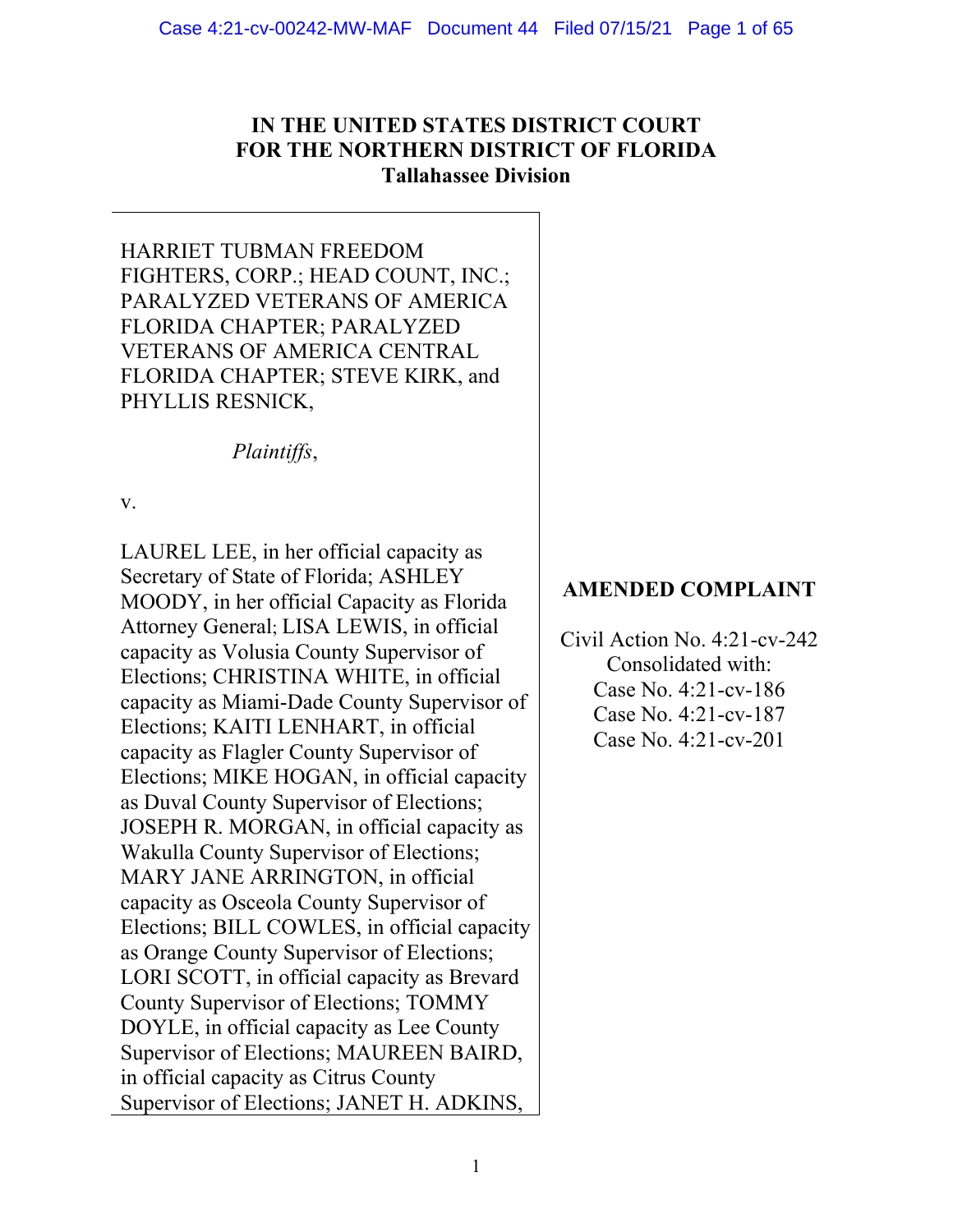in official capacity as Nassau County Supervisor of Elections; TOMI S. BROWN, in official capacity as Columbia County Supervisor of Elections; CHRIS MILTON, in official capacity as Baker County Supervisor of Elections; LAURA HUTTO, in official capacity as Hamilton County Supervisor of Elections; HEATH DRIGGERS, in official capacity as Madison County Supervisor of Elections; JENNIFER H. KINSEY, in official capacity as Suwanee County Supervisor of Elections; CHRIS H, CHAMBLESS, in official capacity as Clay County Supervisor of Elections; VICKY OAKES, in official capacity as St. Johns County Supervisor of Elections; AMANDA SEYFANG, in official capacity as Bradford County Supervisor of Elections; ALEX HAYS, in official capacity as Lake County Supervisor of Elections; PAUL A. LUX, in official capacity as Okaloosa County Supervisor of Elections; WILLIAM KEEN, in official capacity as Sumter County Supervisor of Elections; WESLEY WILCOX, in official capacity as Marion County Supervisor of Elections; JOE SCOTT, in official capacity as Broward County Supervisor of Elections; MARK EARLEY, in official capacity as Leon County Supervisor of Elections; MARK ANDERSEN, in official capacity as Bay County Supervisor of Elections; KIM BARTON, in official capacity as Alachua County Supervisor of Elections; VICKI DAVIS, in official capacity as Martin County Supervisor of Elections; SHARON CHASON, in official capacity as Calhoun County Supervisor of Elections; DAVID H. STAFFORD, in official capacity as Escambia County Supervisor of Elections; TAPPIE A. VILLANE, in official capacity as Santa Rosa County Supervisor of Elections;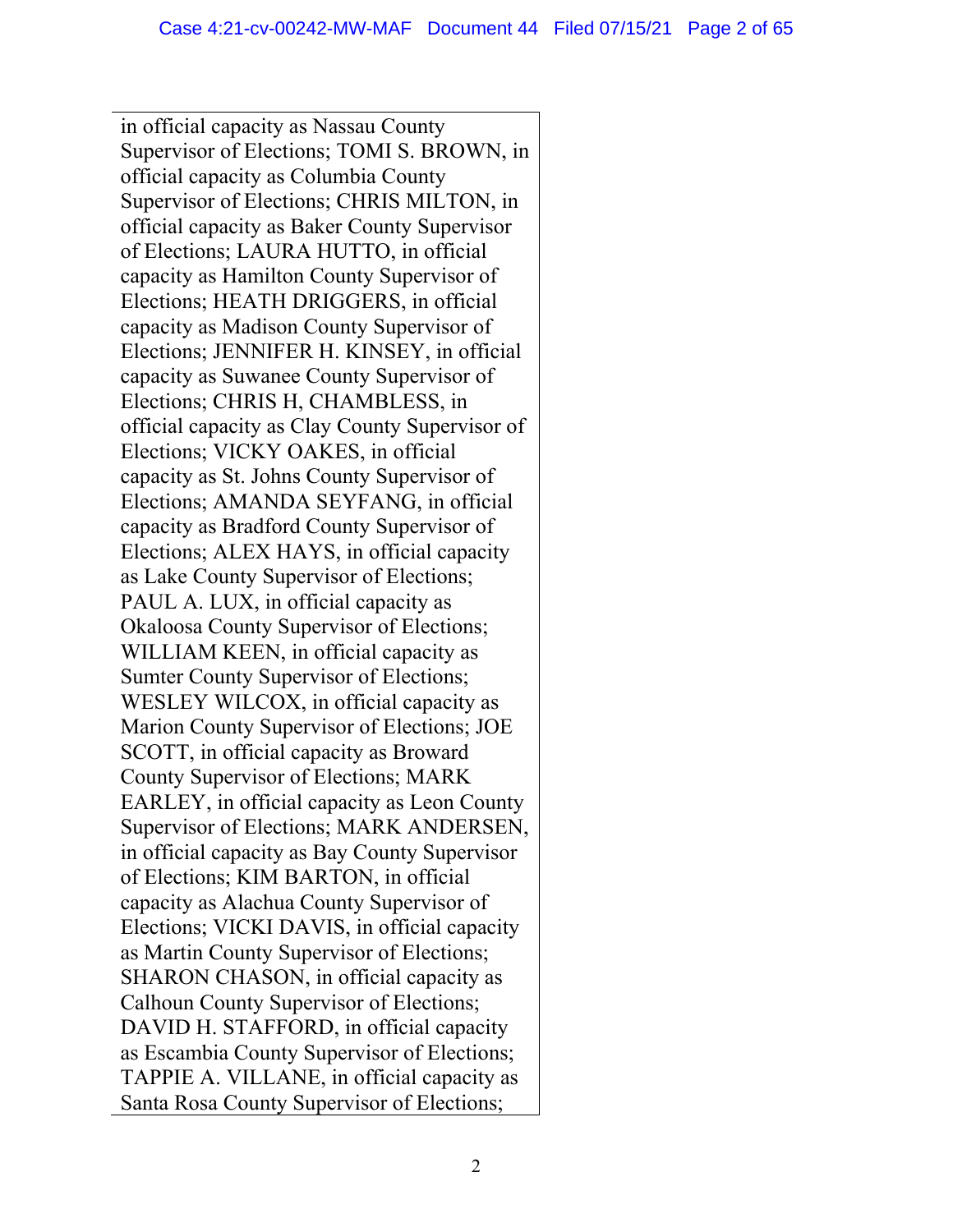GERTRUDE WALKER, in official capacity as St. Lucie County Supervisor of Elections; CONNIE SANCHEZ, in official capacity as Gilchrist County Supervisor of Elections; CHRISTOPHER ANDERSEON, in official capacity as Seminole County Supervisor of Elections; LESLIE R. SWAN, in official capacity as Indian River County Supervisor of Elections; WENDY LINK, in official capacity as Palm Beach County Supervisor of Elections; CRAIG LATIMER, in official capacity as Hillsborough County Supervisor of Elections; PENNY OGG, in official capacity as Highlands County Supervisor of Elections; PAUL A. STAMOULIS, in official capacity as Charlotte County Supervisor of Elections; RON TURNER, in official capacity as Sarasota County Supervisor of Elections; SHIRLEY ANDERSON, in official capacity as Hernando County Supervisor of Elections; and JOYCE GRIFFIN, in official capacity as Monroe County Supervisor of Elections,

*Defendants*.

Plaintiffs Harriett Tubman Freedom Fighters, Corp. and Head Count, Inc. (together, "Civic Engagement Plaintiffs"), Paralyzed Veterans of America Florida Chapter, Paralyzed Veterans of America Central Florida Chapter, (together, "PVA Plaintiffs"), Stephen Kirk, and Phyllis Resnick (together "individual Plaintiffs') (collectively, "Plaintiffs") bring this action against Laurel Lee, in her official capacity as Secretary of the State of Florida, **Exampled** Moody, in her official capacity as Attorney General is of the State of Florida, and the Supervisors of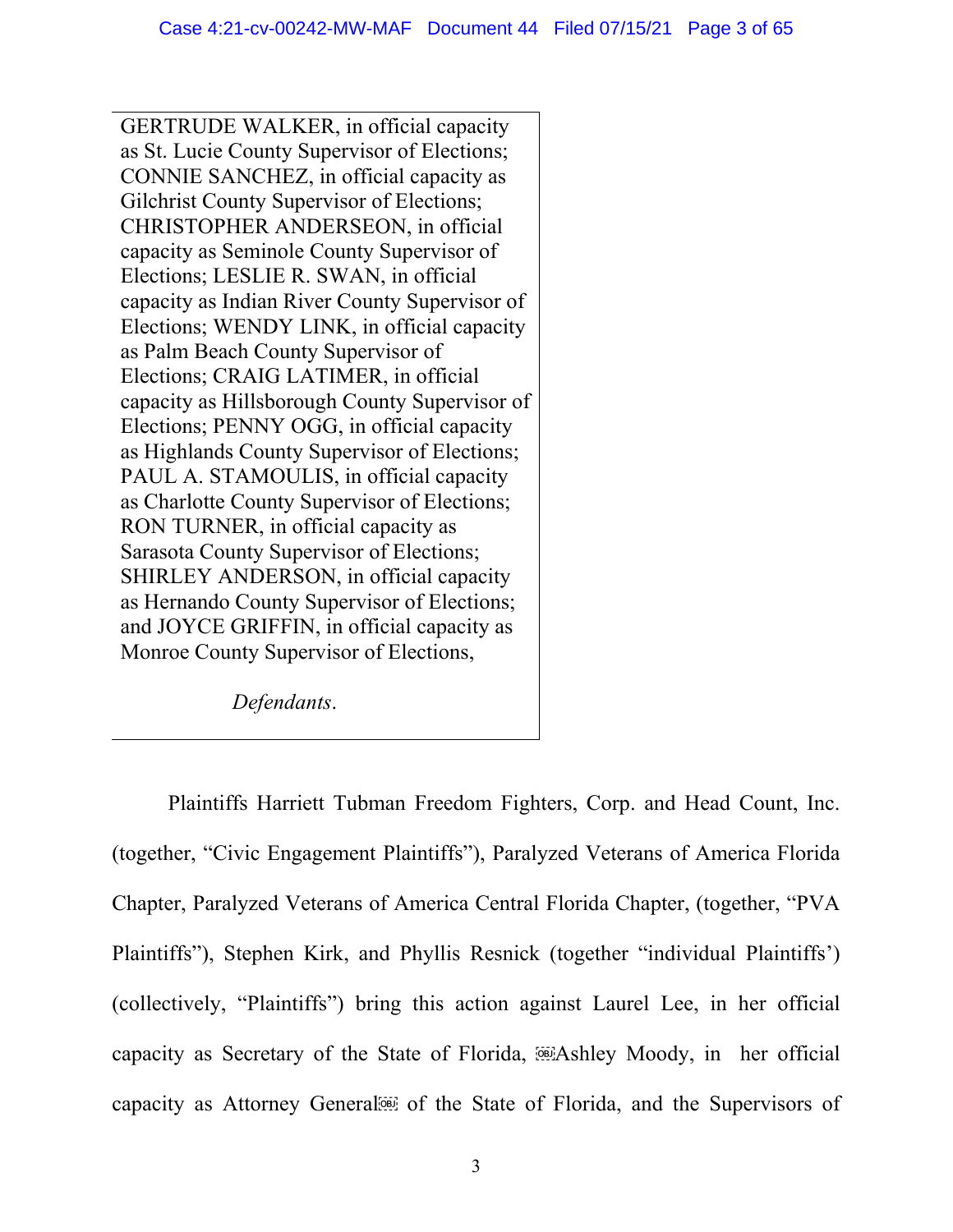Elections for the Florida Counties where Plaintiffs vote by mail (collectively, "Defendants"), and allege the following:

## **INTRODUCTION**

1. This lawsuit is about whom voters trust to help them as they register to vote, cast their ballots, and participate in the democratic process—especially voters from communities historically excluded from the franchise or targeted for discrimination by government officials—and limitations on the government's power to insinuate itself between these voters and the organizations and individuals in whom they have invested that trust.

2. With respect to voter registration, this action challenges Florida's attempt to compel Civic Engagement Plaintiffs to convey a government message which undermines the organizations' own private speech and associational activity by compelling these speakers to denigrate their own efforts to promote political association and participation, in violation of the First and Fourteenth Amendments.

3. The right to vote is "a fundamental political right, because [it is] preservative of all rights." *Yick Wo v. Hopkins*, 118 U.S. 356, 370 (1886). Moreover, "discriminatory and unfair registration laws and procedures can have a direct and damaging effect on voter participation in elections." H.R. Rep. 103-9 (1993). Such registration laws "disproportionately harm voter participation by various groups, including the disabled and racial minorities." *Id.*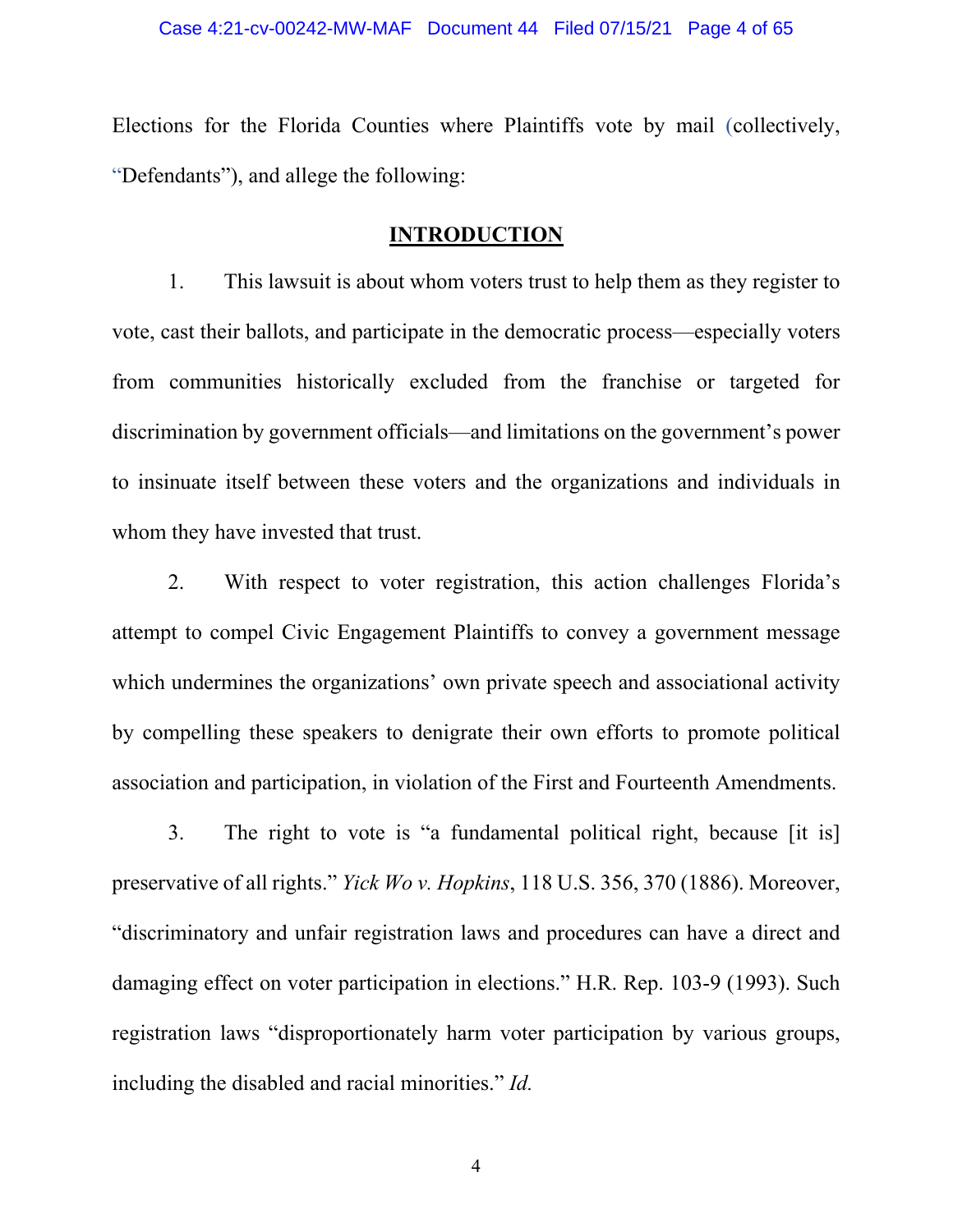### Case 4:21-cv-00242-MW-MAF Document 44 Filed 07/15/21 Page 5 of 65

4. Civic Engagement Plaintiffs' voter registration efforts are "core political speech" involving "interactive communication concerning political change." *Meyer v. Grant*, 486 U.S. 414, 422 (1988). Their endeavors to assist others in registering to vote are themselves political and philosophical statements, signaling that they value the democratic process and believe in the capacity of the popular will to shape the composition and direction of the government.

5. Governor Ron DeSantis signed Senate Bill 90 into law ("SB 90") on May 6, 2021. Section 7 of SB 90 modified Florida Statute Section 97.0575, pertaining to third-party voter registration organizations ("3PVROs"). The modified statute now requires 3PVROs to warn voter registration applicants, at the point where the applicant entrusts their application to the organization, that they may not timely submit applicants' registration applications and to inform them "how to register online with the [state] division [of elections]."

6. This inaccurate "warning" ignores that Civic Engagement Plaintiffs make and/or will make every effort to timely submit registration applications in furtherance of their missions and compels them and other non-governmental organizations, their staff, and their volunteers who assist Floridians to register to vote to issue a self-denigrating, misleading, and contradictory warning to a voter registration applicant when they accept an application for the purpose of submitting it to election officials on the applicant's behalf.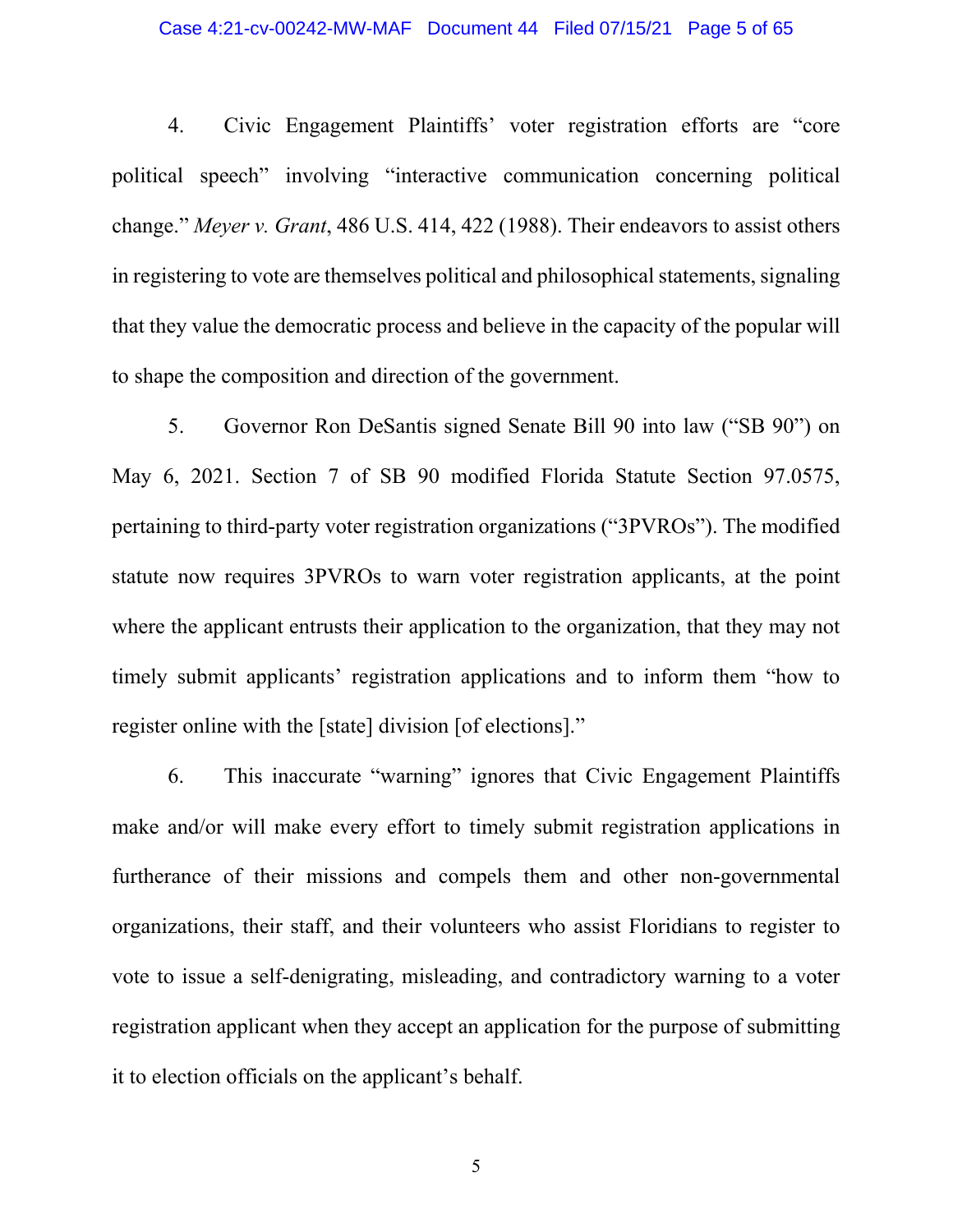7. In so doing, SB 90 obstructs Civic Engagement Plaintiffs' efforts to associate with potential voters. SB 90 also interferes with voters' opportunity to register, impedes Civic Engagement Plaintiffs' participatory messages and missions, interferes with Plaintiff organizations and their associated individuals' constitutionally protected, core political speech. Furthermore, SB 90 forces Civic Engagement Plaintiffs to adhere to new requirements and implement operational changes that will render their voter registration activities more costly and resourceintensive and less effective.

8. Encouraging volunteers to participate in voter registration activity is also an important part of the Civic Engagement Plaintiffs' associational activity and their organizational missions. By providing Florida citizens with the opportunity to register to vote, Civic Engagement Plaintiffs build trusted relationships with the applicants as they work to expand their volunteer network and a community of engaged and active voters.

9. By mandating that Civic Engagement Plaintiffs issue this misleading warning and instructions for other voter registration avenues, SB 90 inserts Florida's government into the middle of that private, trusted relationship—in which the organization is a fiduciary—between a potential voter and registration agents. This interference frustrates Civic Engagement Plaintiffs' ability to foster that trust and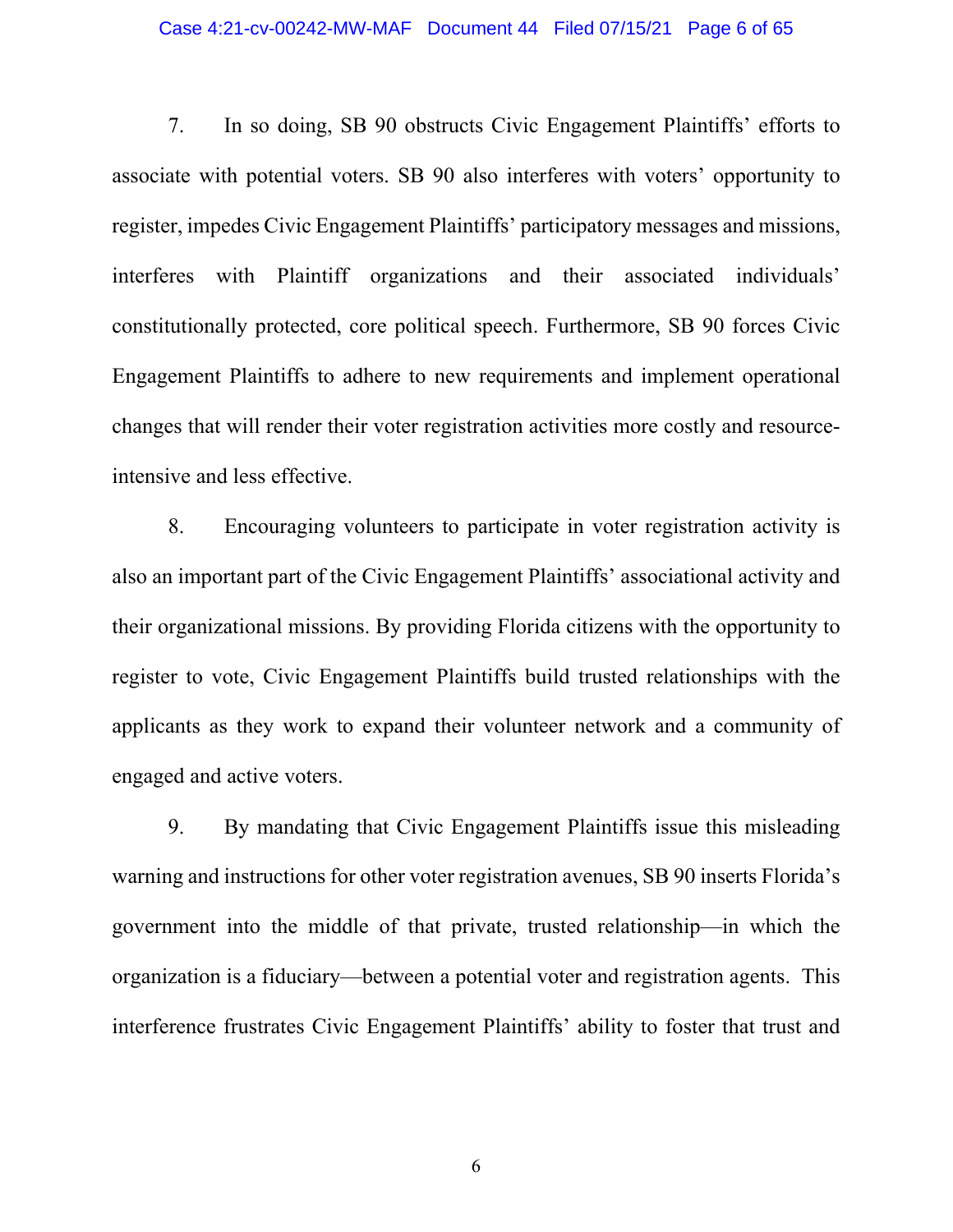### Case 4:21-cv-00242-MW-MAF Document 44 Filed 07/15/21 Page 7 of 65

hampers their voter registration efforts, communications with potential voters, and ability to associate with potential voters.

10. Unless the challenged disclaimer and disclosure of provisions of SB 90 are enjoined, Civic Engagement Plaintiffs' constitutionally protected First Amendment speech and activity will continue to be co-opted by the government. Civic Engagement Plaintiffs, as well as many other individuals and groups, will be forced to mislead voter registration applicants as to their own efforts, denigrating their own associational activity integral to advancing their missions and beliefs. By making Civic Engagement Plaintiffs less effective at communicating their message, the public will have fewer options to register to vote, and fewer opportunities to associate with Plaintiffs in meaningful civic activities.

11. By co-opting Civic Engagement Plaintiffs' First Amendment activities to convey the state of Florida's own onerous, misleading, and irrational message, the challenged provision of SB 90 does not serve any government interest and cannot survive the exacting scrutiny applied to such restrictions.

12. SB 90 also fails to put Civic Engagement Plaintiffs on adequate notice as to possible penalties they might face for any non-compliance with the law and, thus, creates a chilling effect on their voter registration and associated civic engagement activities in violation of the Fourteenth Amendment.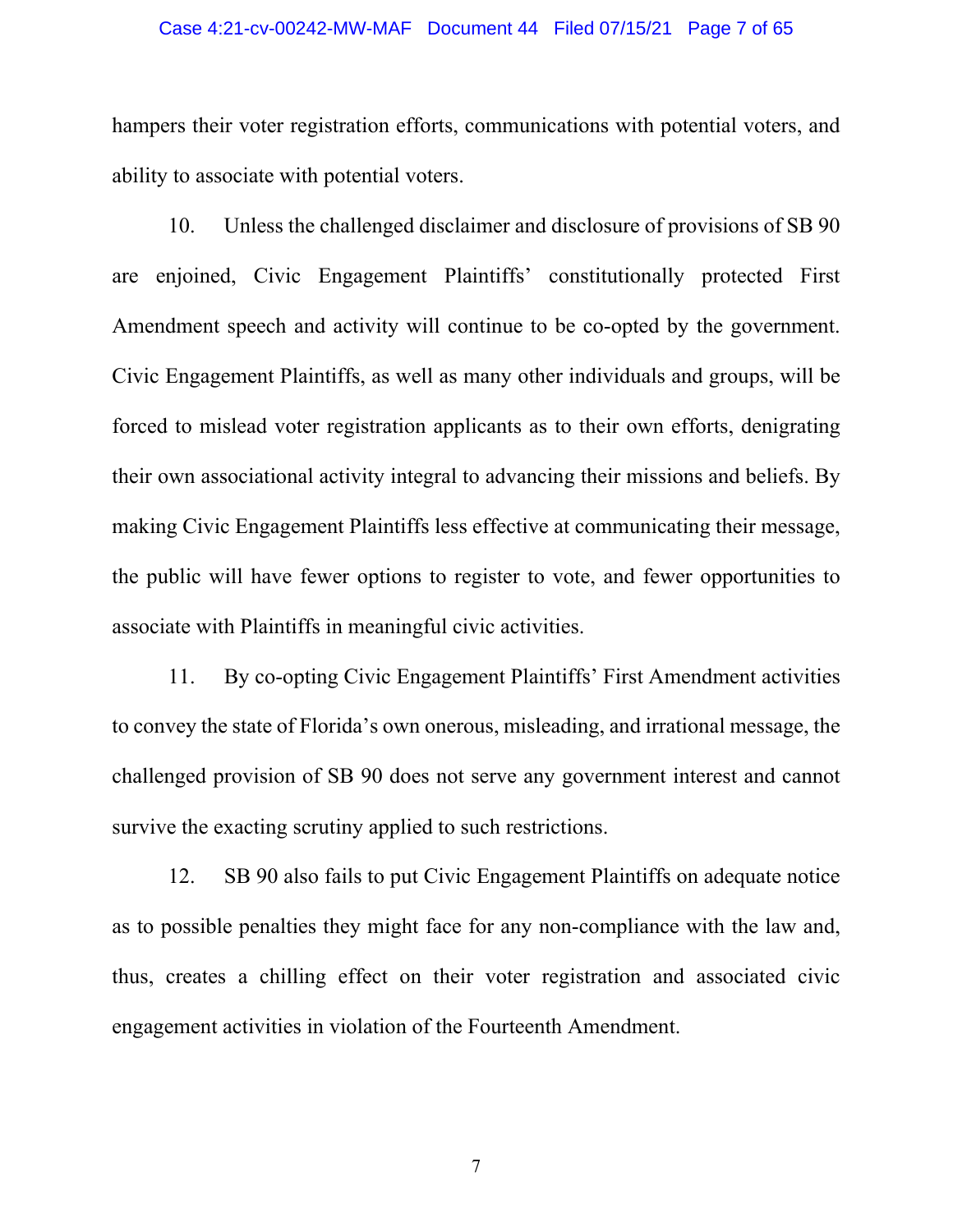13. Civic Engagement Plaintiffs seek a declaratory judgment that the challenged provisions of Fla. Stat. § 97.0575 are unconstitutional, and an injunction prohibiting Defendants from enforcing them, thereby permitting Civic Engagement Plaintiffs' constitutionally protected, community-based voter registration speech and activities to continue without such unlawful interference.

14. For many voters, reliance on an organization or individual the voter deems trustworthy does not end once they are registered to vote. Federal law specifically protects such personal choices as it concerns voters who, like Plaintiffs Kirk and Resnick and PVA Plaintiffs' members, require assistance in voting due to a disability or inability to read or write. Changes made by SB 90 directly conflict with this right.

15. The Voting Rights Act ("VRA"), initially enacted in 1965, remains best known for its role in dismantling racially discriminatory election laws and protecting ballot access for voters of color. However, since 1982, it has also provided certain protections for voters with disabilities.

16. With few exceptions, Section 208 of the VRA entitles voters who require assistance in voting due to "blindness, disability, or inability to read or write" ("208-covered voters") to receive aid in voting from a person of their own choosing. 52 U.S.C. § 10508. That right applies to all aspects of the voting process, from registration to the casting of a ballot, and regardless of the method by which the voter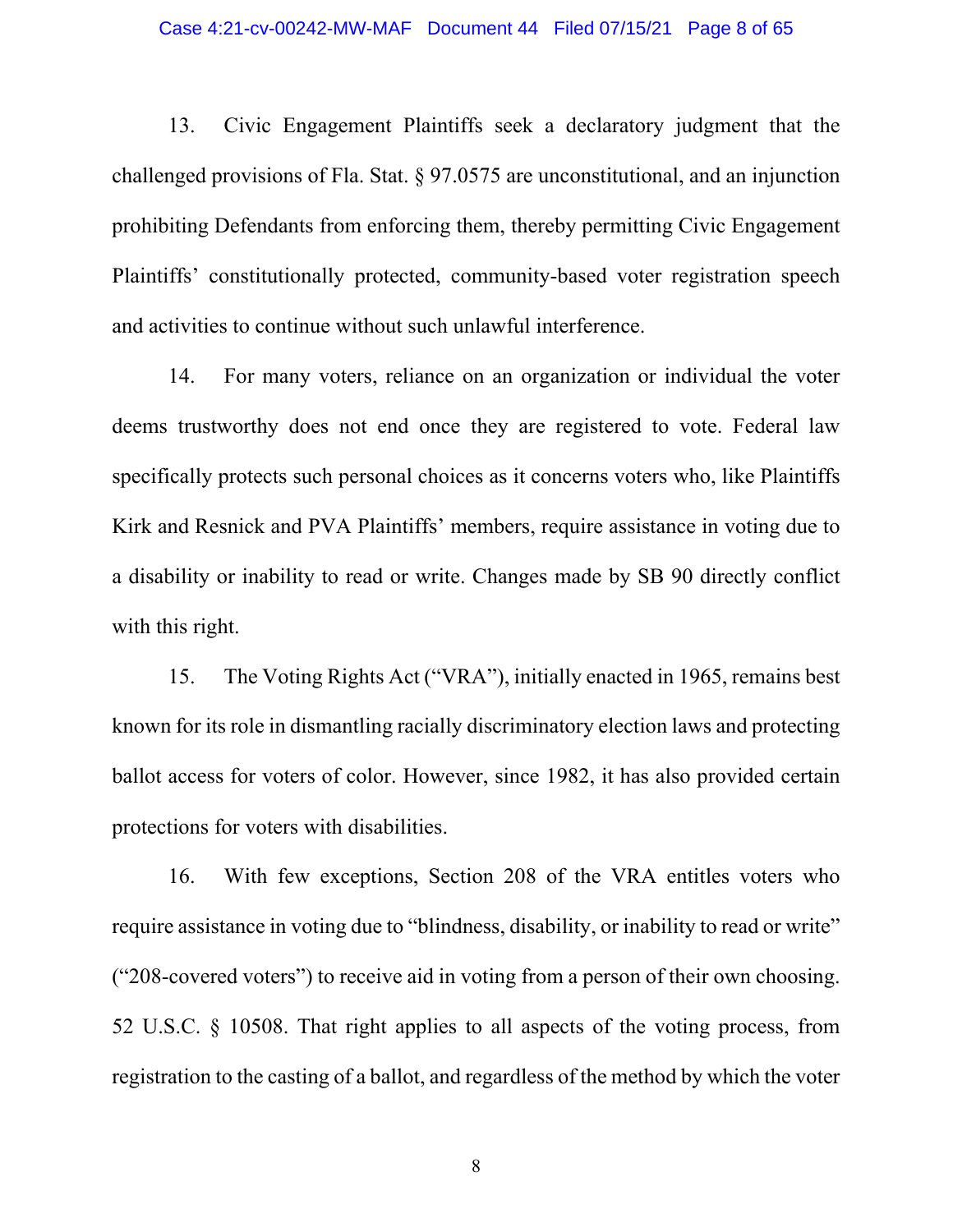lawfully chooses to vote. Congress added this crucial provision to promote covered voters' confidence that their ballots faithfully reflect their choices and to prevent disability-based discrimination. Through the provision, Congress expressed that people with disabilities can autonomously decide whom to trust for assistance in exercising this most fundamental of rights.

17. Nonetheless, SB 90 restricts who may assist voters in requesting, receiving, and submitting mail ballots. Under these changes, a voter may only receive assistance from a limited list of qualifying family members or another individual who has handled a mail ballot for no more than one other unrelated voter. It will especially impact voters like Plaintiff Resnick, who does not have any immediate family members residing in Florida.

18. SB 90's restrictions contradict the plain language of Section 208 of the VRA and must accordingly give way. PVA and Individual Plaintiffs seek declaratory and injunctive relief, barring the state from enforcing the mail ballot assistance restriction as to voters covered by Section 208.

## **JURISDICTION AND VENUE**

19. This action is brought under the United States Constitution and federal law. The Court, therefore, has jurisdiction to hear this case pursuant to 28 U.S.C. §§ 1331, 1343, 1357, and 42 U.S.C. §§ 1983 and 1988. It also has jurisdiction under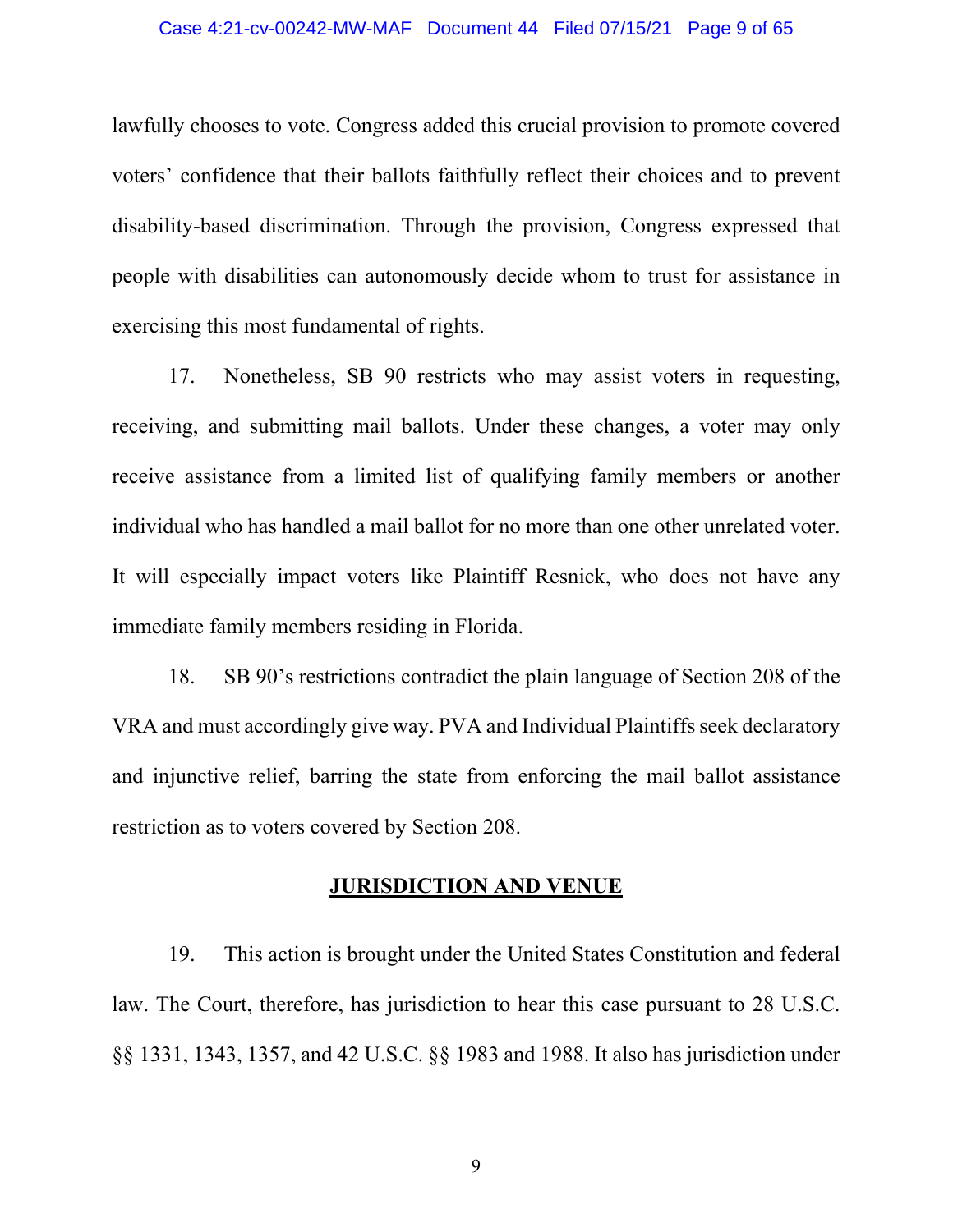the Declaratory Judgment Act, 28 U.S.C. §§ 2201 and 2202, to grant the declaratory relief requested.

20. This Court has personal jurisdiction over each Defendant because each is a citizen of Florida, Defendants Moody and Lee's principal places of business are in Tallahassee, Florida, Defendant Supervisors of Elections are constitutional officers of the state of Florida, and the passage of SB 90 (the act that gave rise to Plaintiffs' claims) occurred in Tallahassee, Florida.

21. Venue in this district is proper pursuant to 28 U.S.C. § 1391(b) because the State Defendants conduct business in this District and all Defendants reside in Florida, and because a substantial portion of the events giving rise to these claims occurred in the Northern District of Florida.

## **PARTIES**

### **Harriet Tubman Freedom Fighters, Corp.**

22. Plaintiff Harriet Tubman Freedom Fighters, Corp. ("HTFF") is a Florida  $501(c)(3)$  non-profit corporation with a principal place of business, office, and registered agent in Jacksonville, Florida.

23. HTFF was incorporated in October 2020 by a formerly incarcerated Black woman and voting rights activist, Rosemary McCoy ("McCoy").

24. McCoy and HTFF's Secretary, Sheila Singleton, have been passionate and tireless advocates in the Florida voting rights space for several years: they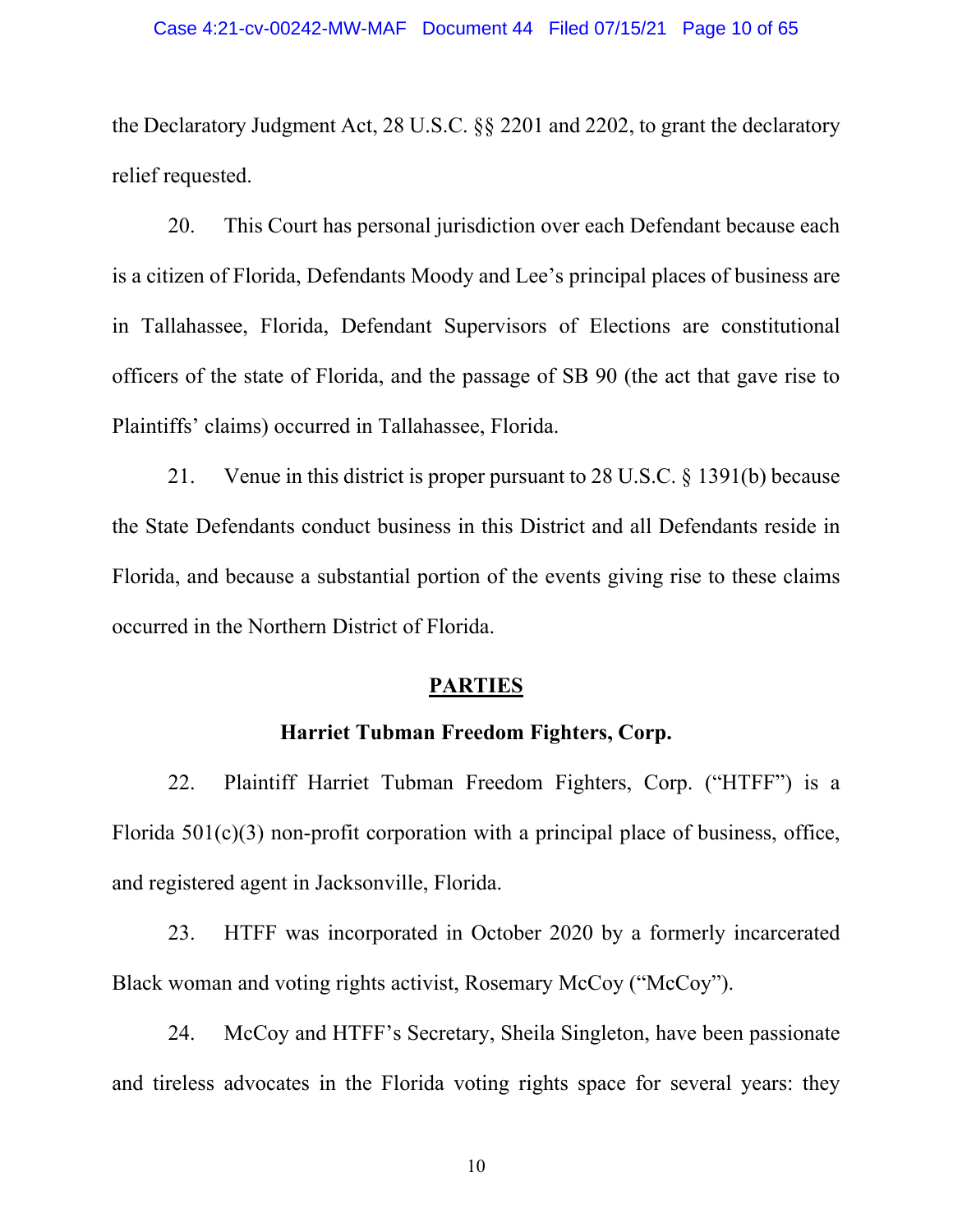participated in collecting enough signatures to put the Voting Rights Restoration Amendment ("Amendment 4"), restoring voting rights to citizens disenfranchised in Florida due to prior felony convictions, on the ballot in 2018; they helped voters to register and Get-Out-the-Vote to ensure that Amendment 4 passed in 2018; and, when Florida's legislature enacted SB 7066 (which prevents returning citizens from registering to vote if they are unable to pay all fines, court costs, and restitution associated with their sentences), they became plaintiffs in a lawsuit challenging it.

25. Recognizing that their voting rights work is bigger than themselves and identifying a need for an organization to specifically reach out to potential voters (particularly lower-income, people of color) affected by Florida's criminal justice system who are wary of the electoral process and being further marginalized and criminalized for participating in it, McCoy and Singleton joined with others to found HTFF as a charitable and educational non-profit.

26. Today, HTFF connects networks of previously disparate volunteers from non-profits across Florida and, along with other Florida voting rights organizations, engages in weekly phone banking, canvassing, and panel discussions to engage citizens and inform them about voting rights issues ranging from federal legislation to municipal school board resolutions.

27. Now that their officers and coalition partners are fully vaccinated from Covid-19, communities and organizations across Florida regularly solicit HTFF, as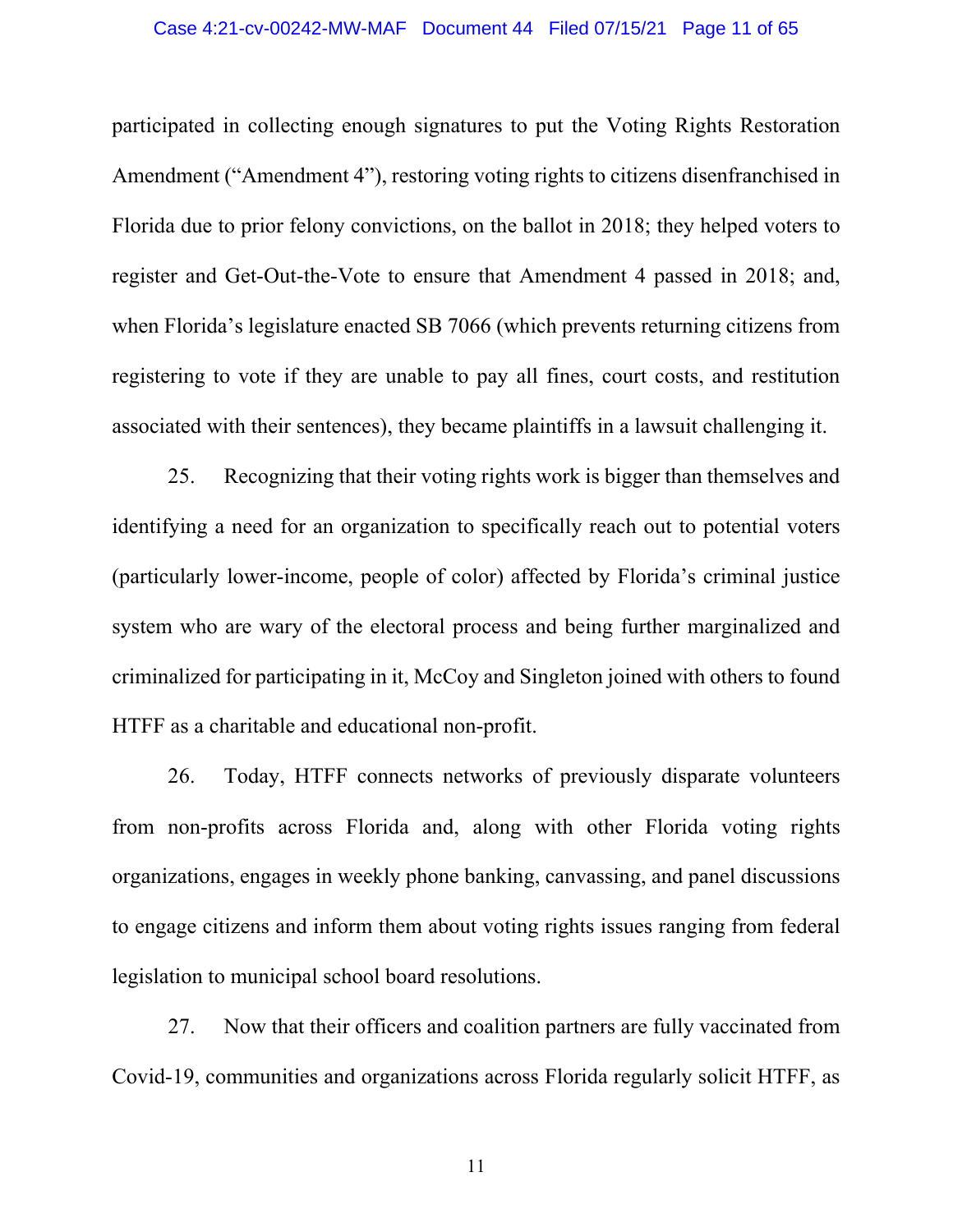#### Case 4:21-cv-00242-MW-MAF Document 44 Filed 07/15/21 Page 12 of 65

a credible organization, to reach marginalized and returning citizen communities that are skeptical of the legitimacy of voter registration efforts and state actors, to help them conduct joint in-person canvassing, speaking engagements, and voter registration efforts<sup>[1](#page-11-0)</sup> across Florida.

28. HTFF has received grants specifically intended for voter registration, outreach, and mobilization efforts among new voters who are disproportionately voters of color, young people, Floridians with past felony convictions, lower-income individuals, and other marginalized groups.

29. The communities HTFF serves are statistically less likely to register to vote, less likely to have the necessary identification and resources to enable them to register using Florida's online system, and more likely to rely on trusted non-state actors in their community with whom they identify for assistance and information in navigating the voter registration process.

30. To inaugurate their 2021 voting rights efforts and commemorate Juneteenth, HTFF participated in a June 19, 2021 event where they had an HTFFbranded table and worked with a registered 3PVRO to provide people with voter

<span id="page-11-0"></span><sup>&</sup>lt;sup>1</sup> HTFF applied to register as a 3PVRO to the Florida Division of Elections listing several individuals who will conduct voter registration activities on HTFF's behalf and was approved as a 3PVRO in July 2021. While awaiting approval as a 3PVRO, HTFF's members continued, as they did in the past, to work (as employees or volunteers) with other organizations that are Floridaregistered 3PVROs on their voter registration efforts.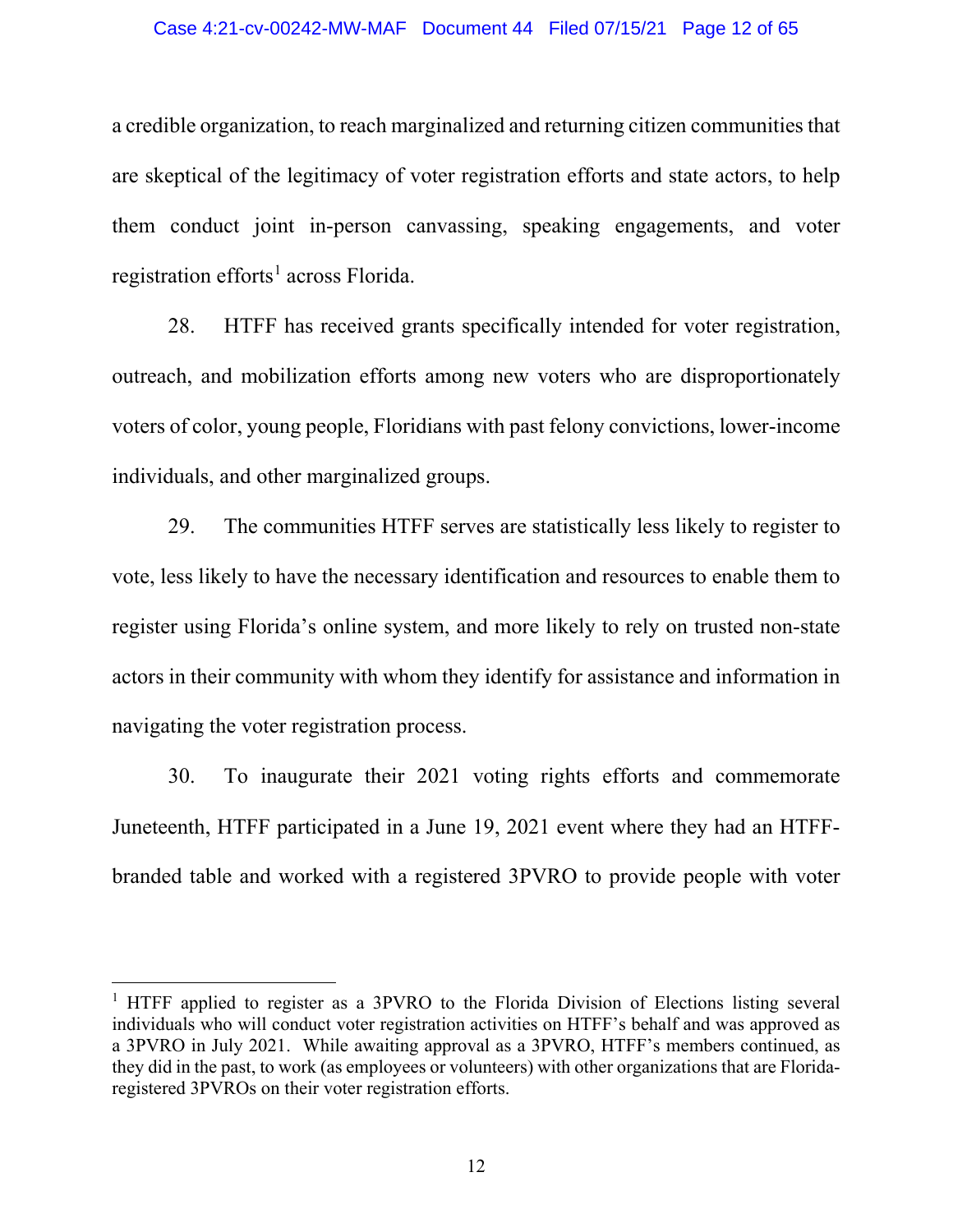### Case 4:21-cv-00242-MW-MAF Document 44 Filed 07/15/21 Page 13 of 65

registration information and information about upcoming elections and ballot initiatives.

31. SB 90's requirements regarding the additional, unnecessary, and vague information HTFF must provide potential voters unlawfully compels them to engage in false speech, undermines the credibility they have established in the communities in which they work, and fails to provide them with proper notice as to the penalties for any alleged violations of the law.

32. Delivering SB 90's disclaimer and disclosures also will require that HTFF divert time and resources to train its staff and volunteers to comply with SB 90, lengthen HTFF's interactions with each prospective registered voter (thereby making it harder to reach the same number of prospective voters in the same amount of time), and will necessitate HTFF diverting time and resources away from its other activities for SB 90-specific trainings and voter registration requirements.

## **HeadCount**

33. Head Count, Inc. ("HeadCount") is a national 501(c)(3) non-profit, non-partisan organization with a small full-time staff based in New York City. HeadCount's mission is to work with musicians and other popular influencers to promote participation in democracy, including through their voter registration efforts. To that end, HeadCount conducts voter registration activities at concerts and music festivals nationwide and runs programs that connect the popularity and power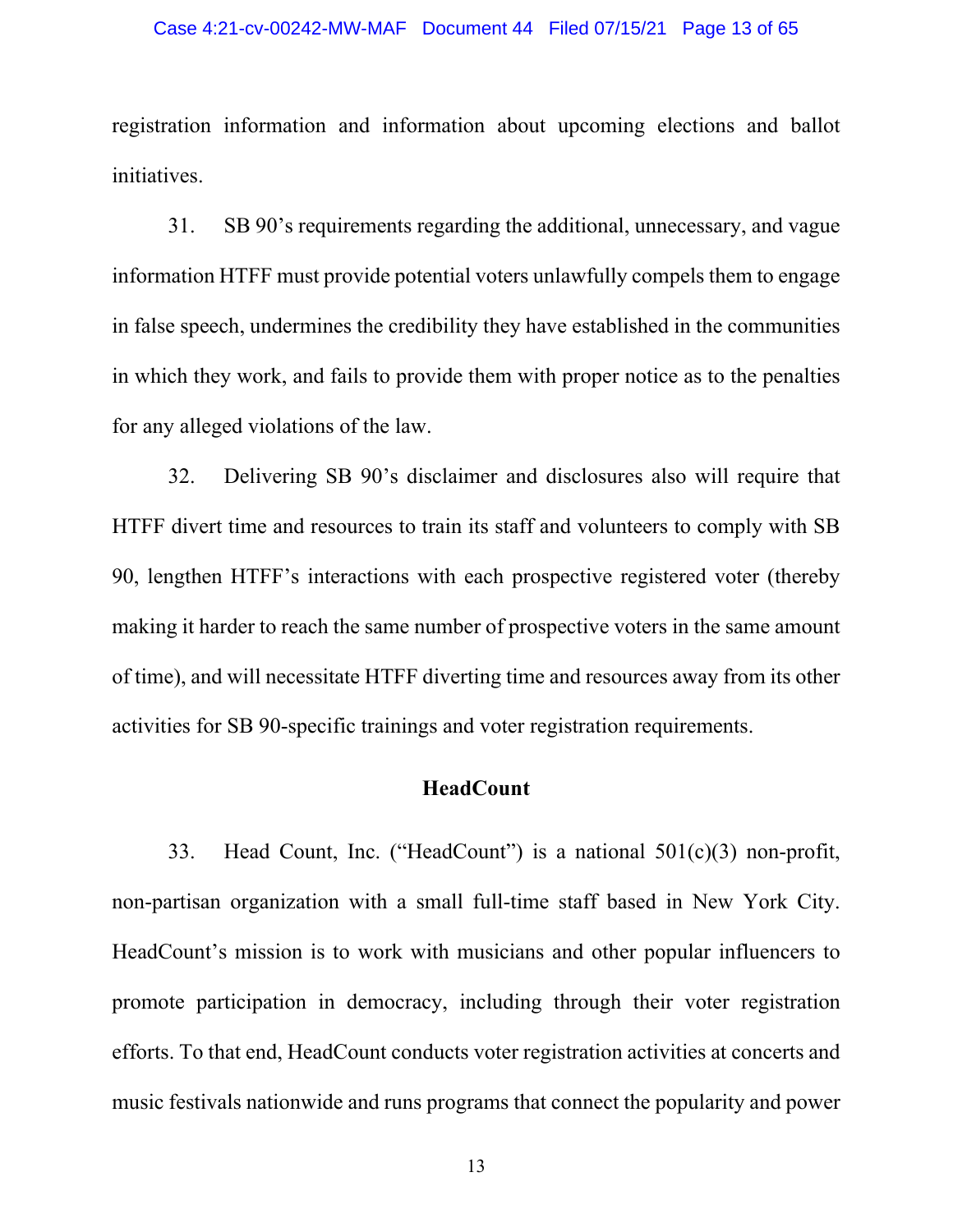of music with action. By reaching young people and music fans where they already are—at concerts and online—HeadCount makes civic participation accessible and compelling. HeadCount's organizational message is that people must speak to be heard.

34. HeadCount has assisted over one million voter registration applicants nationwide since its founding, with nearly three hundred thousand applicants registering through their field programs. The organization has built a network of approximately forty-five thousand volunteers nationwide and has conducted more than six thousand in-person field events nationally since 2004, including hundreds in Florida since 2012 alone. [2](#page-13-0) During these field events, HeadCount collects voter registration applications and then delivers them to election officials. HeadCount has helped over seven thousand Florida voters register by collecting and delivering their applications through their work in the field since 2012.

35. HeadCount promotes partnerships between musicians, concert promoters, and volunteers. When artists affiliated with HeadCount play a concert in a major city, HeadCount helps voters register and rallies music fans to participate in democracy and increase their participation and voice in government. These live music events with voter registration facilitated by HeadCount take place all over the country and, during busy times in the election cycle, almost every night of the week.

<span id="page-13-0"></span><sup>2</sup> Plaintiff HeadCount has been a registered 3PVRO in Florida since June 2012.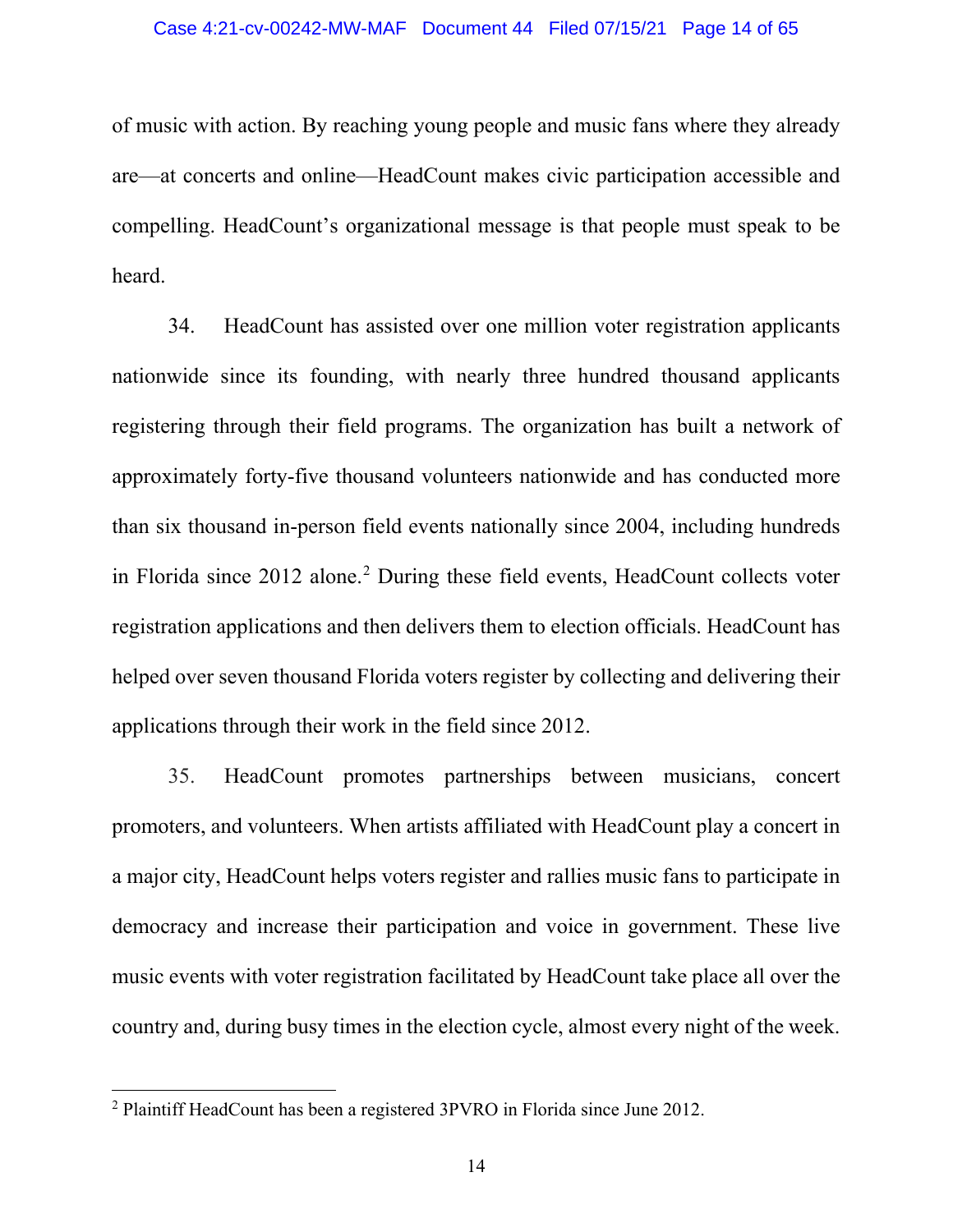### Case 4:21-cv-00242-MW-MAF Document 44 Filed 07/15/21 Page 15 of 65

HeadCount also works directly with many festivals, concert venues, and partners to help extend their reach. At every event, HeadCount offers voter registration for residents of 45 states using the federal mail-in voter registration form.

36. HeadCount receives grant money, direct donations, and sponsorships to fund voter registration activities, including registration activities at concerts, festivals, and other events in Florida.

37. The bulk of HeadCount's work nationally is done by thousands of volunteers. Some volunteers help voters register at concerts by engaging potential voters, assisting them with filling out forms, and collecting their applications for submission to election officials. Other volunteers take on leadership roles in the organization. As part of HeadCount's core mission, the organization builds civic volunteerism focused on young people and others who have not previously engaged in civic engagement work.

38. HeadCount's voter registration activities in Florida are spearheaded by volunteer team leaders who are dedicated, experienced volunteers for the organization. HeadCount staffs each event with at least one volunteer team leader so that it can maintain the security of voter registration applications in the field to ensure that they are properly collected and delivered to election officials and requires all team leaders to review the organization's Team Leader manual. After review,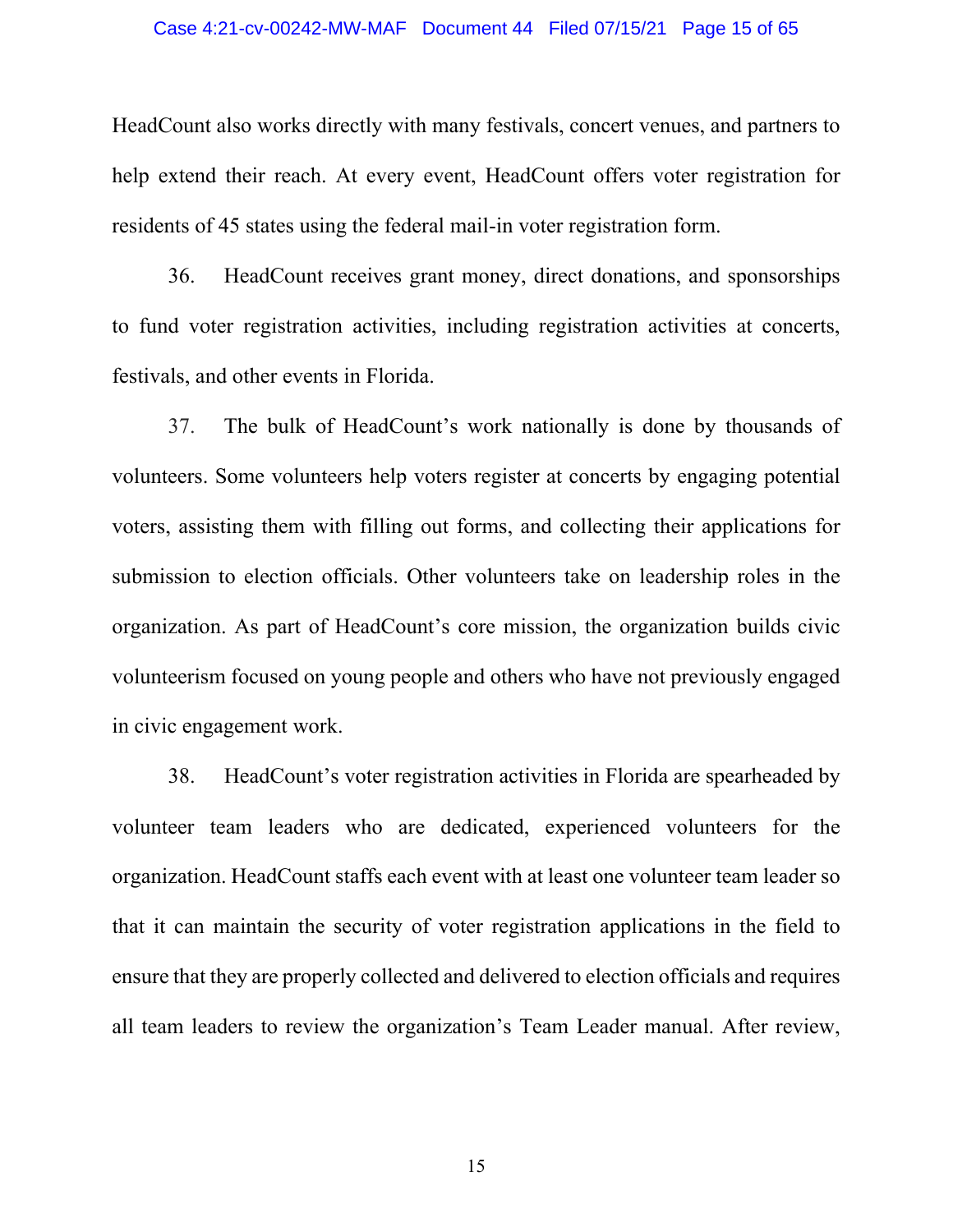### Case 4:21-cv-00242-MW-MAF Document 44 Filed 07/15/21 Page 16 of 65

they receive a video-call field training and a separate training call regarding HeadCount's event management systems.

39. HeadCount generally requires all volunteers to participate in a one-hour training session before each show, and rare exceptions are only made when a volunteer has previously taken the training. A significant number of volunteers are first-time volunteers, who are trained when they arrive for the event. Training covers how to engage people to register to vote, ensuring that applicants complete the forms, and emphasizing the importance of turning in all forms to the organization unaltered. Training also includes information about upcoming elections so that volunteers can spread an effective message about participating in elections.

40. HeadCount's 2021 voter registration work is already underway, including planning for artist partnerships, producing materials, and implementing processes for quality control and application submission.

41. HeadCount team leaders independently source community events such as street festivals, voter registration drives at schools or colleges, and other community gatherings. While events are generally put into the HeadCount database for volunteer recruitment, volunteers for such events are sometimes independently sourced by volunteer team leaders, with HeadCount providing materials, information, and email templates for events.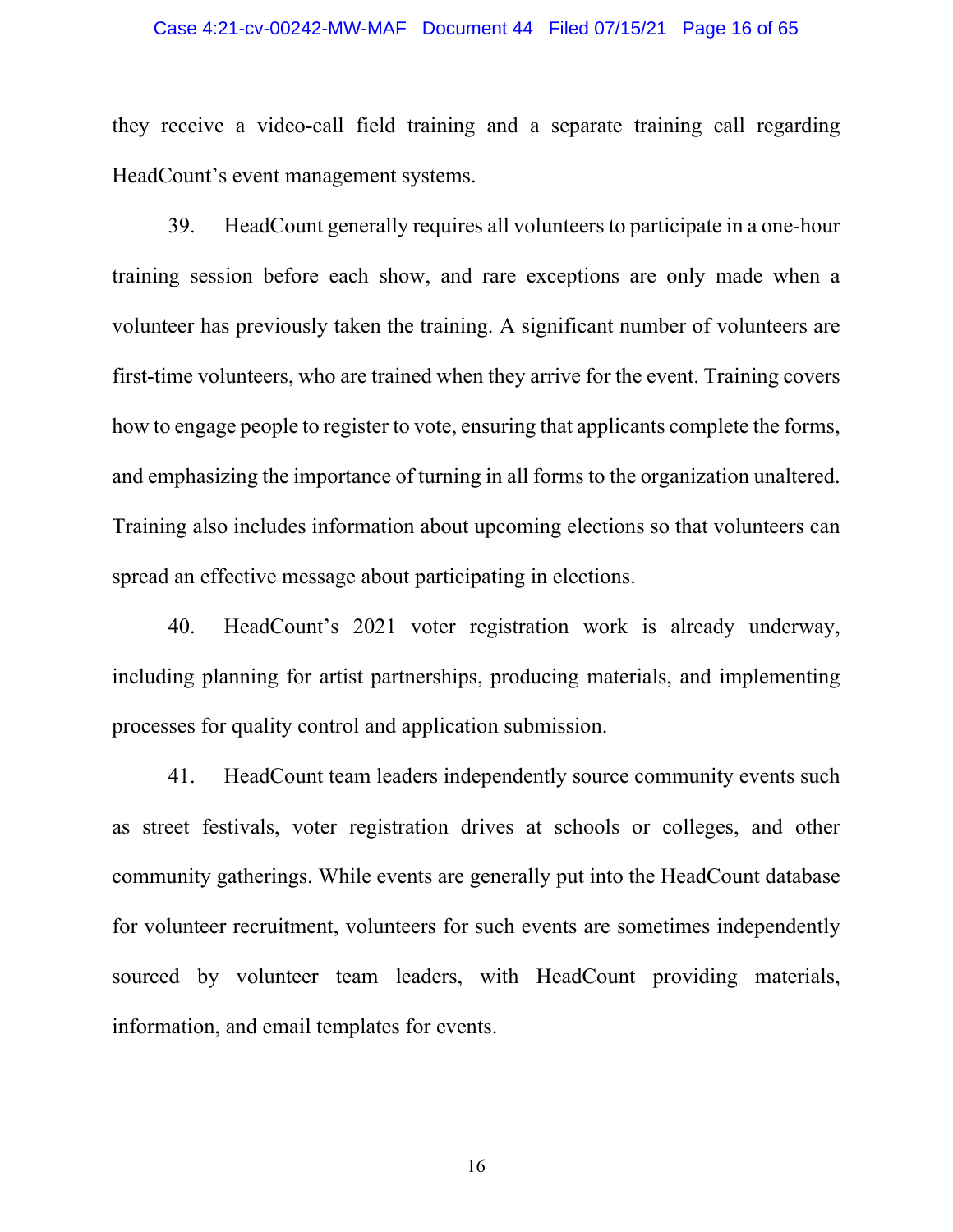42. HeadCount particularly intends to reach first-time voter registration applicants and transient voters under the age of 35. HeadCount is working on increasing civic engagement outreach on campuses, offering voter registration at shows within campus communities to increase outreach to young people.

43. If HeadCount is unable to build trusted relationships with Florida voters during its voter registration activities in the state, it would be a significant loss to the organization's core mission, message, and partner relationships.

44. The disclaimer and disclosure requirements in SB 90 will diminish HeadCount's message because, despite the fact that HeadCount prioritizes processing applications in accordance with each state's turnaround time using stateapproved registration forms or federal voter registration forms, the organization will be required to mislead potential voters by indicating that it may not deliver their applications on time. HeadCount believes this disclaimer will groundlessly reduce the faith its registrants have in its voter registration program and in the organization itself.

45. The disclaimers and disclosures required by SB 90 will make it more difficult for HeadCount to develop relationships with registrants and will make it less likely for event-goers to regularly turn to the organization as a trusted resource when they need assistance with voter registration forms for changes or updates.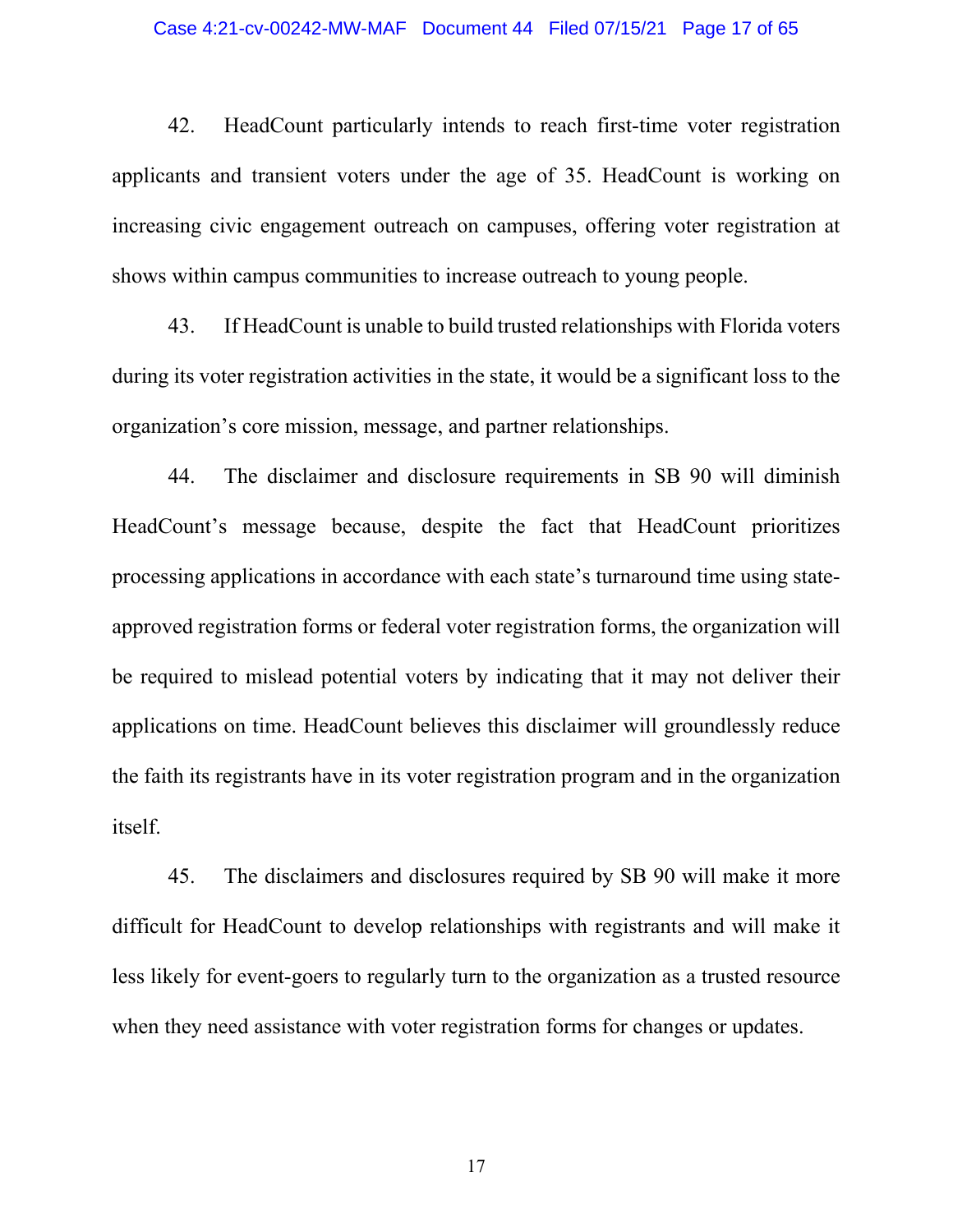### Case 4:21-cv-00242-MW-MAF Document 44 Filed 07/15/21 Page 18 of 65

46. SB 90 has already affected HeadCount's registration activities; for example, HeadCount was forced to hold an emergency training for their May 22, 2021 event, an approach which is not sustainable given that hundreds of events can occur simultaneously. HeadCount also is concerned with the difficulty of training its volunteers and volunteer team leaders and communicating liability where the consequences of noncompliance are unclear.

47. In addition, HeadCount is being forced to alter its established field volunteer training to cover the Florida-specific provisions. Because of the limited time to train field volunteers, communicating additional material such as the disclaimer requirement leads to reduced impact and effectiveness.

### **Paralyzed Veterans of America's Florida-Based Chapters**

48. Paralyzed Veterans of America Florida Chapter ("PVAF") is a nonprofit  $501(c)(3)$  organization whose mission is to improve the lives of veterans with a spinal cord injury or dysfunction and other persons with disabilities to achieve maximum health, productivity, and self-esteem in their daily lives. It was founded in Miami in 1956 and encompasses Monroe, Miami-Dade, Broward, Palm Beach, and Martin Counties. Its program services include ensuring quality health care, providing a wide range of wheelchair sports and recreation activities, educating the public on all issues encompassed in the Americans with Disabilities Act (ADA), and promoting research and education on spinal cord injury or dysfunction. As part of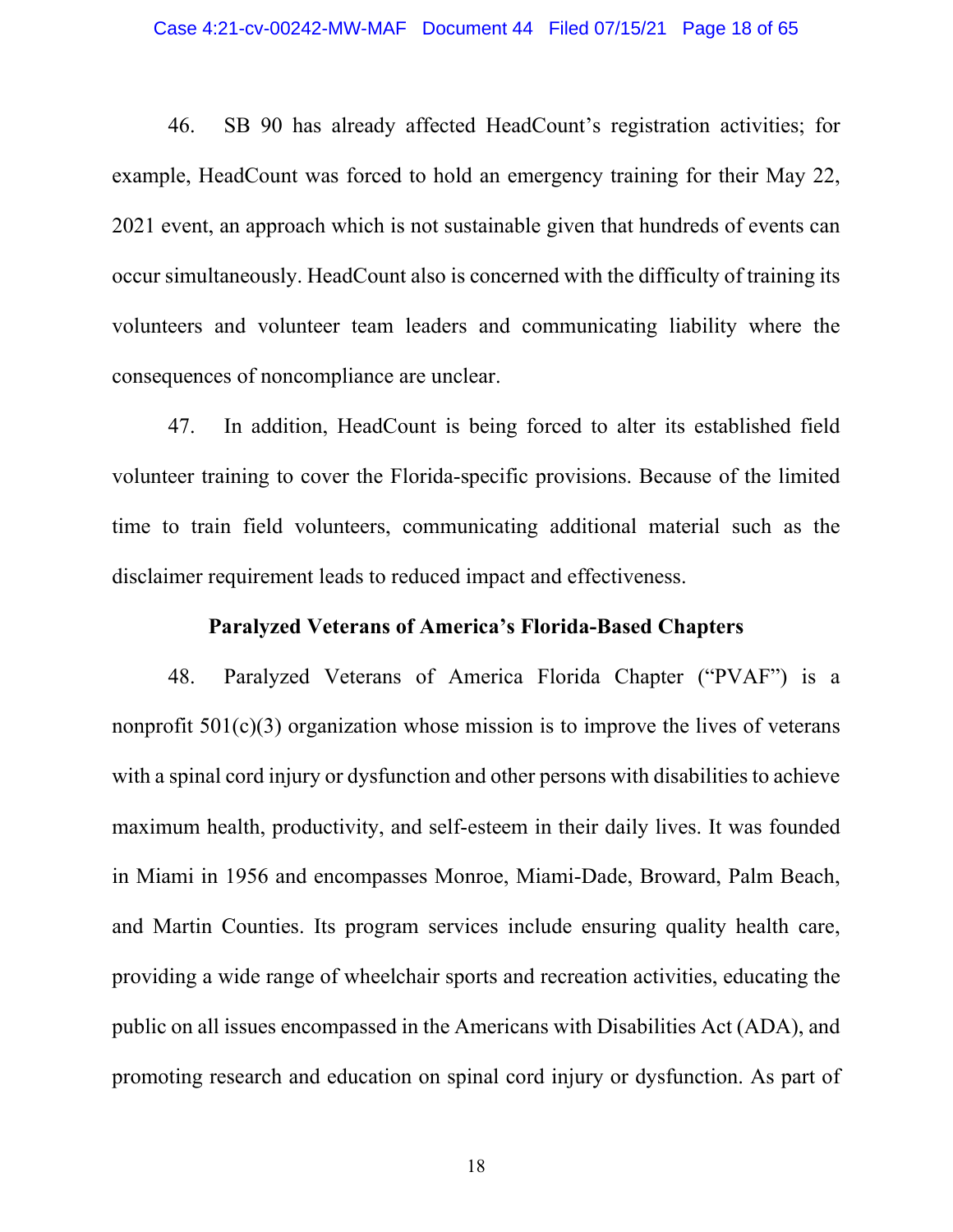the chapter's activities, PVAF advocates for policy changes to improve the lives of their members, and its officers include an Advocacy Director.

49. Paralyzed Veterans of America Central Florida Chapter ("PVACF") was founded in 1977 and has approximately 350 members. It has developed a unique expertise on a wide variety of issues involving the special needs of quadriplegics, paraplegics, and individuals managing amyotrophic lateral sclerosis (ALS) and Multiple Sclerosis. It advocates for quality healthcare for its members, research and education addressing spinal cord injury and dysfunction, service-related benefits for veterans, civil rights, and opportunities which maximize its members' independence. It offers programs that assist members in applying for and obtaining veteran's benefits in a timely manner by providing a liaison with U.S. Department of Veterans' Affairs Medical Centers or other institutions where paralyzed veterans receive healthcare, by publishing a monthly magazine that keeps paralyzed veterans informed of what is happening nationally and locally in the legislature that directly affects them and their families, and by providing paralyzed veterans and other individuals with disabilities opportunities in adaptive sports and recreation in an effort to enhance a lifetime of health and fitness and offer better quality of life.

50. The new mail ballot assistance restriction will affect the PVA Plaintiffs' members. For example, some of PVAF's members reside as in-patients at the local Veterans' Affairs facility for a period of months to over a year, and rely on the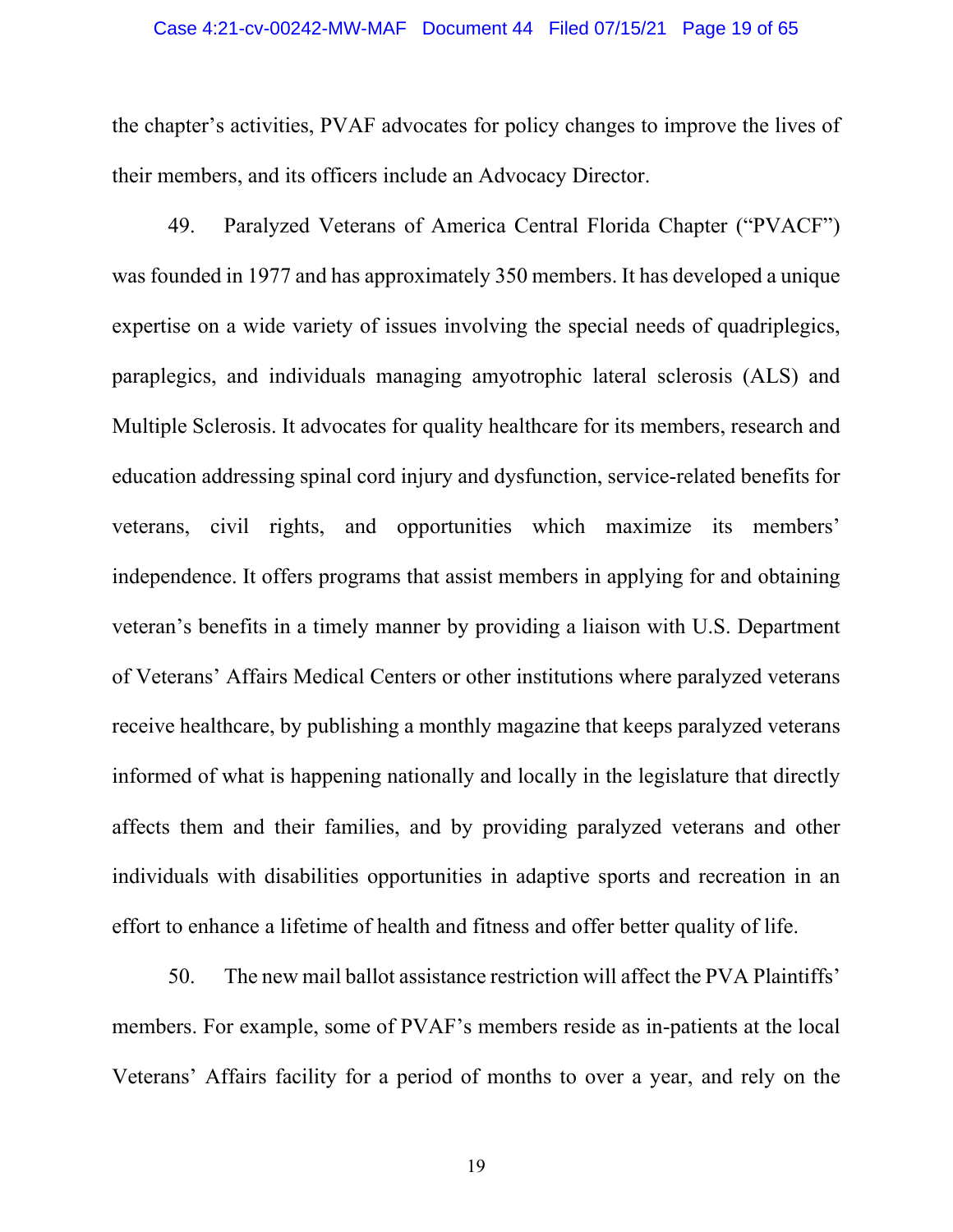assistance of a social worker at the facility in requesting, receiving, completing, and/or delivering their mail ballots. On information and belief, the Veterans' Affairs facility that services clients with spinal cord injuries in Monroe, Miami-Dade, Broward, Palm Beach, and Martin Counties employs four social workers—meaning that these social workers would only be able to assist a total of eight clients under the new law. On information and belief, four social workers serve the VA facilities across the following counties: Saint Lucie, Okeechobee, Indian River Brevard, Osceola, Orange, Seminole, Volusia, Lake, Marion, Flagler, Putnam, Saint Johns, Clay, Duval, Nassau, Union, Alachua, Columbia, Hamilton, Bradford, Baker, Suwannee, Lafayette, Madison, Taylor, Jefferson, Levy, Dixie, Wakulla, Leon, Franklin, Gulf, Liberty, Gadsden, Calhoun, Bay, Jackson, Holms, Washington, Walton, Okaloosa, Santa Rosa, and Escambia.

51. Ensuring that their members can vote and have their voices heard is directly related to the mission of the PVA Plaintiffs to advocate for their members, including with respect to full participation in society, and with respect to policy and legislation benefiting people with disabilities including their members.

52. The members of each of the PVA Plaintiffs include disabled Floridians eligible to vote who need assistance to vote because of their disability and who do not have or want assistance from immediate family in casting a vote by mail ballot.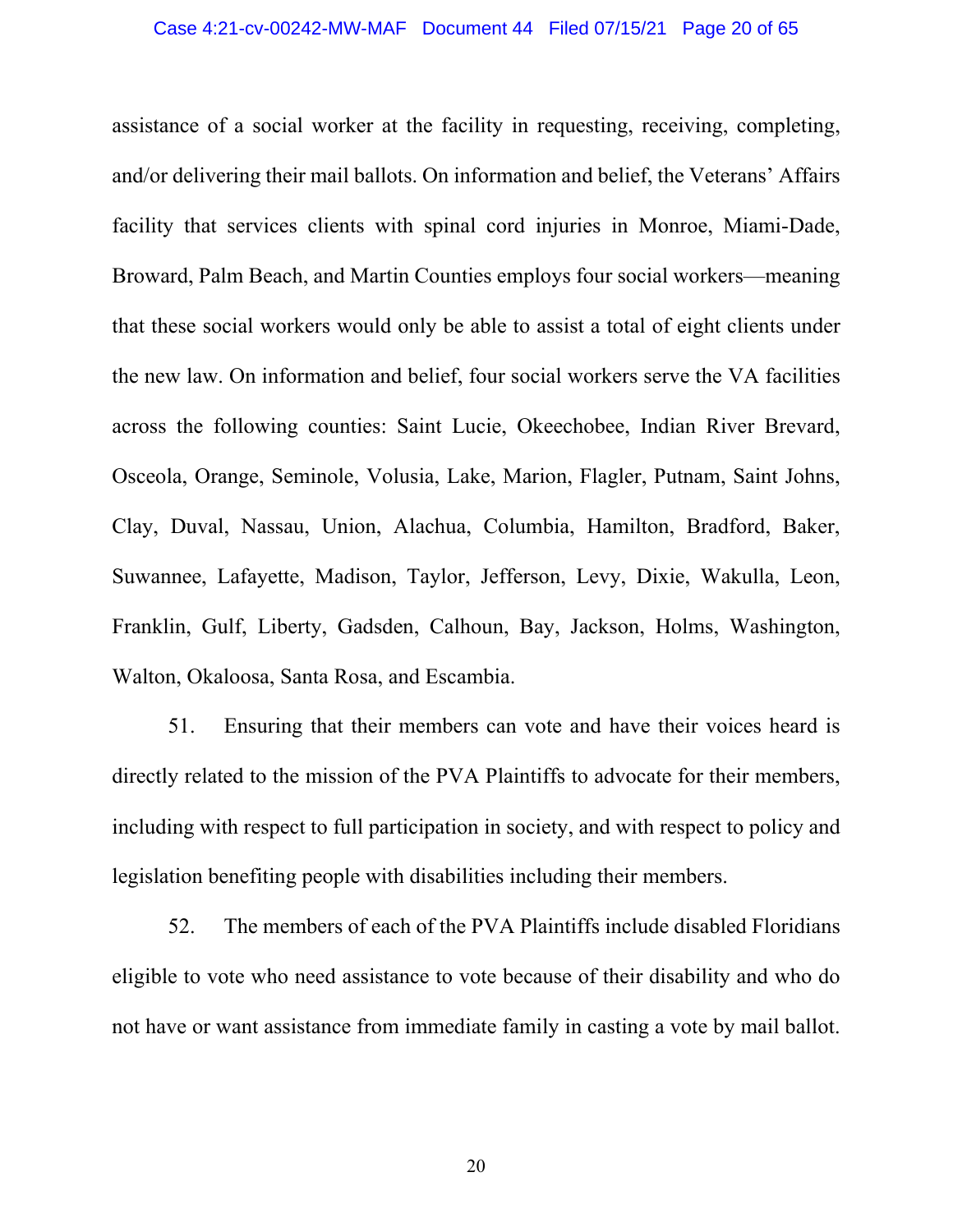Further, some of these members prefer to select a person to assist them, such as a social worker or caregiver, who is likely to be needed by more than one other voter.

## **Steve Kirk**

53. Steve Kirk is a registered voter in Deltona, Florida and President of PVACF, as well as the treasurer for his local veterans' history museum. He served in the U.S. Army from 1967 to 1970. Due to an accident, he is quadriplegic and cannot use his hands. Mr. Kirk has always voted in person with the assistance of a hired caregiver, but he would like to vote by mail in future elections for greater convenience as he stopped driving long distances two years ago and largely relies on others for transportation. When voting at his polling place, he has needed assistance at all stages of the voting process, including marking his ballot. He prefers that his caregiver help him request, mark, and submit a mail ballot in future elections.

## **Phyllis Resnick**

54. Plaintiff Phyllis Resnick is a registered voter in Aventura, Florida. She resides in a continuing care retirement community (CCRC) and is typically housed in its independent living center and uses a walker. However, she recently broke her femur bone and has been moved to the CCRC's care center. In order to receive her mail, someone must deliver it to her from the independent living center to her location in the care center, and she relies on others to take outgoing mail on her behalf from her location in the care center to the mailbox. Currently, Mrs. Resnick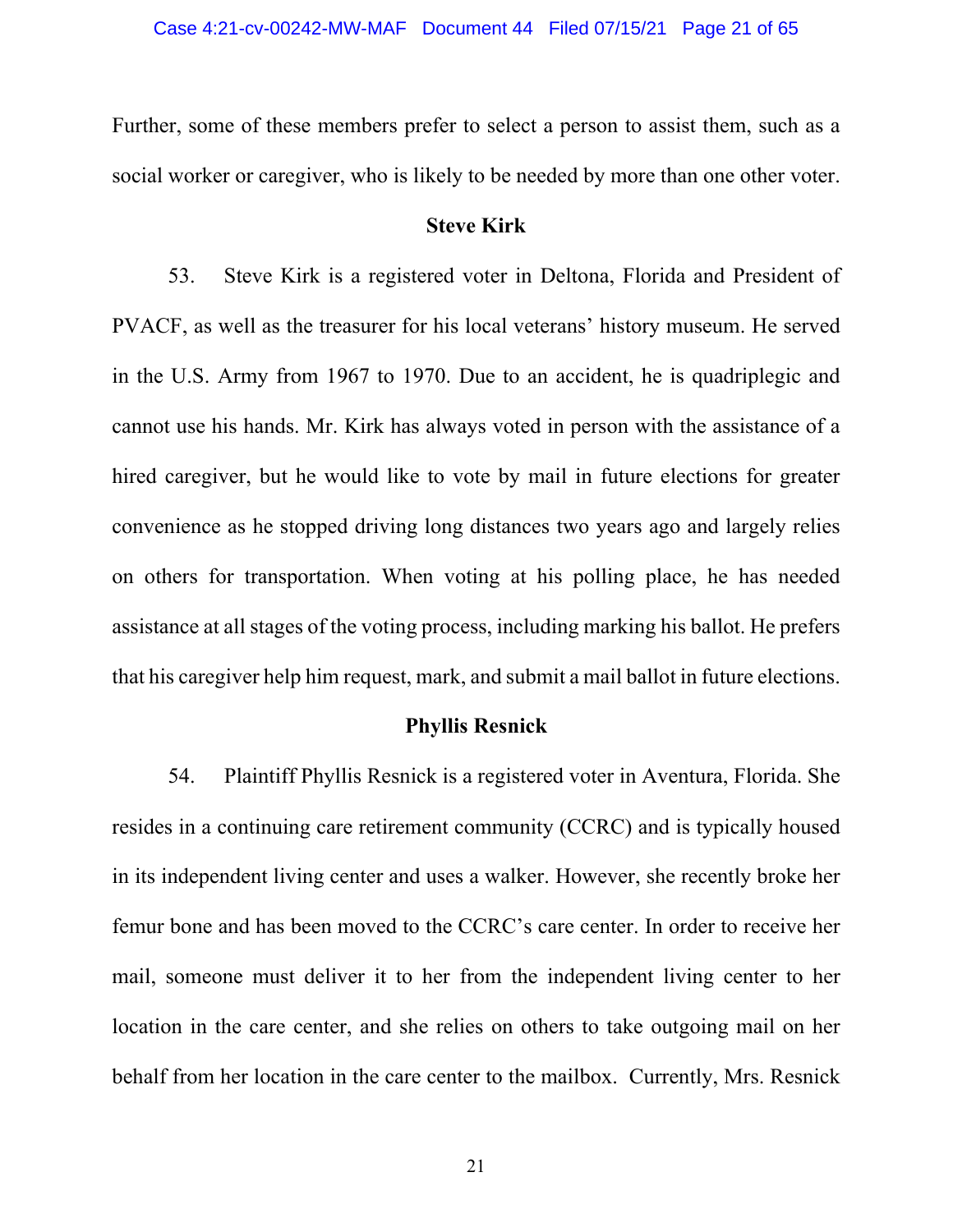does not know when she will be released from the care center. She does not have any family members who reside in Florida. As a result, in order for Mrs. Resnick to vote in her current location, someone will have to take possession of her ballot. Mrs. Resnick prefers to vote by mail, has voted by mail since 2012—when she first broke her femur bone—and plans to vote by mail in all future elections.

### **Defendants**

55. Laurel Lee is the Secretary of State ("Secretary") of the State of Florida and is sued in her official capacity. The Secretary of State is the chief election officer of the state, Fla. Stat. § 97.012(1), and is responsible for implementing, operating, and maintaining a uniform statewide voter registration system. *Id.* § 97.012 (11); *id.* § 98.035(1). Among other things, the Secretary is authorized to "adopt by rule uniform standards for the proper and equitable interpretation and implementation of the requirements of chapters 97 through 102 and 105 of the Florida Election Code," as well as "provide uniform standards for the proper and equitable implementation of the registration laws by administrative rule of the Department of State*.*" *Id.* § 97.012(1)-(2).

56. The Secretary is also authorized under Florida law to "[b]ring and maintain such actions at law or in equity by mandamus or injunction to enforce the performance of any duties of a county supervisor of elections or any official performing duties with respect to chapters 97 through 102 and 105 or to enforce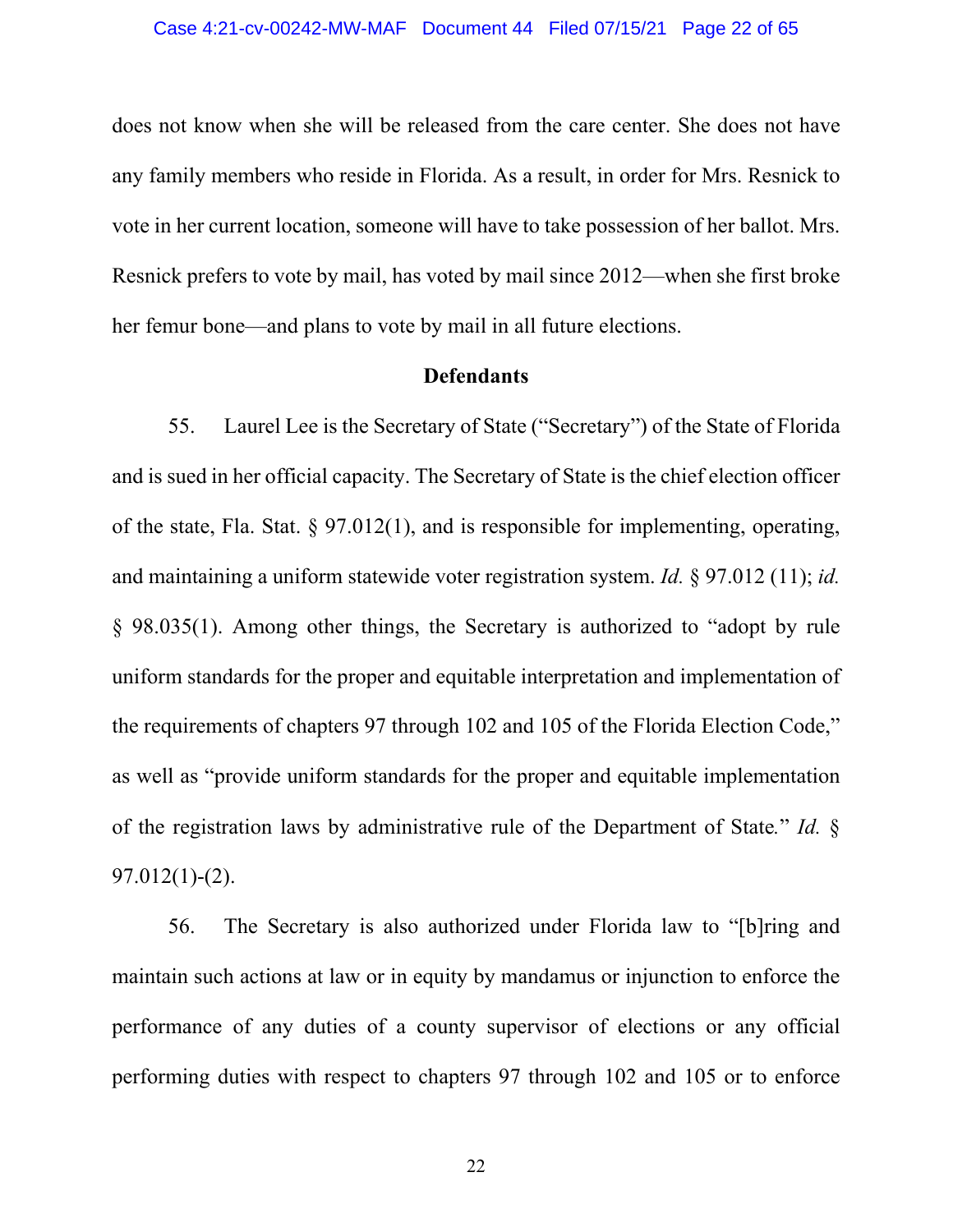compliance with a rule of the Department of State adopted to interpret or implement any of those chapters." *Id.* § 97.012 (14). Complaints of violations may be filed with the Department of State. *Id.* § 97.023(1)(a).

57. Defendant Ashley Moody is the Attorney General of the State of Florida.[3](#page-22-0) Florida's "attorney general shall be the chief state legal officer. There is created in the office of the attorney general the position of statewide prosecutor. The statewide prosecutor shall have concurrent jurisdiction with the state attorneys to prosecute violations of criminal laws. . ." Fla. Const. Art. IV, Sec. 4(b). If the Secretary of State "reasonably believes that a person has committed a violation of [Section 97.0575], the Secretary may refer the matter to the Attorney General for enforcement. The Attorney General may institute a civil action for a violation of [Section 97.0575] or to prevent a violation of this section." Such an action for relief may include a "permanent or temporary injunction, a restraining order, or any other appropriate order." Fla. Stat. § 97.0575(4).

58. Defendants Supervisors of Elections, sued in their official capacities only, are elected or appointed Florida constitutional officers and are officials in each of the Florida counties where members of PVA and Individual Plaintiffs seek to

<span id="page-22-0"></span><sup>&</sup>lt;sup>3</sup> According to the Attorney General's official website "The Attorney General is the statewide elected official directed by the Florida Constitution to serve as the chief legal officer for the State of Florida. . . Additionally, the Attorney General . . . defends the state in civil litigation cases and represents the people of Florida when criminals appeal their convictions in state and federal courts." https://myfloridalegal.com/pages.nsf/Main/F06F66DA272F37C885256CCB0051916F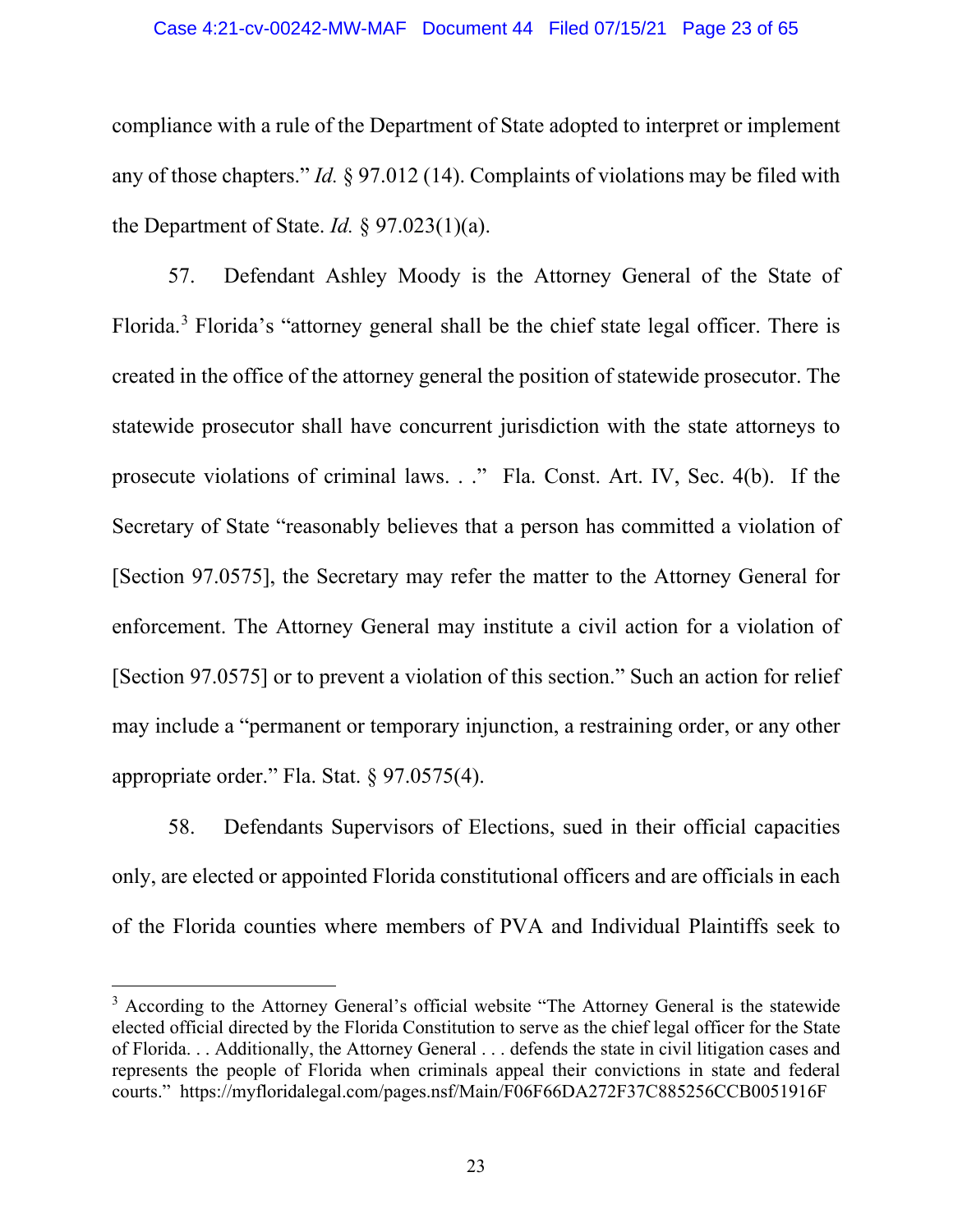exercise their voting rights under Section 208. Defendants Supervisors of Elections are responsible for administering elections in their respective counties, which responsibilities include, but are not limited to, administering voting by mail and accepting vote-by-mail ballots. The Supervisor Defendants are: Christina White, in her official capacity as Miami-Dade County Supervisor of Elections; Lisa Lewis, in her official capacity as Volusia County Supervisor of Elections; Kaiti Lenhart, in her official capacity as Flagler County Supervisor of Elections; Mike Hogan, in his official capacity as Duval County Supervisor of Elections; Joseph R. Morgan, in his official capacity as Wakulla County Supervisor of Elections; Mary Jane Arrington, in her official capacity as Osceola County Supervisor of Elections; Bill Cowles, in his official capacity as Orange County Supervisor of Elections; Lori Scott, in her official capacity as Brevard County Supervisor of Elections; Tommy Doyle, in his official capacity as Lee County Supervisor of Elections; Maureen Baird, in her official capacity as Citrus County Supervisor of Elections; Janet H. Adkins, in her official capacity as Nassau County Supervisor of Elections; Tomi S. Brown, in her official capacity as Columbia County Supervisor of Elections; Chris Milton, in his official capacity as Baker County Supervisor of Elections; Laura Hutto, in her official capacity as Hamilton County Supervisor of Elections; Heath Driggers, in his official capacity as Madison County Supervisor of Elections; Jennifer H. Kinsey, in her official capacity as Suwanee County Supervisor of Elections; Chris H,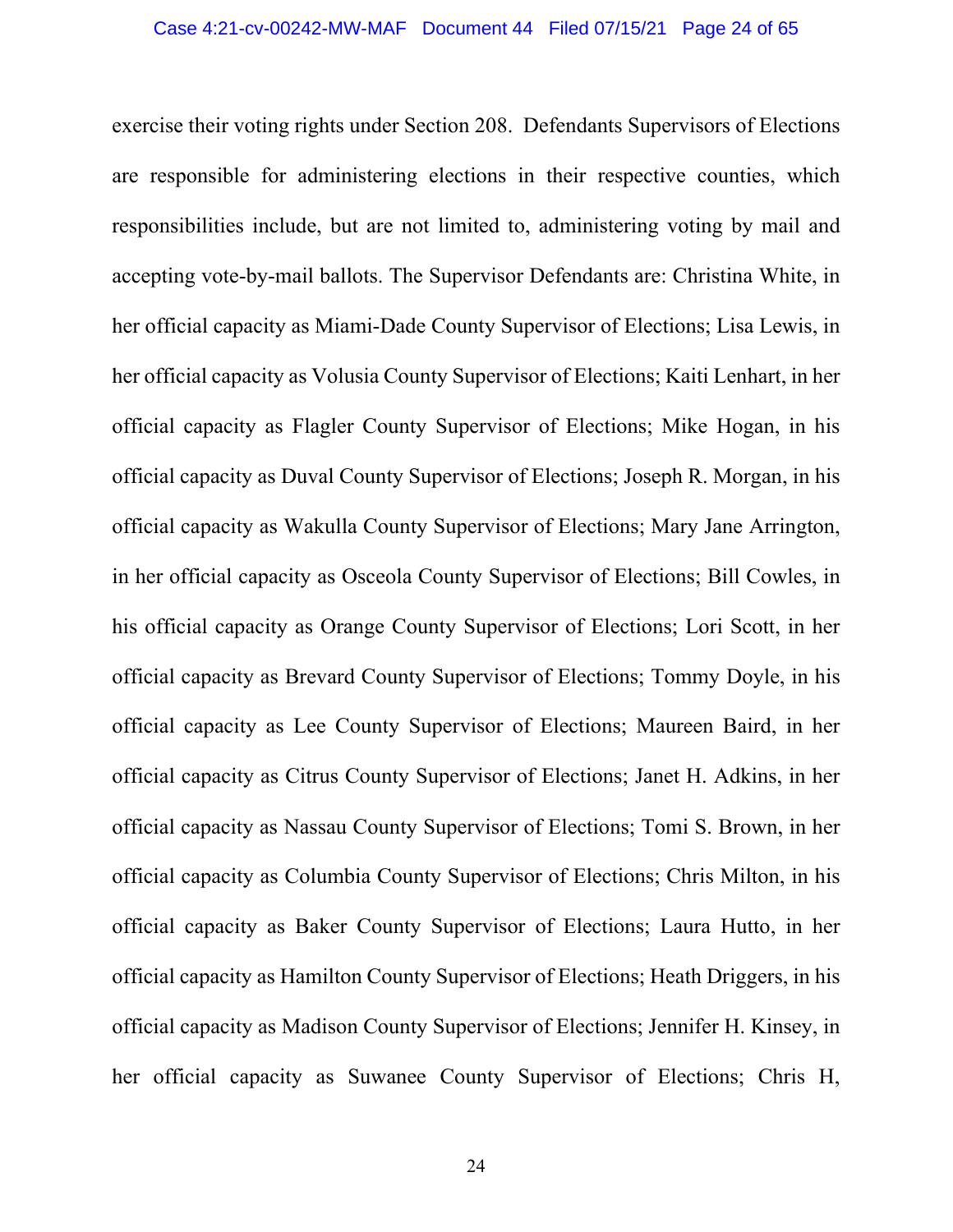Chambless, in his official capacity as Clay County Supervisor of Elections; Vicky Oakes, in her official capacity as St. Johns County Supervisor of Elections; Amanda Seyfang, in her official capacity as Bradford County Supervisor of Elections; Alex Hays, in his official capacity as Lake County Supervisor of Elections; Paul A. Lux, in his official capacity as Okaloosa County Supervisor of Elections; William Keen, in his official capacity as Sumter County Supervisor of Elections; Wesley Wilcox, in his official capacity as Marion County Supervisor of Elections; Joe Scott, in his official capacity as Broward County Supervisor of Elections; Mark Earley, in his official capacity as Leon County Supervisor of Elections; Mark Andersen, in his official capacity as Bay County Supervisor of Elections; Kim Barton, in her official capacity as Alachua County Supervisor of Elections; Vicki Davis, in her official capacity as Martin County Supervisor of Elections; Sharon Chason, in her official capacity as Calhoun County Supervisor of Elections; David H. Stafford, in his official capacity as Escambia County Supervisor of Elections; Tappie A. Villane, in her official capacity as Santa Rosa County Supervisor of Elections; Gertrude Walker, in her official capacity as St. Lucie County Supervisor of Elections; Connie Sanchez, in her official capacity as Gilchrist County Supervisor of Elections; Christopher Anderson, in his official capacity as Seminole County Supervisor of Elections; Leslie R. Swan, in her official capacity as Indian River County Supervisor of Elections; Wendy Link, in her official capacity as Palm Beach County Supervisor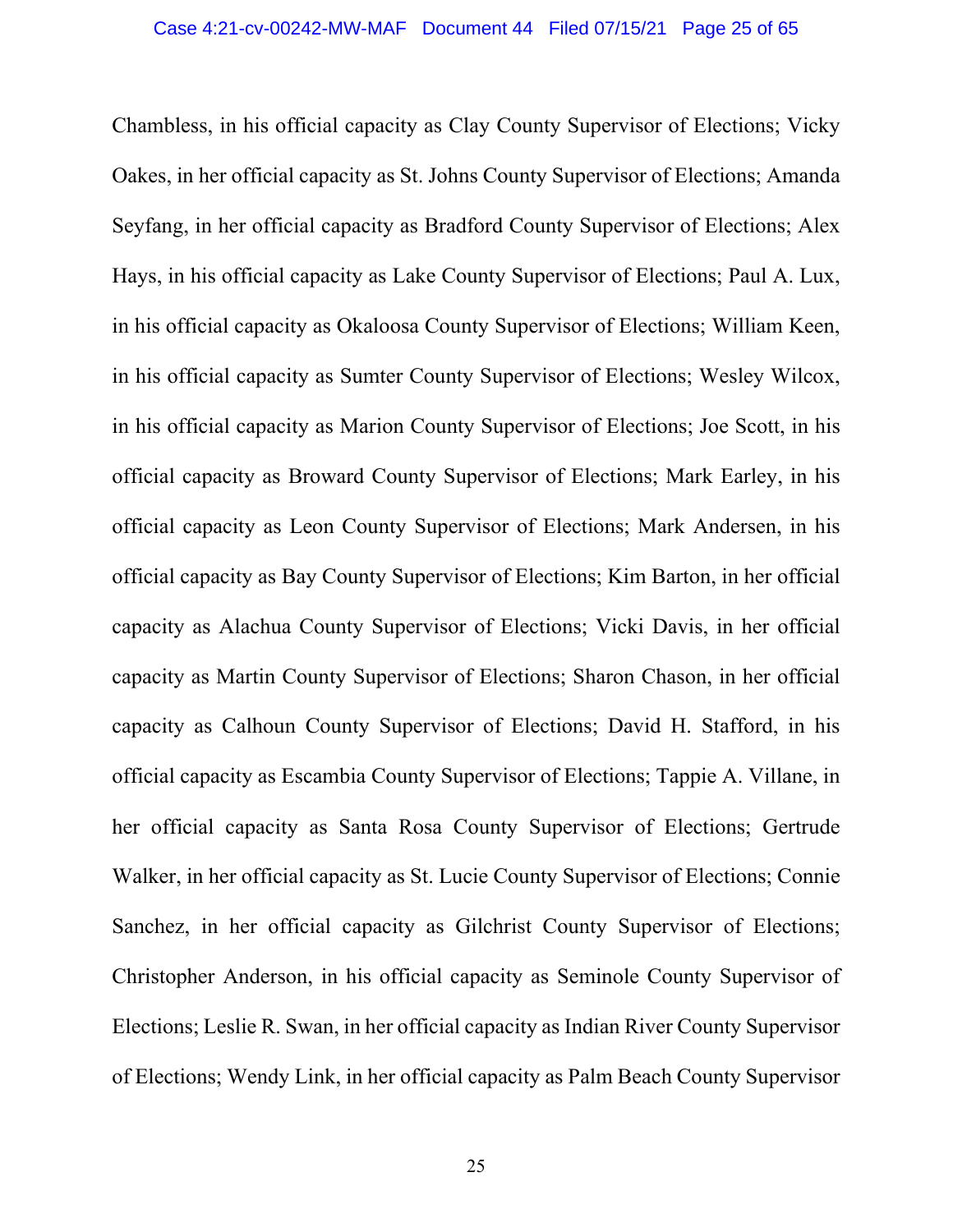of Elections; Craig Latimer, in his official capacity as Hillsborough County Supervisor of Elections; Penny Ogg, in her official capacity as Highlands County Supervisor of Elections; Paul A. Stamoulis, in his official capacity as Charlotte County Supervisor of Elections; Ron Turner, in his official capacity as Sarasota County Supervisor of Elections; Shirley Anderson, in his official capacity as Hernando County Supervisor of Elections; and Joyce Griffin, in her official capacity as Monroe County Supervisor of Elections.

## **FACTS**

## **I. Voter Registration in Florida**

59. Floridians need more, not fewer, voter registration opportunities. According to the U.S. Census Bureau's *Current Population Survey* ("CPS"), approximately 10,495,000 Florida citizens were registered to vote as of November 2020, out of a citizen voting age population of  $15,645,000$  $15,645,000$  $15,645,000$ .<sup>4</sup> Therefore, as of November 2020, approximately 33 percent of eligible citizens in Florida, or one in three, were not registered to vote. The unregistered citizen population is not distributed equally among racial groups. While approximately only 29 percent of voting-age white citizens are unregistered, 35 percent of Black voting-age citizens,

<span id="page-25-0"></span><sup>4</sup> U.S. Census Bureau, Community Population Survey,

Voting and Registration in the Election of November 2020, Table 14a. Reported Voting and<br>Registration for States: November 2020 (April 2021) available at Registration for States: November 2020 (April 2021) *available at* https://www2.census.gov/programs-surveys/cps/tables/p20/585/table04a.xlsx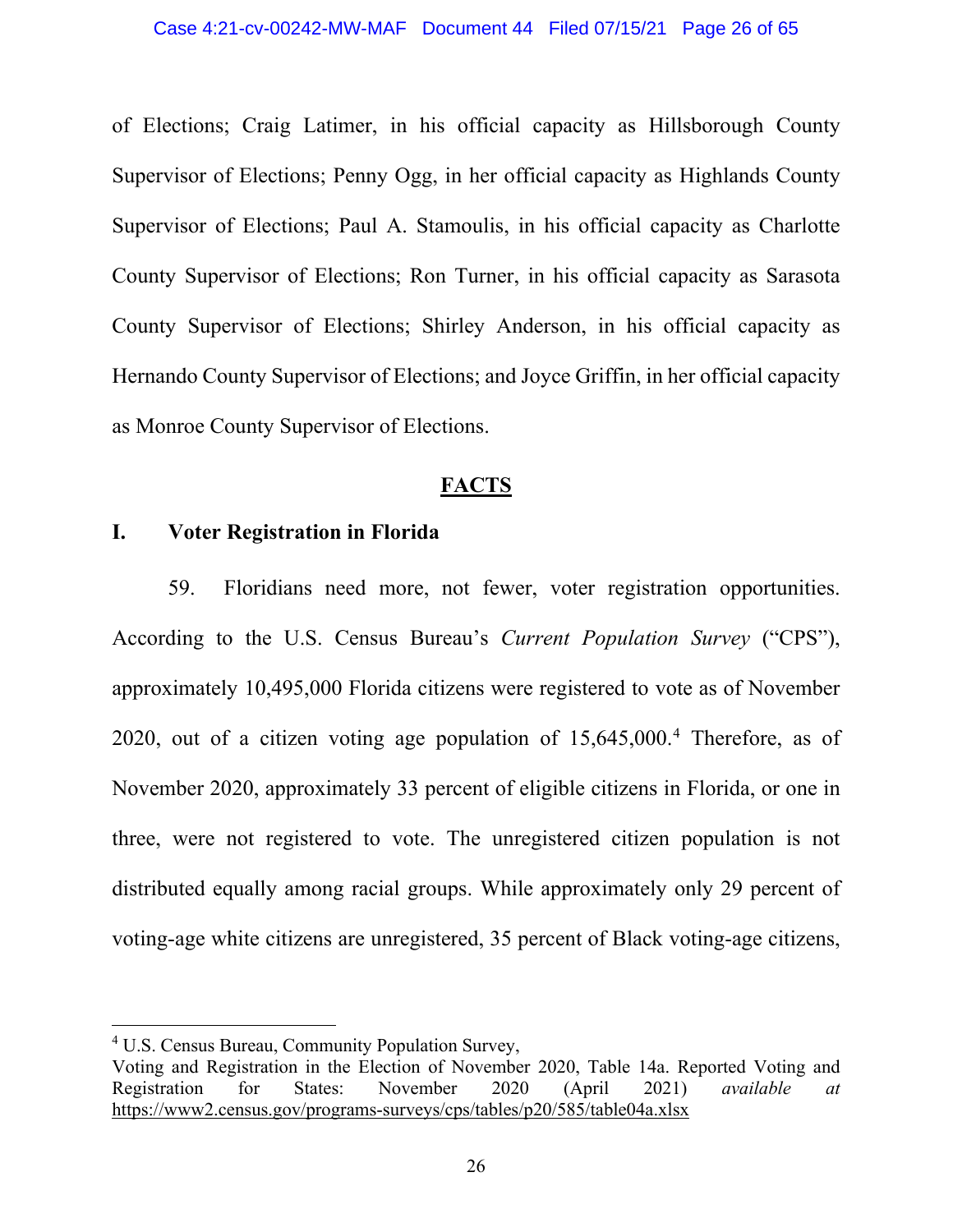nearly 44 percent of Asian American voting-age citizens, and 41 percent of Hispanic voting-age citizens are unregistered.[5](#page-26-0)

60. Voter registration drives play an important role in facilitating voter registration of eligible citizens. Community-based voter registration drives are a particularly important tool for members of marginalized communities to register to vote. According to the CPS, voters of color are more likely to identify as having registered at a registration drive or at a school, hospital, or campus compared with white voters. For example, in the 2018 election cycle, while 3.1 percent of white voters reported registering through a drive, the percentage was 5.3 for voters identifying as Black and 5.5 percent for those identifying as Hispanic.<sup>[6](#page-26-1)</sup> Similarly, in 2018, 4.1 percent of white registrants reported registering at a school, hospital, or campus, compared with 7.5 percent of those identifying as Black and 7.1 percent of those identifying as Hispanic.[7](#page-26-2) In the 2020 cycle, even with much of the election cycle coinciding with the Covid-19 pandemic, 2.4 percent of white voters reported registering through a drive, while 3.6 percent of voters identifying as Black and 3.8

Voting and Registration in the Election of November 2020, Table 4b. Reported Voting and Registration, by Sex, Race and Hispanic Origin, for States: November 2020 (April 2021) *available at* https://www2.census.gov/programs-surveys/cps/tables/p20/585/table04b.xlsx <sup>6</sup> U.S. Census Bureau, Community Population Survey,

<span id="page-26-0"></span><sup>5</sup> U.S. Census Bureau, Community Population Survey,

<span id="page-26-2"></span><span id="page-26-1"></span>Voting and Registration in the Election of November 2018. Table 12. Method of Registration by Selected Characteristics: November 2018 *available at* https://www2.census.gov/programssurveys/cps/tables/p20/583/table12.xlsx.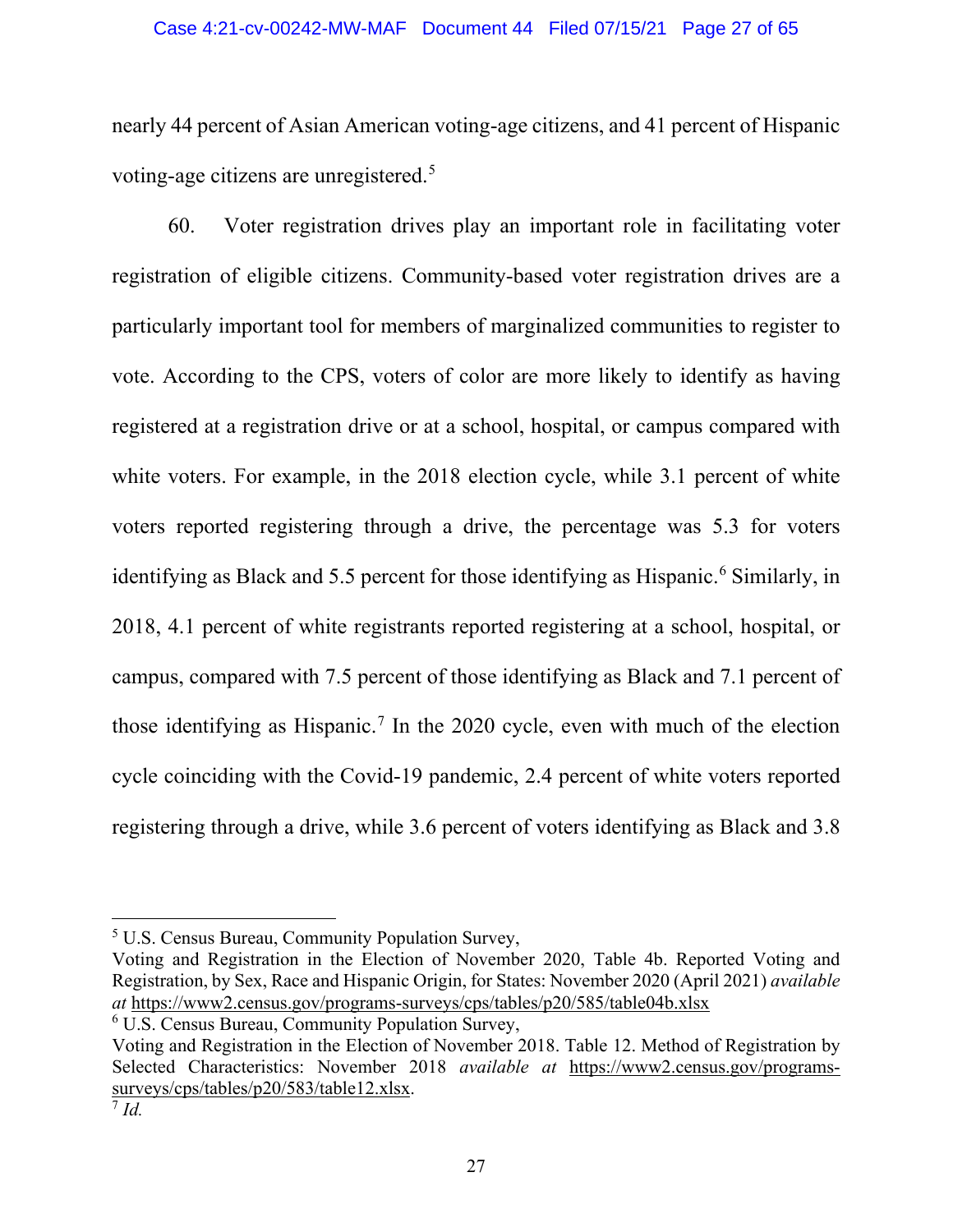percent for those identifying as Hispanic reported doing the same. [8](#page-27-0) Similarly, in 2020, 2.5 percent of white registrants reported registering at a school, hospital, or campus, compared to 4.2 percent of those identifying as Black and 4.4 percent of those identifying as Hispanic.<sup>[9](#page-27-1)</sup>

61. Plaintiffs HTFF and HeadCount, like many community voter registration organizations, conduct or intend to conduct voter registration drives in Florida,<sup>[10](#page-27-2)</sup> during which they interact with potential voters face-to-face to encourage them to participate in the political process and to register to vote. These conversations take place at schools and universities, community events, parks, churches, workplaces, malls, conferences, and public gatherings, as well as in parking lots, transportation hubs, and on city streets. These initial interactions culminate when the organization collects voter registration applications from potential voters and submits them on their behalf. Critically, they seek to develop relationships with new voters to further promote civic engagement, including through get-out-the-vote activities and other community involvement.

<span id="page-27-0"></span><sup>8</sup> U.S. Census Bureau, Community Population Survey,

Voting and Registration in the Election of November 2020, Table 12 (Method of Registration by Selected Characteristics) (April 2021) *available at* https://www2.census.gov/programssurveys/cps/tables/p20/585/table12.xlsx.

<span id="page-27-1"></span> $9$  *Id.* 

<span id="page-27-2"></span><sup>&</sup>lt;sup>10</sup> Plaintiff HeadCount has been a registered 3PVRO since June 2012. Plaintiff Harriet Tubman Freedom Fighters submitted its materials to register as a 3PVRO to the Division was approved as a 3PVRO in July 2021; its staff and volunteers have volunteered on behalf of other 3PVROregistered organizations.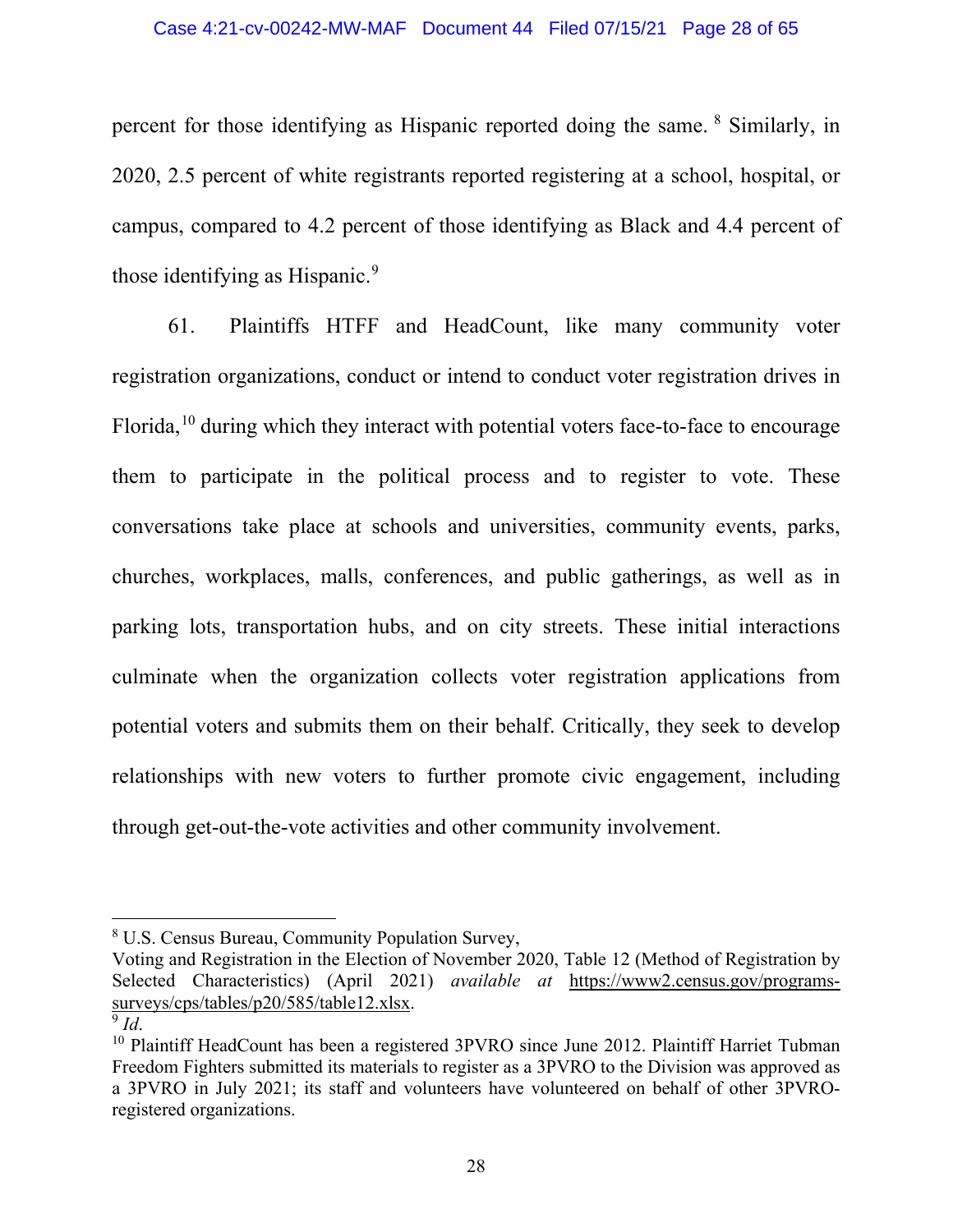### Case 4:21-cv-00242-MW-MAF Document 44 Filed 07/15/21 Page 29 of 65

62. Civic Engagement Plaintiffs' voter registration staff and volunteers educate non-voters not only about how political participation can lead to social change and make democratic institutions more responsive to community needs, but also how the act of registering to vote helps underrepresented persons and communities establish their political worth, standing, and right to speak at the polls. Registering and voting builds the political respect and power of a citizen's community by making elected officials and candidates for elected office attentive to the citizen's community. Fostering political and civic engagement in this manner is a central part of Civic Engagement Plaintiffs' voter registration activity.

63. Numerous Floridians who register to vote each year do so through interactions with their fellow citizens through such voter registration outreach activities. Civic Engagement Plaintiffs' voter registration activities are critical to such Plaintiffs' core political speech and associational rights.

64. The right to vote is far from universally exercised. Through their voter registration work, Civic Engagement Plaintiffs express the importance of civic engagement and political participation, particularly among politically underrepresented groups. By ensuring people's voter registration forms are properly submitted, these Plaintiffs ensure the fullest expression of their communities and voters' views on issues such as government responsiveness, racial justice, and policies that promote religious tolerance and acceptance. Their assistance to others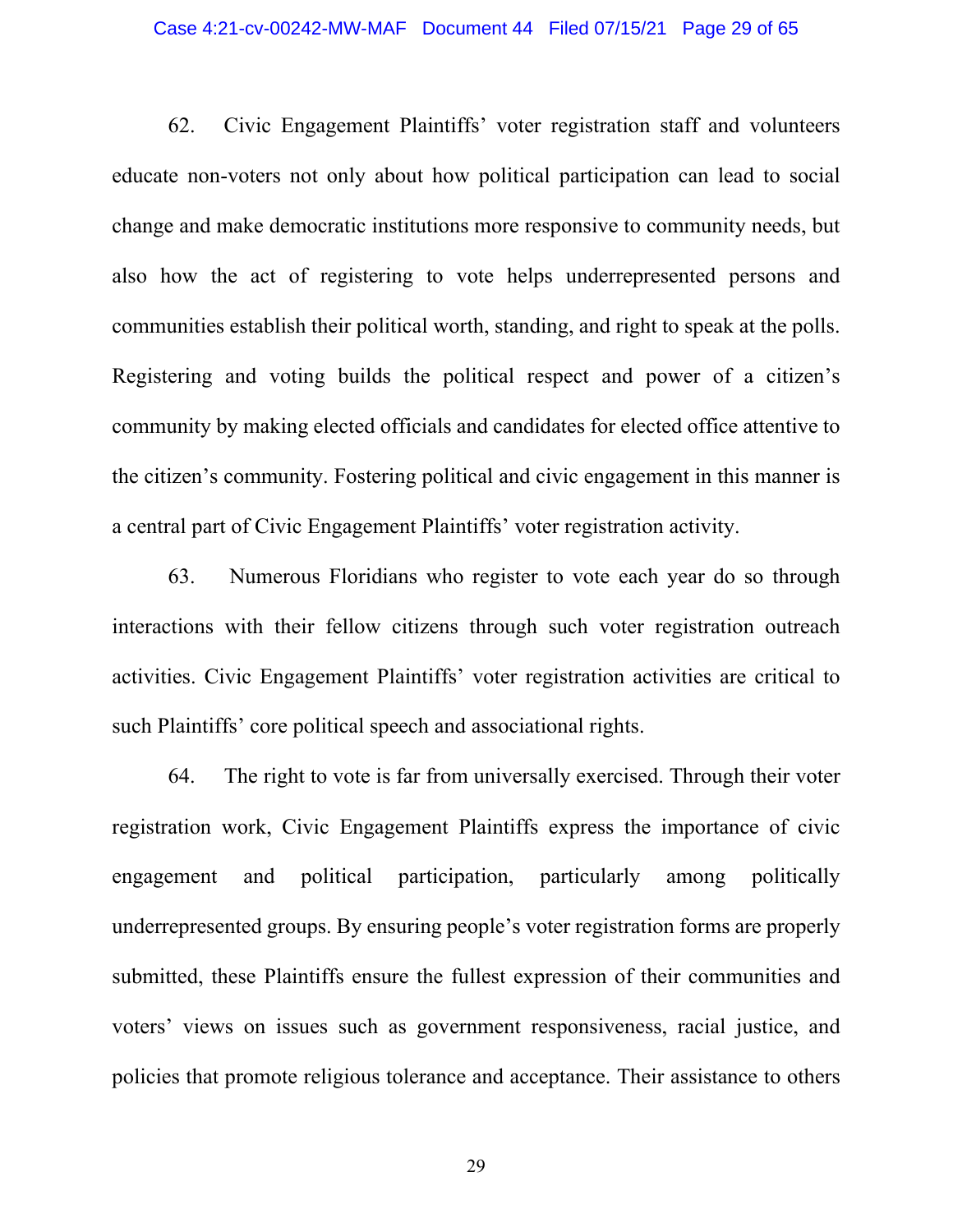### Case 4:21-cv-00242-MW-MAF Document 44 Filed 07/15/21 Page 30 of 65

in registering to vote is a political statement in and of itself: that they value the democratic process and the rights of all eligible citizens to access the franchise. Civic Engagement Plaintiffs' voter registration activities are among the most effective and credible means of expressing these views.

65. By engaging in voter registration activities, Civic Engagement Plaintiffs also develop, and intend to develop in the future, associations with individuals who share their values and goals.

66. SB 90's requirement compelling Civic Engagement Plaintiffs to misleadingly denigrate their own voter registration efforts will chill these Plaintiffs' speech, expression, and associational activities. This will harm the organizational mission of each Civic Engagement Plaintiff by minimizing each's ability to rally its community and use the franchise to weigh in on issues of importance, including the importance of participation itself.

# **II. Florida Historically Targets Community Voter Registration Activity with Unconstitutional First Amendment Limitations**

67. During the 2005 legislative session, the Florida legislature enacted the Third-Party Voter Registration Law ("the Law") to regulate organizations that conduct community voter registration activity. Fla. Stat. § 97.0575 (2005). It imposed fines upon 3PVROs if the completed voter registration applications they collected—through no fault of their own—were not delivered to the applicable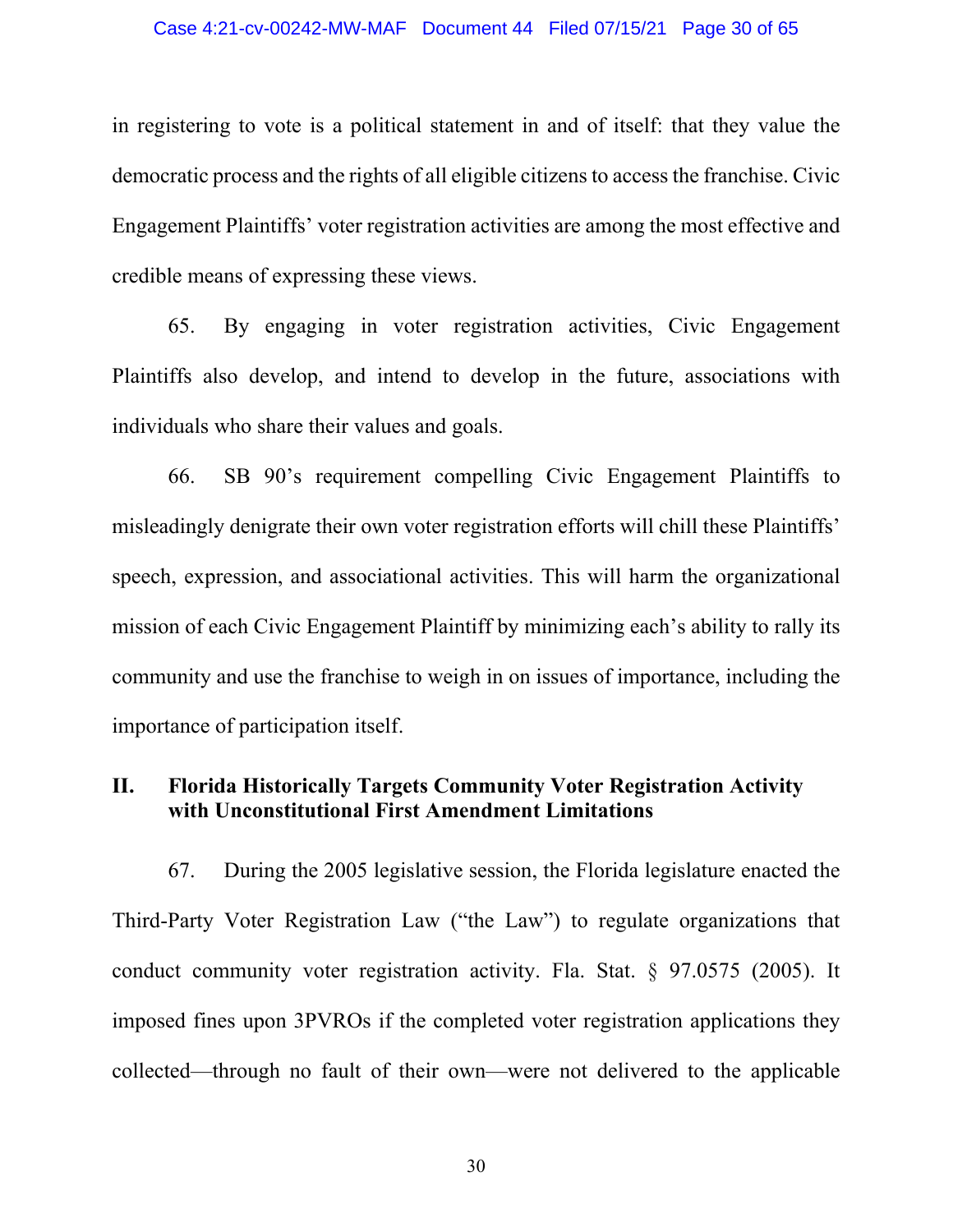supervisor of elections within 10 days, before the registration books closed, or at all. *Id.* The Law exempted political parties from these regulations without any demonstration that the penalties or the carveout of the parties advanced the state's interests. *League of Women Voters of Fla. v. Cobb*, 447 F. Supp. 2d. 1314, 1339 (S.D. Fla. 2006).

68. This Court found these provisions unconstitutionally violated the plaintiffs' First Amendment rights and enjoined Florida from enforcing them. *Id.* at 1342. The court found that:

the Law's demonstrated impact is to limit the means of voter registration in Florida, contradict the longstanding tradition of not discriminating against non-political parties with respect to voter registration, and burden the Plaintiffs' protected speech and associational rights. While the Court is extremely reluctant to set aside an enactment of the Legislature, given the magnitude of Plaintiffs' First Amendment freedoms at stake in this case, the Third–Party Voter Registration Law's civil penalties scheme and exclusion of political parties is is unconstitutional.

*Id.* at 1339.

69. Undeterred, Florida's policing of community voter registration escalated in 2011 with the passage of a new set of amendments to the Law that required 3PVROs to deliver voter registration applications to the applicable supervisor of elections within 48 hours of completion or the next business day and fined them anywhere from \$50 to \$500 per voter registration application for failing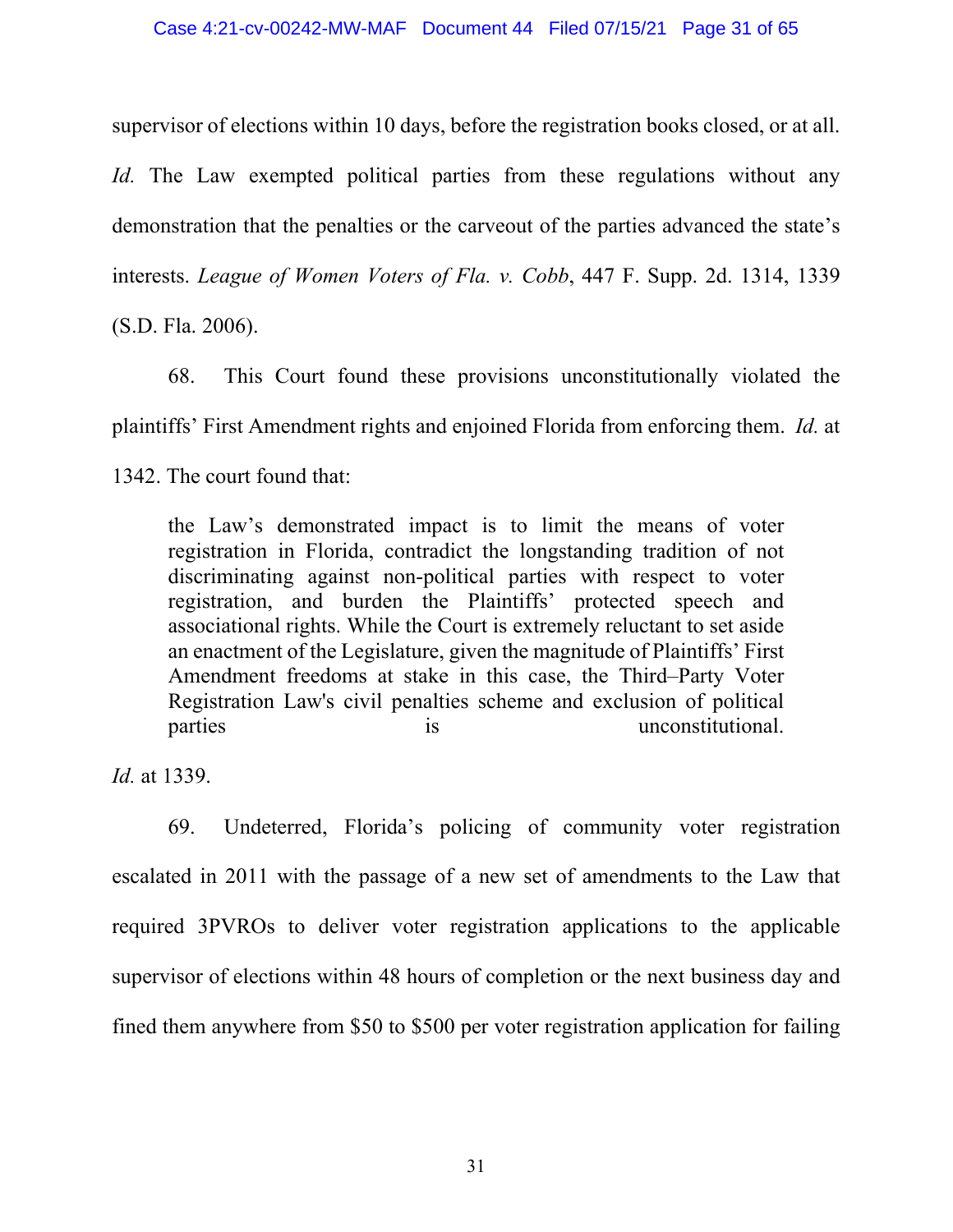to do so, with a cap of \$1000 assessed to an organization in a calendar year. *See*, Fla. Stat. § 97.0575(3)(a) (2011).

70. The 2011 amendments to the Law also required 3PVROs to identify each of its officers and/or agents(including volunteers who solicit, but do not collect, voter registration forms) to the Division of Elections ("the Division") and, if any such person departs the organization, to report such change within 10 days. Fla. Stat. § 97.0575(1) (2011); Fla. Admin. Code r. 1S-2.042(2)(e)-(3)(e) (2011), *available at https://www.flrules.org/Gateway/View notice.asp?id=10555848.* 

71. In addition, the 2011 amendments required 3PVROs' agents to each file a sworn statement that they will obey election laws on a form that stated the penalties for false registration but did not make clear that such penalties only applied to a willful submission of false voter registration information. *See* Fl. Stat. §§ 97.0575(1)(d) 104.011 (2011); Fla. Admin. Code r. 1S-2.042(1)(b) (2011).

72. Lastly, the 2011 amendments required 3PVROs to report to the Division, by the 10th of each month, the number of voter registration forms they provided to their agents and received back. Fl. Stat. § 97.0575(5) (2011); Fla. Admin. Code r. 1S-2.042(5)(a) (2011).

73. Once again, this Court found these provisions likely violated the plaintiff organizations' First Amendment rights and the National Voter Registration Act of 1993, and preliminarily enjoined Florida from enforcing them fully as written.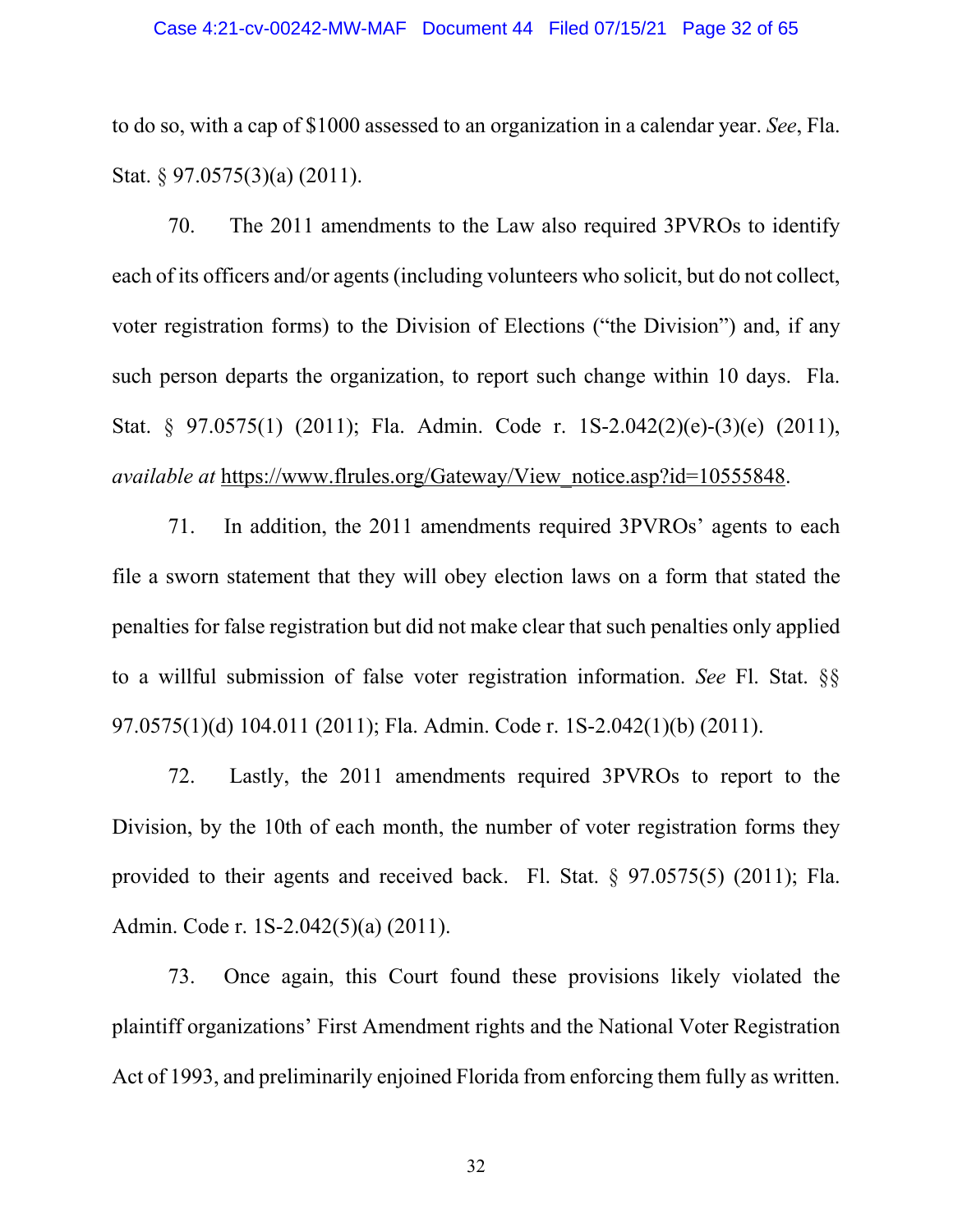*League of Women Voters of Fla. v. Browning*, 863 F. Supp. 2d 1155, 1168 (N.D. Fla. May 31, 2012). The court later entered a permanent injunction under similar terms with only minor changes pursuant to the parties' agreement. *League of Women Voters of Fla. v. Detzner*, No. 4:11CV628-RH/WCS, 2012 WL 12810507, at \*1 (N.D. Fla. Aug. 30, 2012).<sup>[11](#page-32-0)</sup>

# **III. Prior to SB 90, Florida Significantly Regulated 3PVROs**

74. Following the 2012 court order in *Browning*, community voter registration activity remained heavily and comprehensively regulated in Florida through its 3PVRO regulatory scheme.

75. 3PVROs must register directly with the Division and provide detailed information about their operations, officers, employees, and agents.<sup>[12](#page-32-1)</sup>

76. The Division publishes this information online in its free, publicly accessible 3PVRO database.

77. Defendant Lee promulgates the Florida state voter registration form. Fla. r. 1S-2.040. The form lists various methods for registering to vote, including that the form is available online at https://registertovoteflorida.gov. It also contains information regarding the voter registration deadline.

<span id="page-32-0"></span><sup>&</sup>lt;sup>11</sup> Some of SB 90's changes to  $\S$  97.0575 deleted provisions already enjoined by the 2012 ruling. *See* Fla. Ch. Laws ch. 2021-11  $\frac{8}{5}$  7 (deleting provisions of  $\frac{8}{5}$  97.0575(1) and (5)).

<span id="page-32-1"></span><sup>&</sup>lt;sup>12</sup> *See* Florida Third-Party Voter Registration Organization Registration Form, Fla. Div. of State, Form DSDE-119, *available at* https://files.floridados.gov/media/693298/dsde119.pdf.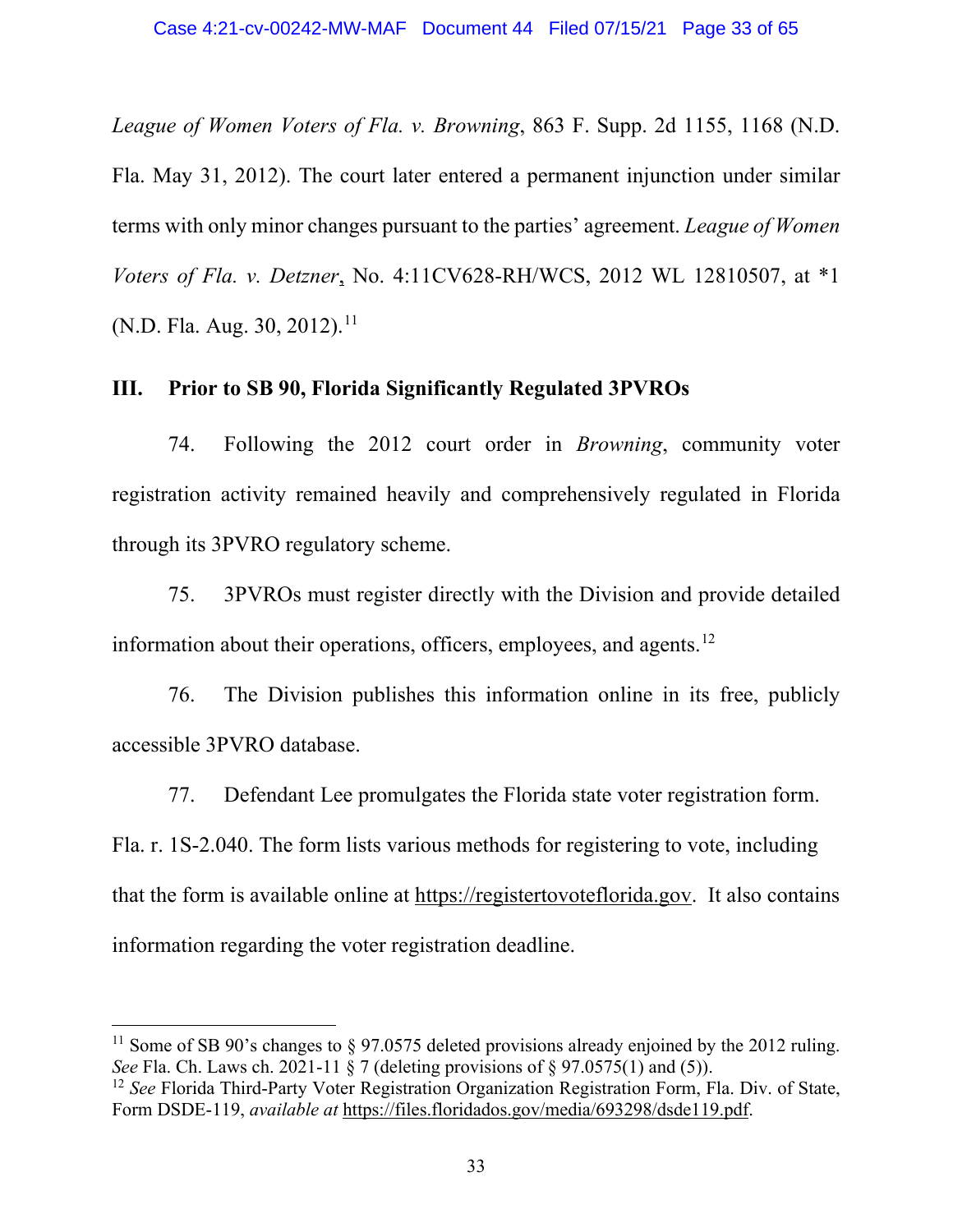### Case 4:21-cv-00242-MW-MAF Document 44 Filed 07/15/21 Page 34 of 65

78. Notably, not all Florida voting-eligible citizens are able to register fully online because, to submit a Florida voter registration application online, an applicant must have a Florida driver's license or identification card issued by the Department of Highway Safety and Motor Vehicles ("DHSMV"). Fla. Stat. § 97.0525(4)(c)(2020). If an applicant has not been issued a Florida driver's license or Florida identification card, the online voter registration system populates the applicant's information into a printable voter registration application that the applicant must print, sign, date, and deliver to the supervisor of elections. *Id.*

79. In addition, Florida law explicitly deems 3PVROs fiduciaries of the voter registration applicant and requires them to submit any and all completed voter registration applications by the book closing or within a certain number of days after the applicant's completion. Fla. Stat. § 97.0575(3) (2020); Fla. Admin Code. Ann. r. 1-S2.042(5)(a) (2012). [13](#page-33-0)

80. If a 3PVRO fails to return a voter registration applicant's forms within the specified period it may be subject to fines and referred to the Florida Attorney General for legal action. Fla. Stat. § 97.0575(3)-(4) (2020). The Attorney General may then "institute a civil action for a violation of this section or to prevent a violation of this section. An action for relief may include a permanent or temporary

<span id="page-33-0"></span><sup>&</sup>lt;sup>13</sup> As revised by SB 90, Florida Stat. § 97.0575 now requires that applications collected by 3PVROs be delivered "within 14 days after being completed by the applicant, but not after registration closes for the next ensuing election." Fla. Stat. Ann. § 97.0575(3)(a) (West 2021).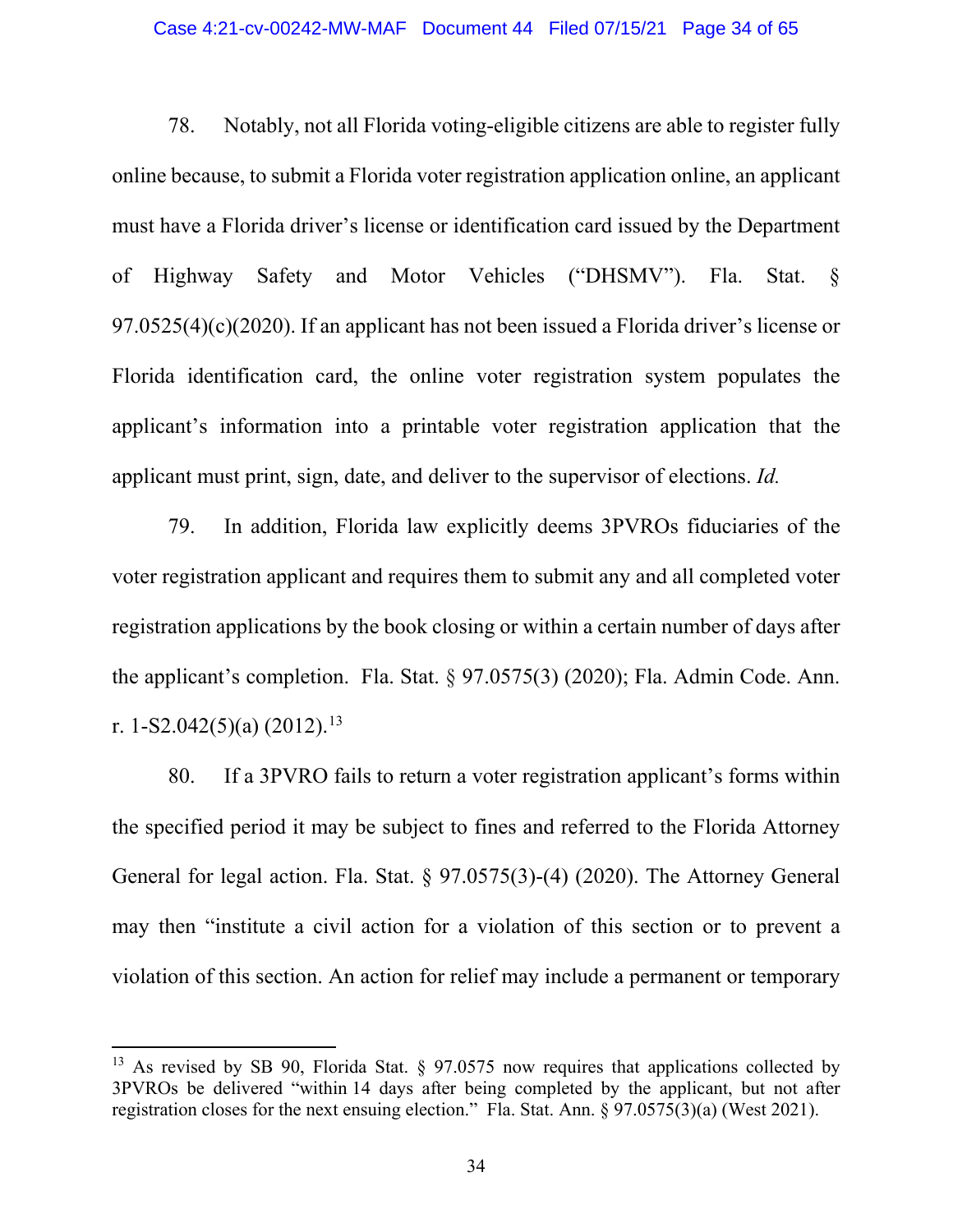injunction, a restraining order, or any other appropriate order." *Id.*

# **IV. SB 90's Changes to Florida's Existing 3PVROs Regulatory Framework**

81. The 2021 amendments to the Law encompassed within SB 90 Section 7, are cut from the same unconstitutional cloth as their predecessors; they are an unnecessary abrogation of 3PVROs' First Amendment rights.

82. Specifically, they require that 3PVROs "notify the applicant at the time the application is collected that the organization might not deliver the application to the division or the supervisor of elections in the county in which the applicant resides in less than 14 days or before registration closes for the next ensuing election and must advise the applicant that he or she may deliver the application in person or by mail." Fla. Stat. Ann. § 97.0575(3)(a) (2021) (emphases added).

83. They also require that, at the time of soliciting voter registrations, 3PVROs "inform the applicant how to register online with the division and how to determine whether the application has been delivered."[14](#page-34-0) *Id.* (emphasis added).

84. During the legislative process, lawmakers failed to advance any meaningful evidence of registrant confusion as to the nature of the organizations'

<span id="page-34-0"></span><sup>&</sup>lt;sup>14</sup> Notably, Florida has no centralized system for the public to determine whether a voter registration application has arrived at the division of elections or a supervisor of elections' office, meaning applications may not be entered in the state's system on the day they are received. *See*  Fla. Stat. § 97.053(7) (2020) (requiring applications to be entered into the statewide voter registration database by a registration official "within 13 days after receipt").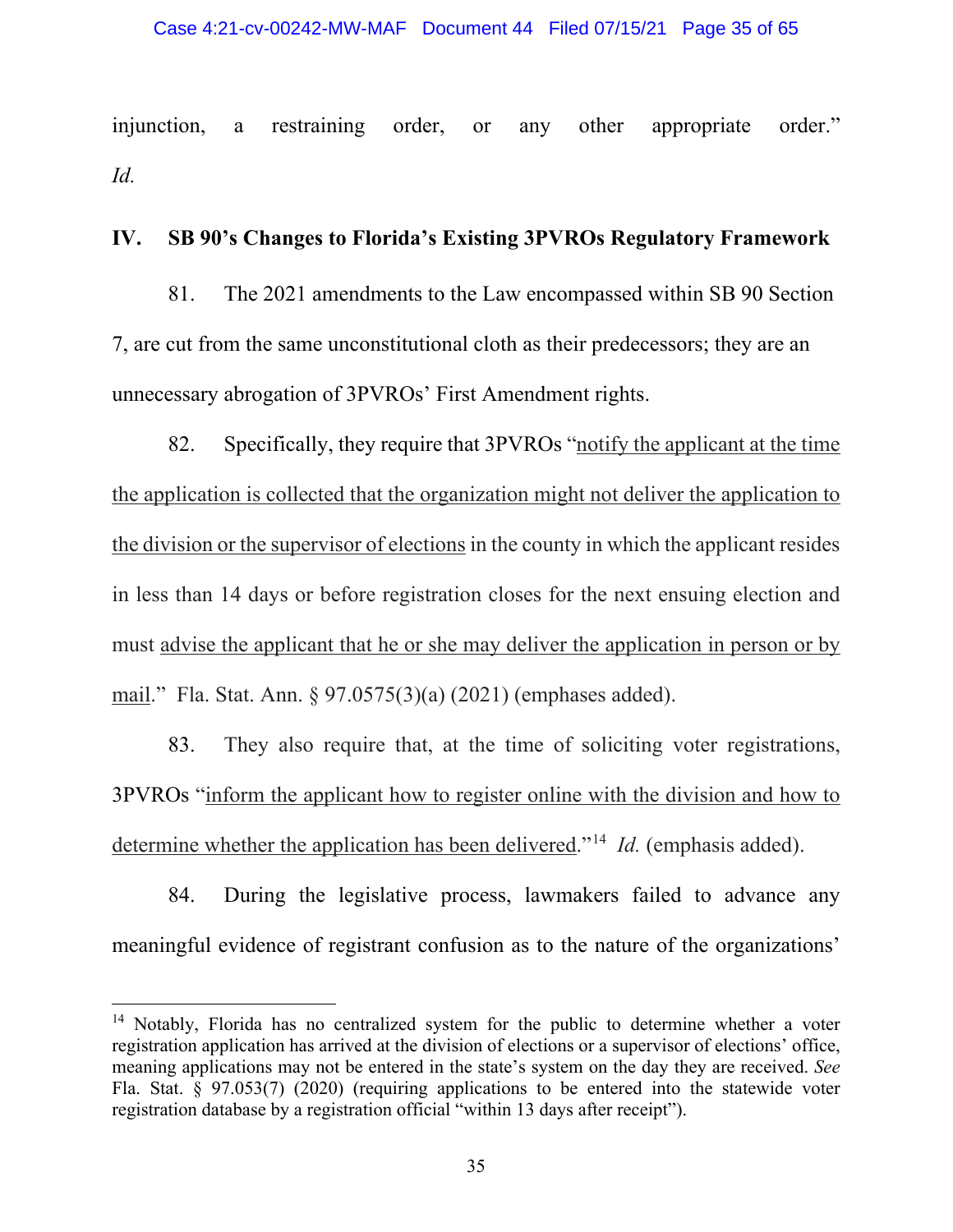### Case 4:21-cv-00242-MW-MAF Document 44 Filed 07/15/21 Page 36 of 65

activities or of any systemic or purposeful instance of late-delivered or undelivered applications.

85. SB 90, including the provisions in Section 7 of the Law challenged in this case, had an immediate effective date, giving voter registration organizations, including plaintiffs, little to no time to plan.

86. Historical data that the Division gathered and published on voter registration shows that 59,805 new voters were registered via 3PVROs in 2020, compared to 2019, when 63,212 voters registered through 3PVROs, and 2018, when 96,516 voters registered through 3PVROs. [15](#page-35-0)

87. In the leadup to the 2021 legislative session, there were no reported widespread problems with 3PVRO voter registration activity. In particular, on information and belief, there is no evidence of widespread untimely submitted applications.

88. Given these historical and statistical realities, there is no legitimate, let alone compelling, reason for why the Florida legislature moved quickly to mandate that community organizations conducting voter registration activities engage in prescribed speech disclaiming their effectiveness and competence, and provide potential voters information about the state's preferred method of "how to register"

<span id="page-35-0"></span><sup>15</sup> *See* Voter Registration – Method & Location, Fla. Div. of Elections, *available at* https://dos.myflorida.com/elections/data-statistics/voter-registration-statistics/voter-registrationreportsxlsx/voter-registration-method-and-location/ (last updated Apr. 30, 2021).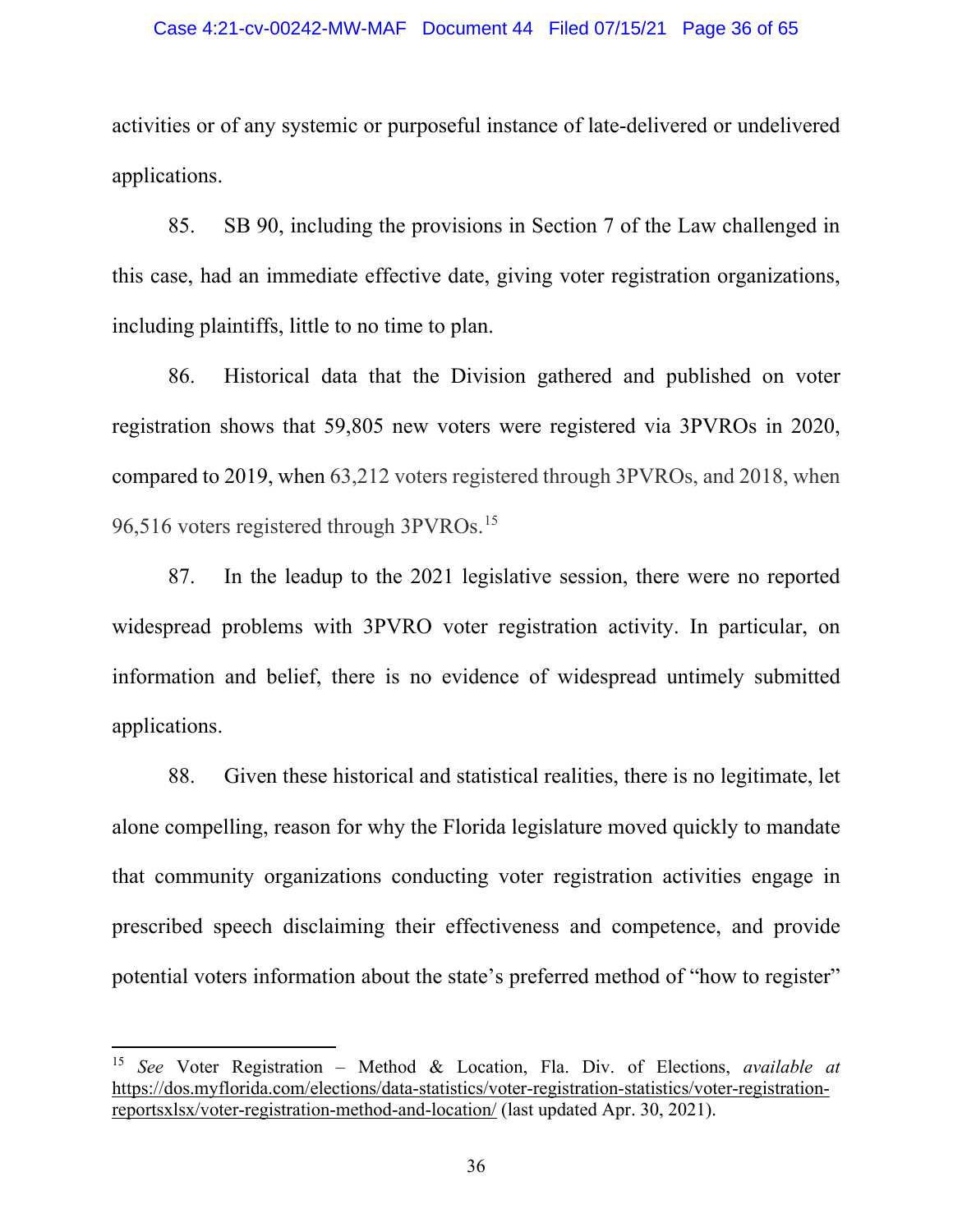online, regardless of whether that option is actually available to the applicant, and pass along information regarding application status that is not uniformly available.

# **V. Florida's 2021 Legislative Session Created a Cloud of Repression for First Amendment Freedoms**

89. SB 90 and its heightened restrictions on community voter registration organizations' speech and activity did not occur in a vacuum as a single isolated piece of legislation; they occurred during a legislative session marred by stymied public input, legislative directives from Florida's chief executive, and similarly extreme bills restricting civic freedoms.

90. Mere weeks before SB 90 passed and a day before the announcement of the verdict in the George Floyd murder trial, Florida passed HB 1, a bill expanding felonies and mandating minimum sentences for activities associated with public assembly and protest, and immediately sent it to the governor for his signature.[16](#page-36-0)

91. Governor DeSantis publicly advocated for HB 1 well before it came to his desk for signature; on September 21, 2020, a week before voter registration

<span id="page-36-0"></span><sup>16</sup> *See* Ch. 2021-6, Laws of Fla. (defining a felony riot crime under § 870.01(2) where an individual "participates in a violent public disturbance involving an assembly if three or more persons, acting with a common intent to assist each other in . . . disorderly conduct, resulting in . . . imminent danger of injury to another person or damage to property. *See also* Press Release, Ron DeSantis, Governor, Florida, Governor Ron DeSantis Announces the "Combatting Violence, Disorder and Looting and Law Enforcement Protection Act*,"* press release on Sept. 21, 2020, *available at*  [https://www.flgov.com/2020/09/21/governor-ron-desantis-announces-the-combatting-violence](https://www.flgov.com/2020/09/21/governor-ron-desantis-announces-the-combatting-violence-disorder-and-looting-and-law-enforcement-protection-act/)[disorder-and-looting-and-law-enforcement-protection-act/](https://www.flgov.com/2020/09/21/governor-ron-desantis-announces-the-combatting-violence-disorder-and-looting-and-law-enforcement-protection-act/) (proposed new legislation making it a "3rd degree felony when 7 or more persons are involved in an assembly and cause damage to property or injury to other persons"); *Dream Defenders et al. v. DeSantis*, 4:21-cv-00191-MW-MAF (N.D. Fla. filed May 11, 2021).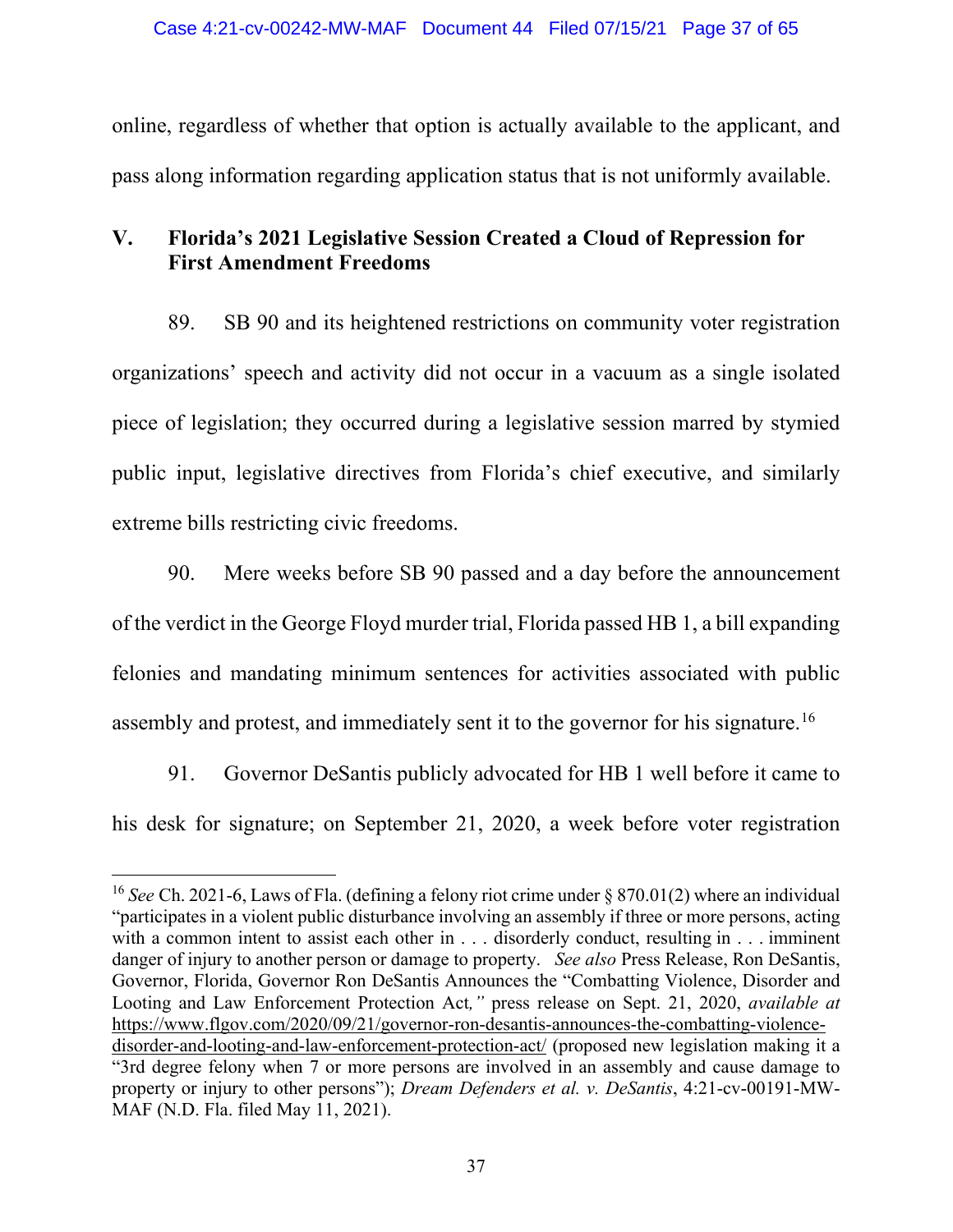closed for the 2020 general election, he issued a proposed legislation blueprint for what would eventually become HB 1 and exhorted "every single person running for office. . . to let voters know where you stand on this bill[.]"[17](#page-37-0)

92. Both restrictive bills were rammed through the Florida legislature during a session marked by drastically curtailed public access and participation, with limited access to the state legislature, one minute time caps on public comment, and silencing public commenters expressing opposition.

93. In another unusual move for a state government with expansive Sunshine Laws, Florida's governor barred all media from attending his signing of SB 90, but live-streamed what his communications director characterized as a "Fox exclusive" on Fox & Friends, in which he signed SB 90 and then presented tv-ready "graphics" summarizing the bill as "Banning Ballot Harvesting" and "Private Money from Running Elections (aka Zuckerbucks)."[18](#page-37-1)

<span id="page-37-0"></span><sup>&</sup>lt;sup>17</sup> *See* Kirby Wilson, "Ron DeSantis: Any Municipality that 'defunds' police will lose state funding," *Tampa Bay Times* (Sept. 21, 2020), *available at* https://www.tampabay.com/news/florida-politics/2020/09/21/ron-desantis-any-municipality-thatdefunds-police-will-lose-state-funding/.

<span id="page-37-1"></span><sup>18</sup> *See* Renzo Downey, "Gov. DeSantis signs elections bill in Fox News exclusive," *Fla. Pol.* (May 6, 2021), *available at* [https://floridapolitics.com/archives/427313-gov-desantis-signs-elections](https://floridapolitics.com/archives/427313-gov-desantis-signs-elections-bill-in-fox-news-exclusive/)[bill-in-fox-news-exclusive/;](https://floridapolitics.com/archives/427313-gov-desantis-signs-elections-bill-in-fox-news-exclusive/) Gary Fineout, DeSantis gives Fox "exclusive" of him signing election bill, Politico (May 6, 2021), *available at*  [https://www.politico.com/states/florida/story/2021/05/06/desantis-gives-fox-exclusive-of-him](https://www.politico.com/states/florida/story/2021/05/06/desantis-gives-fox-exclusive-of-him-signing-election-bill-1380665?nname=florida-playbook&nid=0000014f-1646-d88f-a1cf-5f46b4500000&nrid=31980f02-54f3-47e5-ad73-6e3f1cc93947&nlid=630310)[signing-election-bill-1380665?nname=florida-playbook&nid=0000014f-1646-d88f-a1cf-](https://www.politico.com/states/florida/story/2021/05/06/desantis-gives-fox-exclusive-of-him-signing-election-bill-1380665?nname=florida-playbook&nid=0000014f-1646-d88f-a1cf-5f46b4500000&nrid=31980f02-54f3-47e5-ad73-6e3f1cc93947&nlid=630310)[5f46b4500000&nrid=31980f02-54f3-47e5-ad73-6e3f1cc93947&nlid=630310;](https://www.politico.com/states/florida/story/2021/05/06/desantis-gives-fox-exclusive-of-him-signing-election-bill-1380665?nname=florida-playbook&nid=0000014f-1646-d88f-a1cf-5f46b4500000&nrid=31980f02-54f3-47e5-ad73-6e3f1cc93947&nlid=630310) NBC 6 and The Associated Press, "Gov. DeSantis Signs GOP-Backed Elections Bill at Event Closed to Local Media," *6 South Florida*, May 6, 2021, *available at* [https://www.nbcmiami.com/news/local/gov](https://www.nbcmiami.com/news/local/gov-desantis-signs-gop-backed-elections-bill/2444871/)[desantis-signs-gop-backed-elections-bill/2444871/;](https://www.nbcmiami.com/news/local/gov-desantis-signs-gop-backed-elections-bill/2444871/) Steve Contorno, "Did DeSantis violate First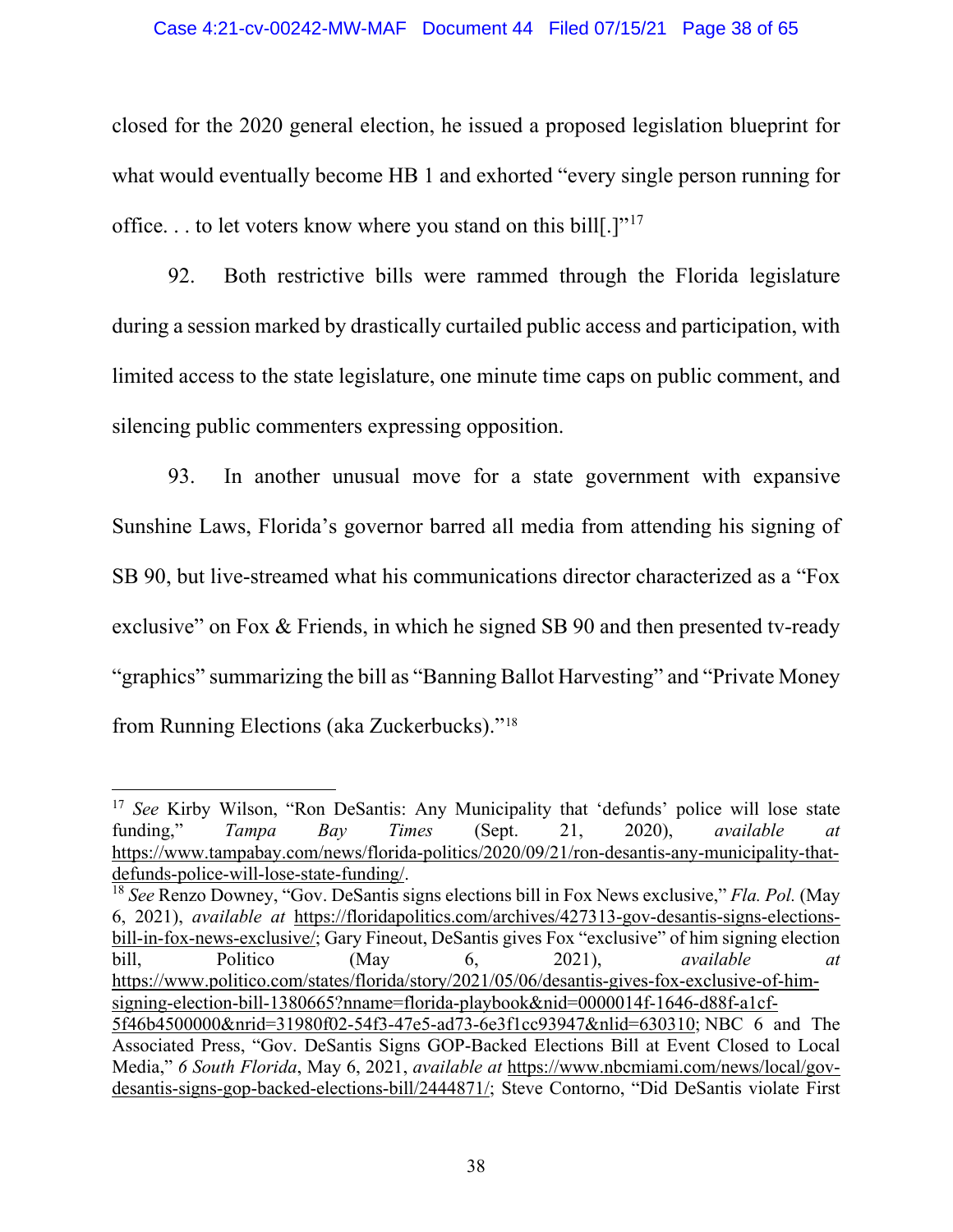### Case 4:21-cv-00242-MW-MAF Document 44 Filed 07/15/21 Page 39 of 65

94. Given the lack of transparency throughout the consideration and passage of SB 90, coupled with legislators and the governor's public statements advocating for these restrictions and others curtailing the right to associate, assemble, and engage in protest, speech, and other core political activities in Florida, it is clear SB 90 was not intended to promote civic engagement or protect voters, but instead to repress Civic Engagement Plaintiffs' constitutionally protected right to free speech, their right not to be compelled to engage in government speech, and their freedom to associate with other civic-minded Floridians.

95. Because of SB 90, Civic Engagement Plaintiffs must divert scarce resources to comply with the new requirements imposed under Section 97.0575(3)(a). These requirements unnecessarily conscript Civic Engagement Plaintiffs' scarce organizational resources that would otherwise be spent helping voters register, following up with voters, and undertaking other activities to advance their missions. Resources that would otherwise be directed at reaching and engaging voters must now be spent on training time and materials for an unnecessary law.

# **VI. Federal law secures disabled voters' right to assistance from a person of their choice.**

Amendment with Fox News only bill signing?" *The Tampa Bay Times* (May 7, 2021) *available at*  https://www.tampabay.com/news/florida-politics/2021/05/07/did-desantis-violate-firstamendment-with-fox-news-only-bill-signing/.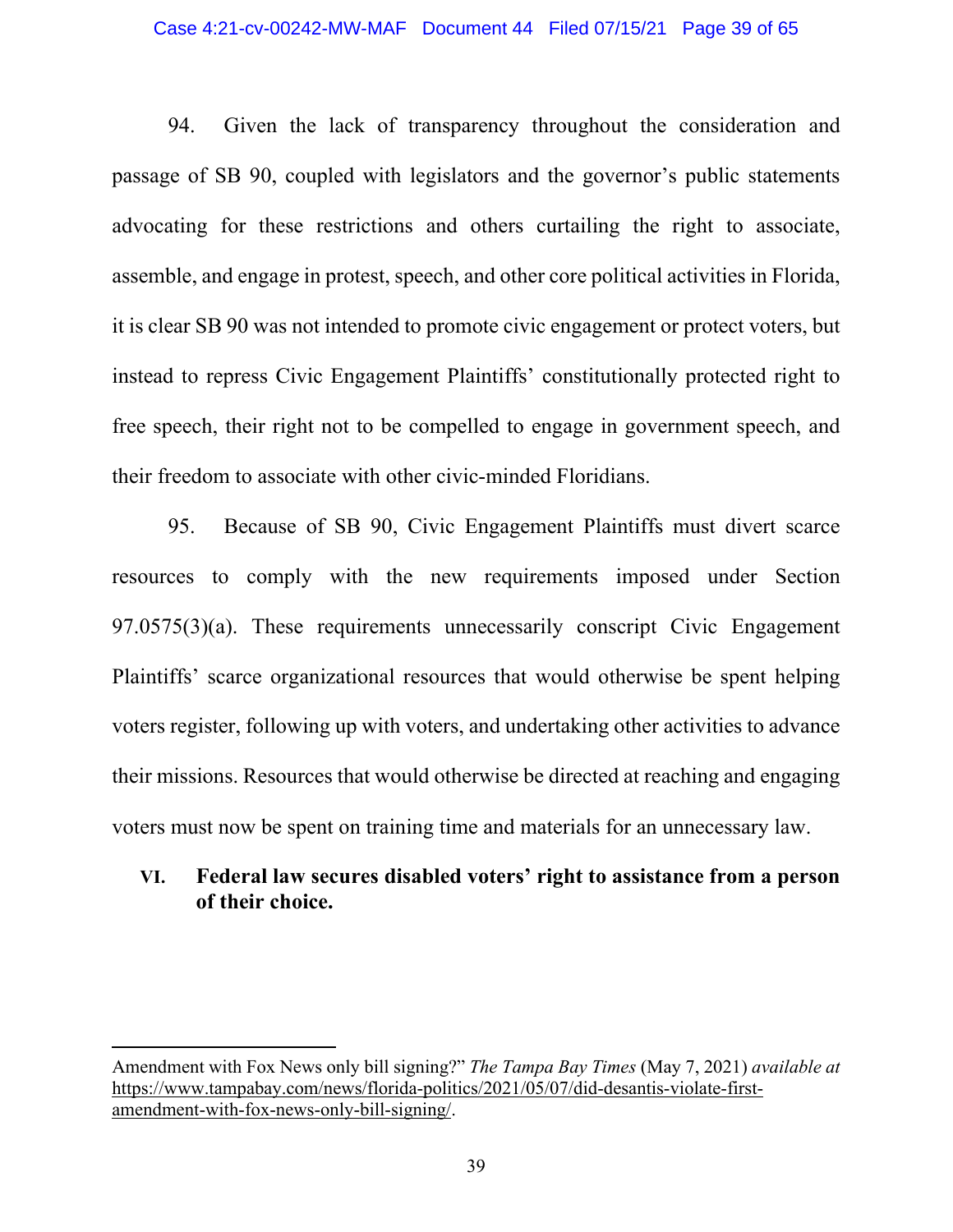96. SB 90 also made changes to the Florida election code that violate a federal statute. Section 208 of the VRA states: "Any voter who requires assistance to vote by reason of blindness, disability, or inability to read or write may be given assistance by a person of the voter's choice, other than the voter's employer or agent of that employer or officer or agent of the voter's union." 52 U.S.C. § 10508. Under the Act, the terms "vote" and "voting" mean

all action necessary to make a vote effective in any primary, special, or general election, including, but not limited to, registration, listing pursuant to this chapter, or other action required by law prerequisite to voting, casting a ballot, and having such ballot counted properly and included in the appropriate totals of votes cast with respect to candidates for public or party office and propositions for which votes are received in an election.

*Id.* § 10310(c)(1); *see OCA-Greater Houston v. Texas*, 867 F.3d 604, 615 (5th Cir.

2017).

97. In adopting this provision, the Senate Judiciary Committee explained that,

[t]o limit the risks of discrimination against voters in these specified groups and avoid denial or infringement of their right to vote, the Committee has concluded that they must be permitted to have the assistance of a person of their own choice. The Committee concluded that this is the only way to assure meaningful voting assistance and to avoid possible intimidation or manipulation of the voter. To do otherwise would deny these voters the same opportunity to vote enjoyed by all citizens.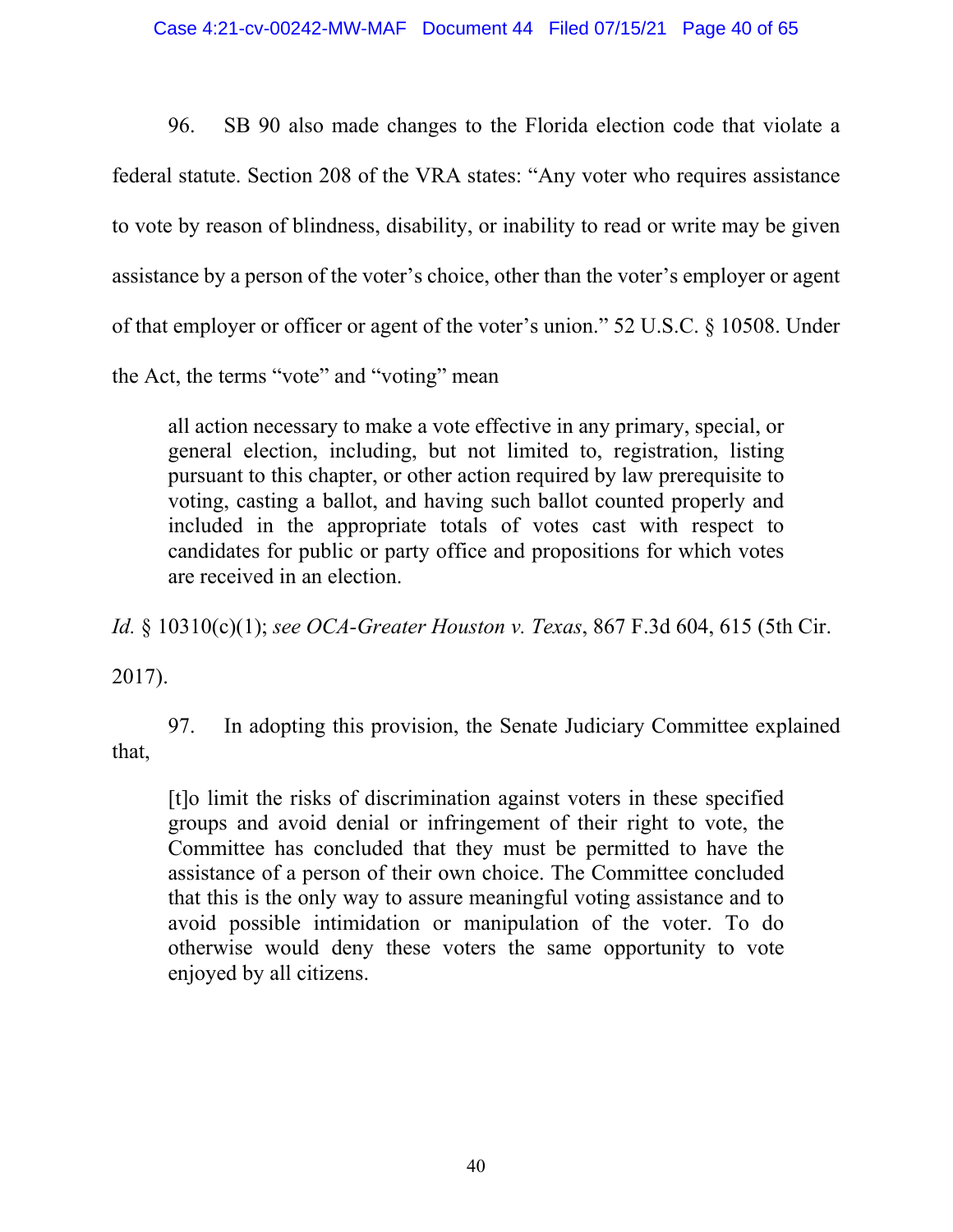S. Rep. 97-417, at 241 (1982). It explicitly wrote that it intended Section 208 to preempt state law when state law "[denies] the assistance at some stages of the voting process during which assistance was needed." *Id*.

98. Any registered Florida voter may cast a ballot by mail. *See* Fla. Stat. §

101.62.

99. Once a voter receives the mail ballot, Florida law provides that

[a]ll electors must personally mark or designate their choices on the vote-by-mail ballot, except: (1) Electors who require assistance to vote because of blindness, disability, or inability to read or write, who may have some person of the elector's choice, other than the elector's employer, an agent of the employer, or an officer or agent of the elector's union, *mark the elector's choices or assist the elector in marking his or her choices on the [vote-by-mail] ballot*."

Fla. Stat.  $\S$  101.661(1) (emphasis added). By its plain language, this state law provision is limited to the actual marking of the ballot, and does not apply to other aspects of the vote-by-mail process.

100. Until the most recent legislative session, Florida law made it a misdemeanor for "[a]ny person" to "provide[] or offer[] to provide" or accept "a pecuniary or other benefit in exchange for distributing, ordering, requesting, collecting, delivering, or otherwise physically possessing more than two vote-bymail ballots per election in addition to his or her own ballot or a ballot belonging to an immediate family member, . . .". Fla. Stat.  $\S$  104.0616(2), 2016 Fla. Sess. Law Serv. Ch. 2016-3, § 38 (eff. July 1, 2016). The term "immediate family member"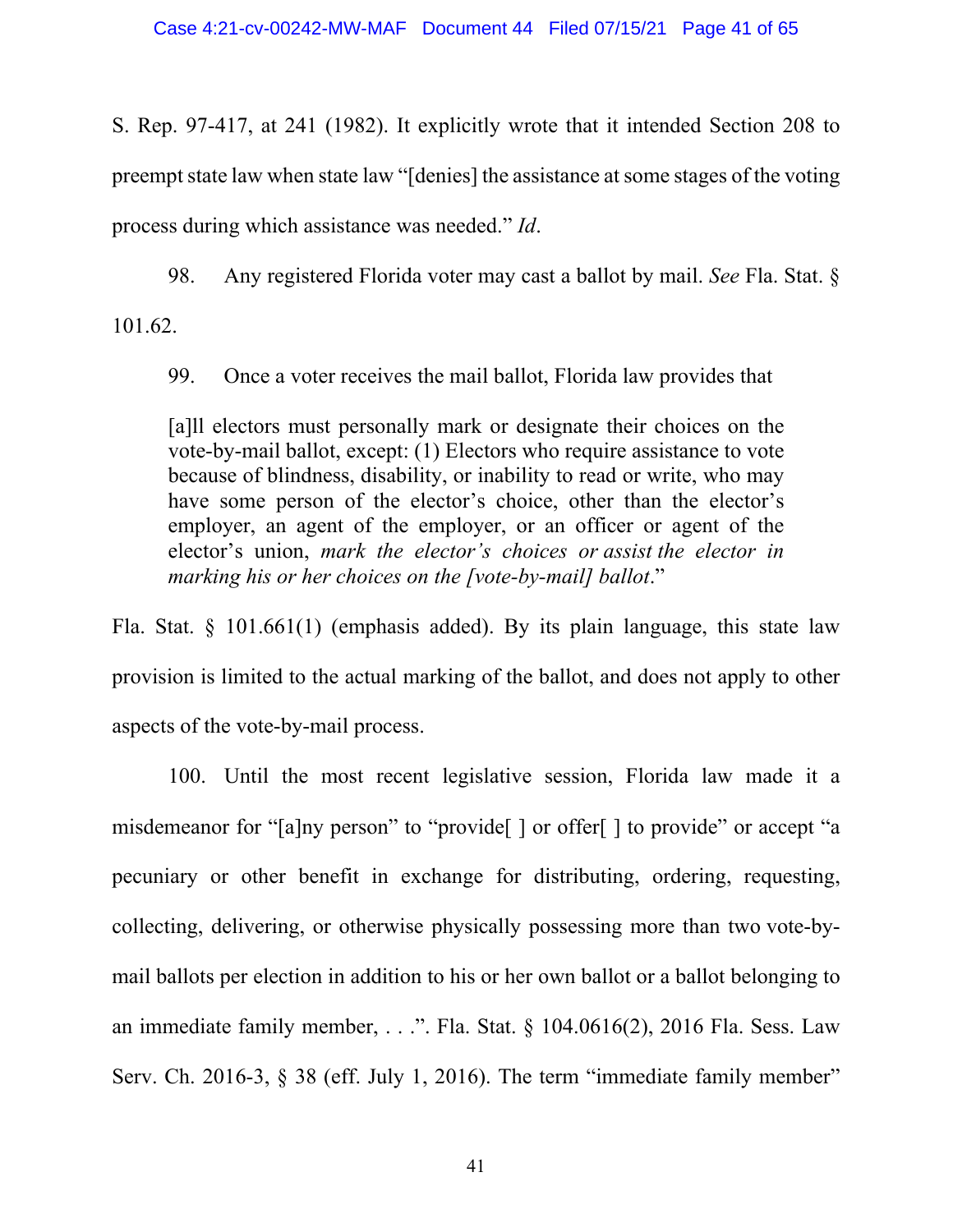meant "a person's spouse or the parent, child, grandparent, or sibling of the person or the person's spouse." *Id.* § 104.0616(1).

101. SB 90 further limits the assistance a covered voter may request in voting by mail. Under the amended Section 104.0616, "[a]ny person who distributes, orders, requests, collects, delivers, or otherwise physically possesses more than two vote-by-mail ballots per election in addition to his or her own ballot or a ballot belonging to an immediate family member, . . . commits a misdemeanor of the first degree . . .". *Id.* § 104.0616(2), 2021 Fla. Sess. Law Serv. Ch. 2021-11, § 32 (eff. May 6, 2021). It therefore extends the limitation to individuals regardless of pecuniary or other benefit and could encompass simple acts like taking the voter's ballot from a mailbox to the voter's residence, or bringing a ballot from a voter's hospital room to a mail collection area.

102. Although SB 90 expanded the definition of "immediate family member" to include a voter's grandchild, it continues to exclude—among other close relatives—aunts, uncles, cousins, nephews, and nieces, or unrelated individuals such as a significant other or one who served as the voter's legal guardian when the voter was a minor. *Id.* § 104.0616(1). Now, a voter covered by Section 208 may only request assistance in returning a mail ballot from: (1) an "immediate family member" within the meaning of the statute, or (2) another person who has assisted no more than one other voter who is not an immediate family member. It is unclear how this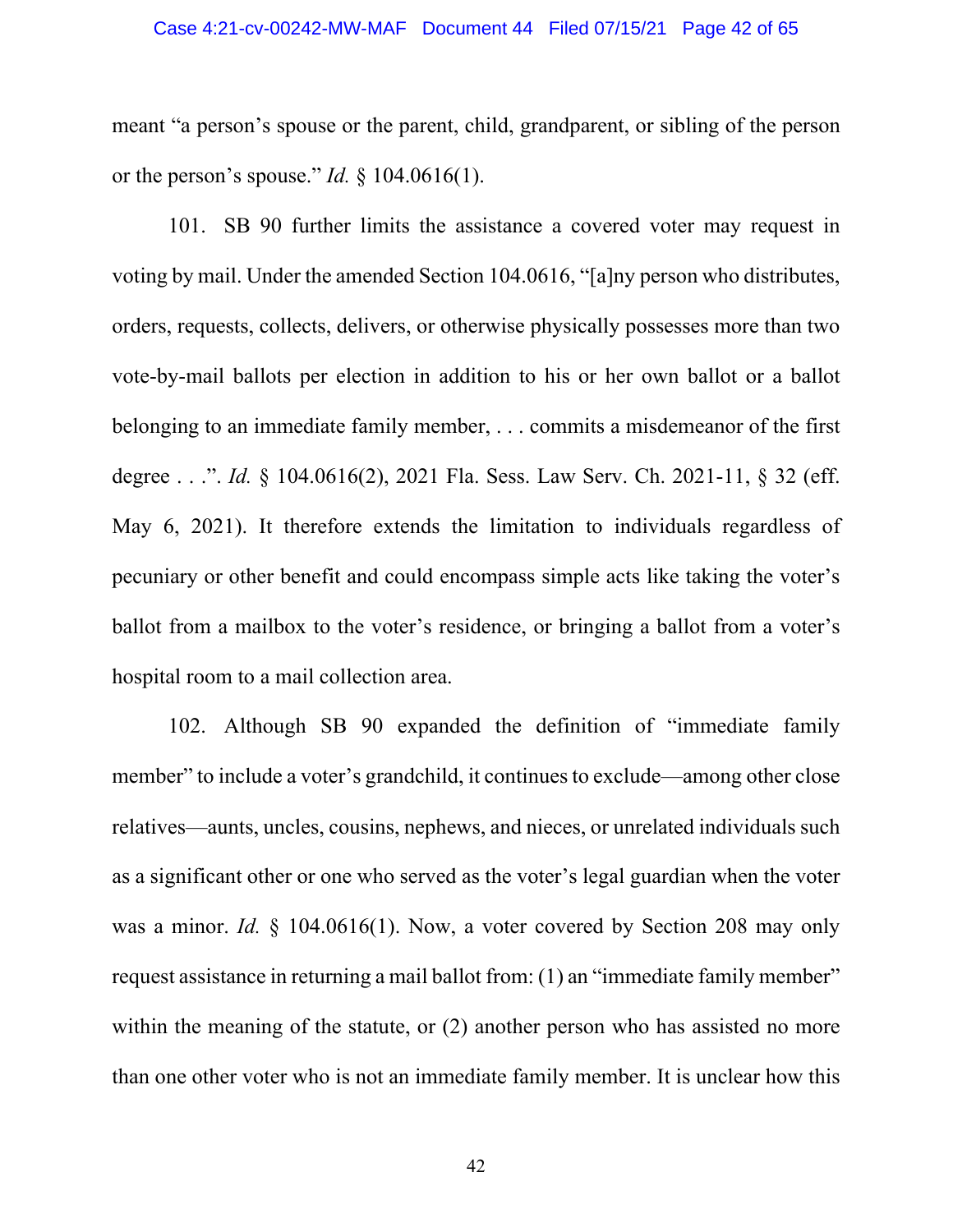restriction interacts with Section 101.661. Unlike Section 101.661, which permits a voter requiring assistance to receive help in *marking* the voter's mail ballot from "some person of the elector's choice, other than the elector's employer, an agent of the employer, or an officer or agent of the elector's union," *id.* § 101.661(1), SB 90 does not provide an exception that allows 208-covered voters to make their own decision regarding who they want to assist them in other related and necessary aspects of voting their ballot, particularly those that include the assistor "physically possessing" the ballot. *See id.* § 104.0616(2) (as amended).

103. Neither the statutes governing the instructions that must be included with a mail ballot, nor the recently revised Division of Elections' webpage on accessible voting warn voters about restrictions on who may return a ballot on a voter's behalf. *See id.* §§ 101.64 and 101.65; "Accessible Voting for Persons with Disabilities," *Voting*, FLA. DIV. OF ELECTIONS, [https://dos.myflorida.com/elections/for-voters/voting/accessible-voting-for](https://dos.myflorida.com/elections/for-voters/voting/accessible-voting-for-persons-with-disabilities/)[persons-with-disabilities/](https://dos.myflorida.com/elections/for-voters/voting/accessible-voting-for-persons-with-disabilities/) (last visited Jun. 24, 2021). These omissions risk subjecting people who assist Section 208-covered voters to criminal penalties in violation of federal law and without proper notice.

104. Section 104.0616's mail ballot assistance restriction does not apply to "supervised voting at assisted living facilities and nursing home facilities as authorized under s. 101.655 . . .". *Id.* § 104.0616(2). An "assisted living facility" is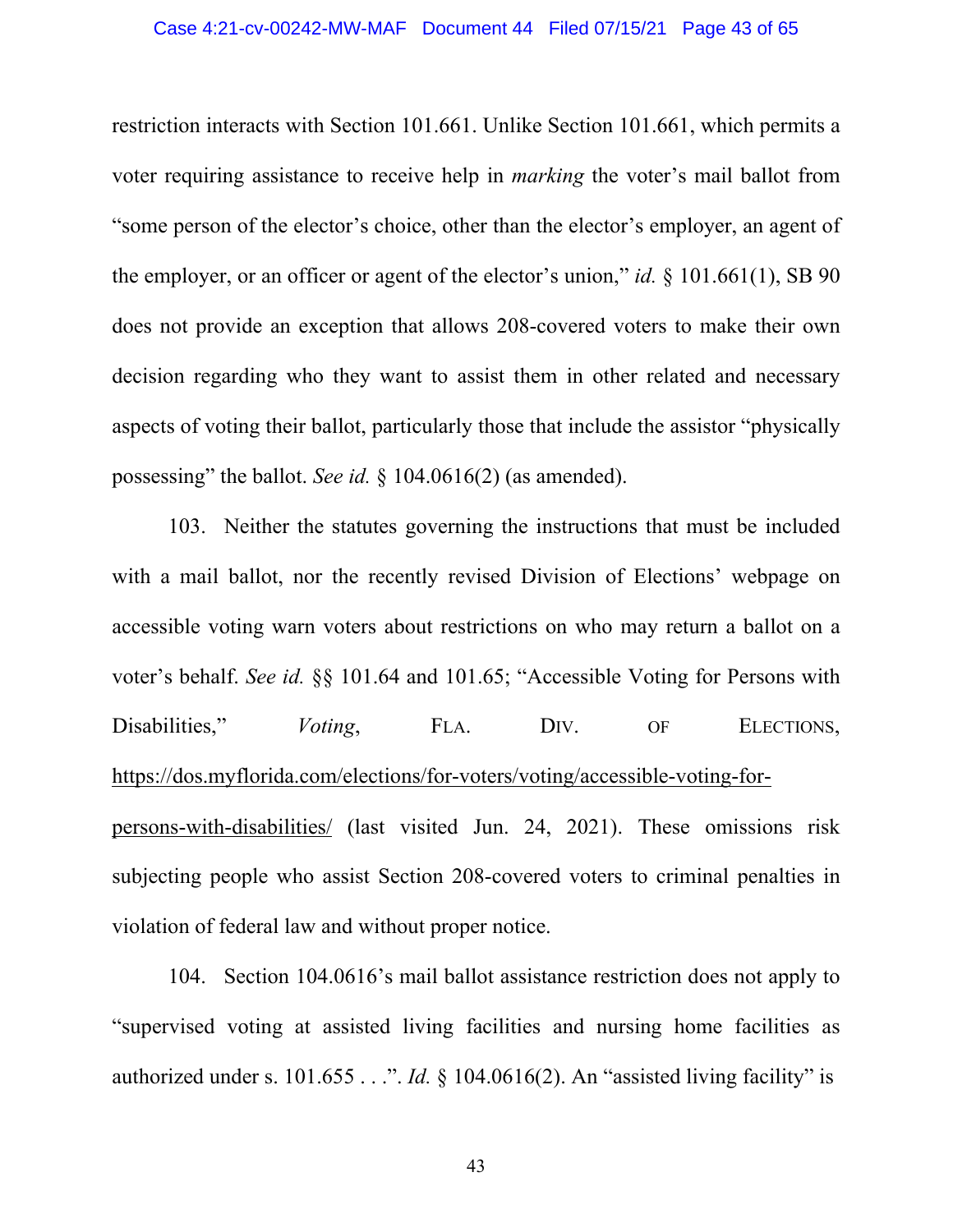any building or buildings, section or distinct part of a building, private home, boarding home, home for the aged, or other residential facility, regardless of whether operated for profit, which through its ownership or management provides housing, meals, and one or more personal services for a period exceeding 24 hours to one or more adults who are not relatives of the owner or administrator.

*Id.* § 429.02(5). A "nursing home facility" is "any facility which provides nursing services as defined in part I of chapter 464 and which is licensed" pursuant to Fla. Stat. § 400.062. *Id.* § 400.021(12). The supervisor and facility administrator select a single "date and time when the supervised voting will occur." *Id.* § 101.665(3). Voters who have the option to vote via supervised voting are not required to do so; all Florida voters retain the right to vote by mail. *Id.* § 101.655(5).

105. According to the U.S. Census Bureau, over 13 percent of Floridians have a disability—slightly more than the national average.<sup>[19](#page-43-0)</sup> That rate includes some 2.7 million adults, with 22.5 percent of adults aged 65 to 74 and 44.5 percent of adults aged 75 or older reporting having a disability.[20](#page-43-1)

106. In the 2020 General Election, ten percent of voters with disabilities who cast a mail ballot reported needing assistance in returning their ballots.<sup>[21](#page-43-2)</sup> Eight percent turned to a friend or neighbor for assistance, and seven percent received

<span id="page-43-0"></span><sup>19</sup> Table S1810, "Disability Characteristics," U.S. CENSUS BUREAU, *available at*  [https://data.census.gov/cedsci/table?q=S1810&g=0100000US\\_0400000US12&tid=ACSST1Y20](https://data.census.gov/cedsci/table?q=S1810&g=0100000US_0400000US12&tid=ACSST1Y2019.S1810&hidePreview=true) [19.S1810&hidePreview=true](https://data.census.gov/cedsci/table?q=S1810&g=0100000US_0400000US12&tid=ACSST1Y2019.S1810&hidePreview=true) (last visited June 18, 2021).

<span id="page-43-1"></span> $\overline{^{20}}$  *Id.* 

<span id="page-43-2"></span><sup>21</sup> Lisa Schur et al., *Disability and Voting Accessibility in the 2020 Elections: Final Report on Survey Results*, RUTGERS UNIV. 9 (Feb. 16, 2021), [https://www.courthousenews.com/wp](https://www.courthousenews.com/wp-content/uploads/2021/02/voting-accessibility-in-2020-elections.pdf)[content/uploads/2021/02/voting-accessibility-in-2020-elections.pdf.](https://www.courthousenews.com/wp-content/uploads/2021/02/voting-accessibility-in-2020-elections.pdf)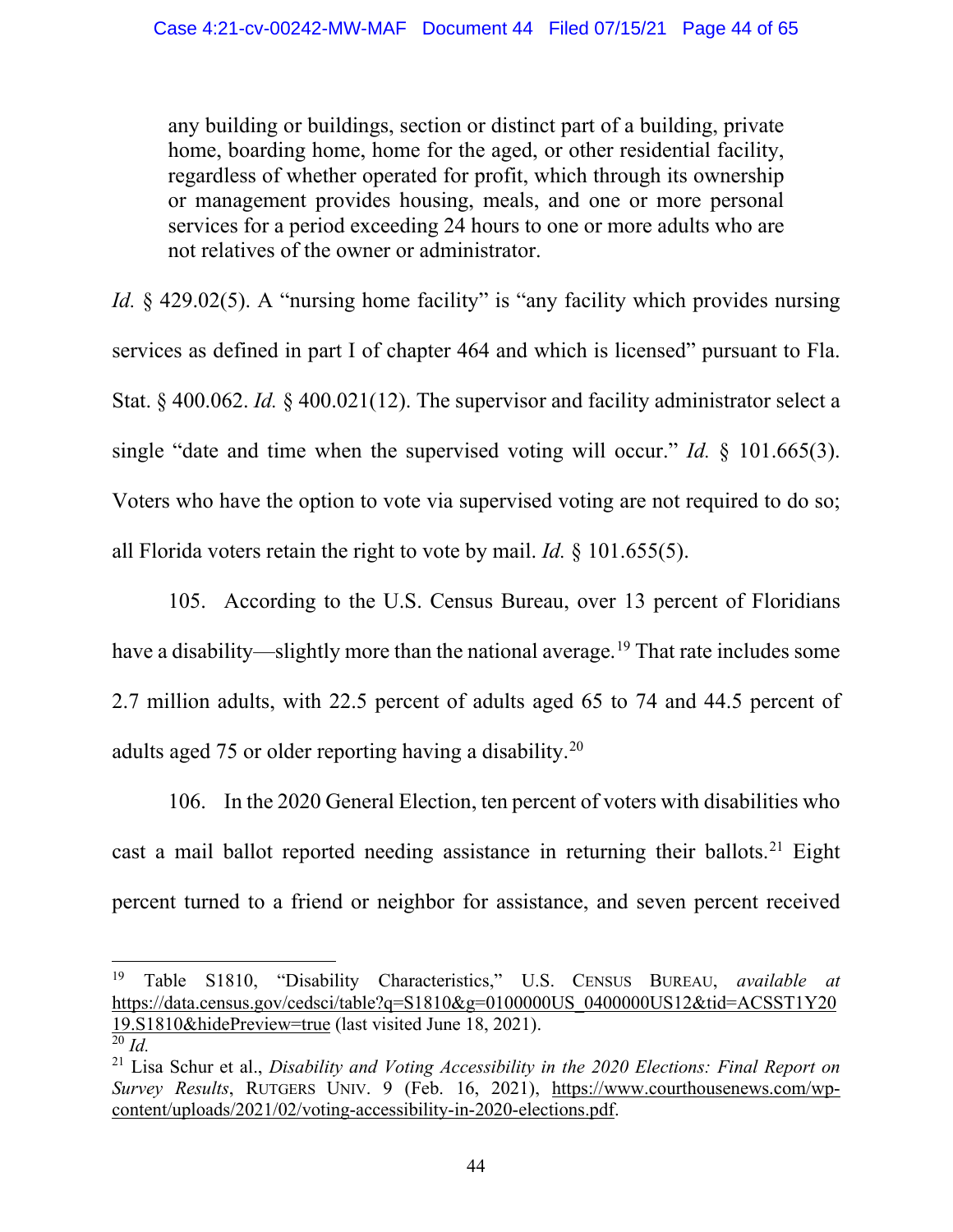assistance from a home health aide.<sup>[22](#page-44-0)</sup> A quarter of voters with vision impairments and 22 percent of voters who require assistance in their daily routines needed help voting by mail. $^{23}$  $^{23}$  $^{23}$ 

107. The rate of voters with disabilities who experienced difficulty voting by mail in the 2020 General Election was more than double that of voters without disabilities.[24](#page-44-2)

108. Although people with disabilities and those without disabilities have similar voter registration rates, the voter turnout rate among voters with disabilities was seven percent lower than that for voters without disabilities in 2020.<sup>[25](#page-44-3)</sup> The disparities were greater between voters with vision and cognitive impairments and voters without disabilities, respectively.[26](#page-44-4)

109. Federal law entitles Individual Plaintiffs, the two PVA Plaintiffs' members, and similarly situated voters who require assistance "by reason of blindness, disability, or inability to read or write" to receive help in voting from a "person of the voter's choice, other than the voter's employer or agent of that employer or officer or agent of the voter's union." 52 U.S.C. § 10508. This rule applies to "*all* action necessary to make a vote effective in any primary, special, or

<span id="page-44-0"></span><sup>22</sup> *Id.*

<span id="page-44-1"></span><sup>23</sup> *Id.*

<span id="page-44-2"></span><sup>24</sup> *Id.* at 5.

<span id="page-44-3"></span><sup>25</sup> *Id.*, "Table 3: Voter Registration and Turnout in 2020."

<span id="page-44-4"></span><sup>26</sup> *Id.*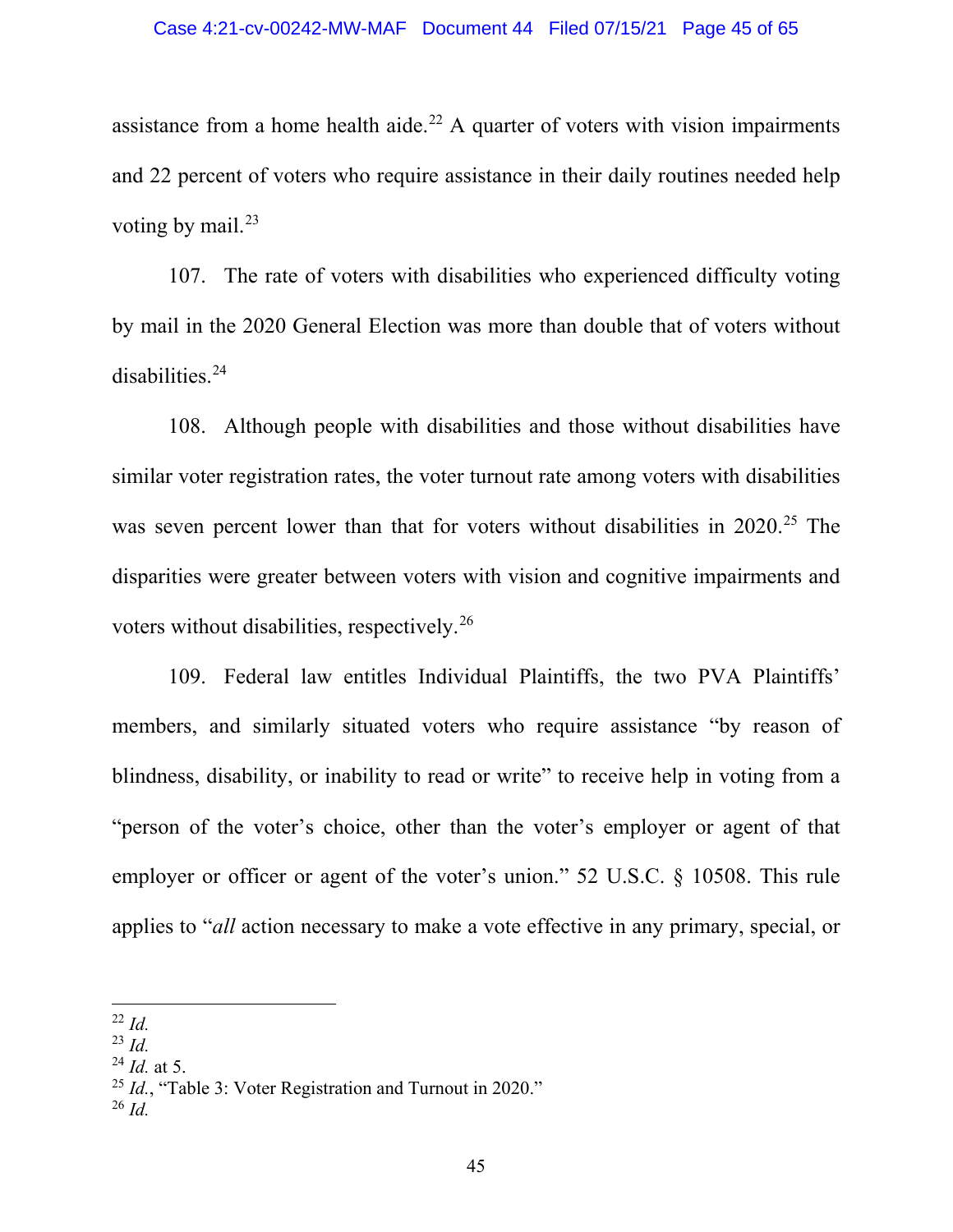general election." *Id.* 10310(c)(1) (emphasis added). "[A] state cannot restrict this federally guaranteed right by enacting a statute tracking its language, then defining terms more restrictively than as federally defined." *OCA-Greater Houston*, 867 F.3d at 615.

110. Nonetheless, under Florida law, Section 208-covered voters may only receive help in obtaining and/or returning their mail ballots from an immediate family member or another person who has assisted no more than one other voter who is not an immediate family member. *See* Fla. Stat. § 104.0616. Section 208 of the VRA therefore pre-empts Section 104.0616 as to Section 208-covered voters, and these state statutes cannot be enforced as to these voters.

# **CLAIMS FOR RELIEF**

## **COUNT I**

# **Void for Vagueness Plaintiffs Harriet Tubman Freedom Fighters and HeadCount (Defendants' Lee and Moody's Violation of Plaintiffs' Fourteenth Amendment Right Pursuant to 42 U.S.C. § 1983)**

111. Plaintiffs repeat and reallege each and every allegation contained in preceding paragraphs as if fully set forth herein.

112. The Fourteenth Amendment provides that "[n]o State shall . . . deprive any person of life, liberty, or property, without due process of law." U.S. Const. amend. XIV, § 1.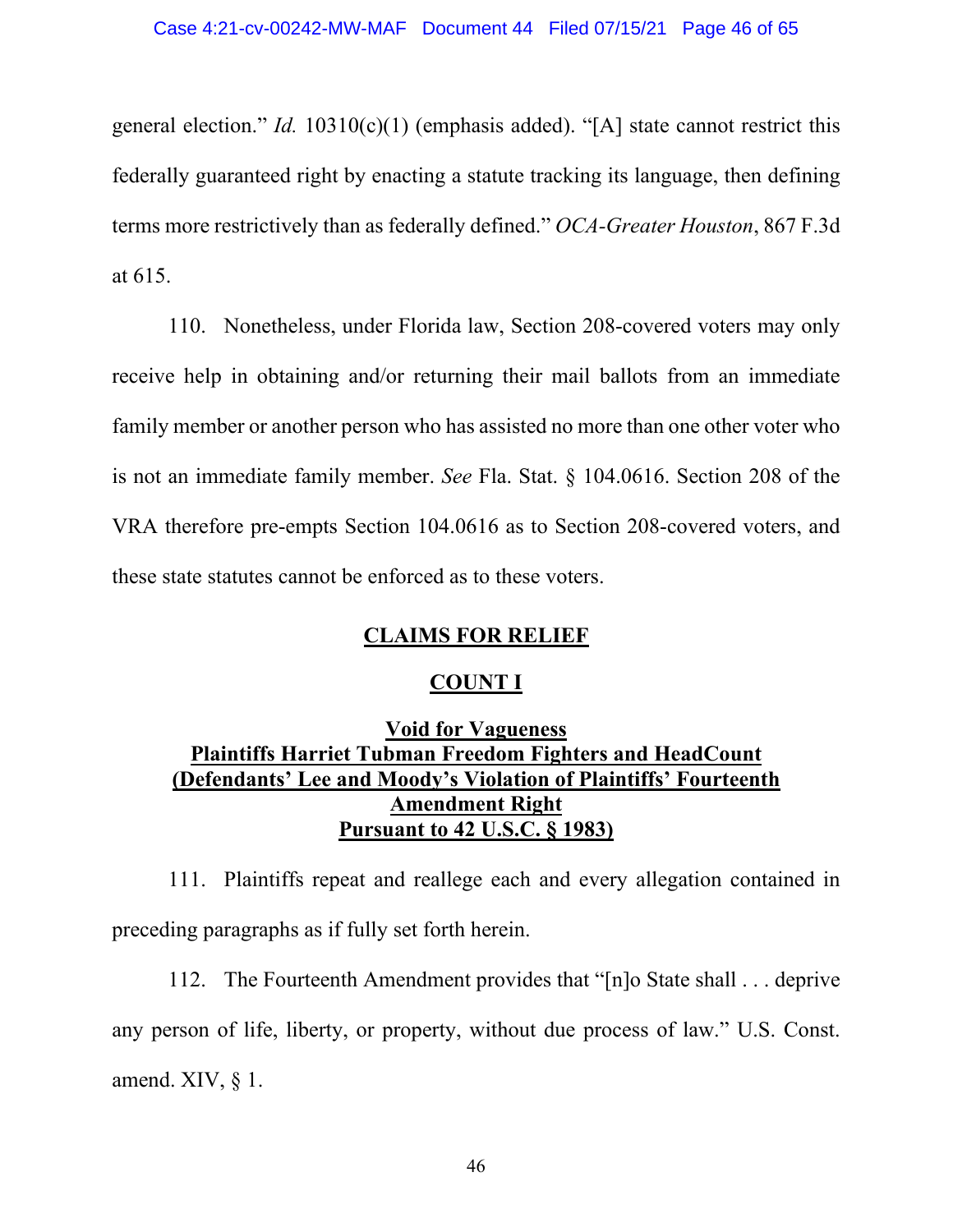## Case 4:21-cv-00242-MW-MAF Document 44 Filed 07/15/21 Page 47 of 65

113. "The void-for-vagueness doctrine reflects the principle that a statute which either forbids or requires the doing of an act in terms so vague that [persons] of common intelligence must necessarily guess at its meaning and differ as to its application, violates the first essential of due process of law." *Harris v. Mex. Specialty Foods, Inc.*, 564 F.3d 1301, 1310 (11th Cir. 2009) (quoting *Roberts v. U.S. Jaycees*, 468 U.S. 609 (1984)) (internal quotation marks omitted) (alteration in original).

114. "Vagueness within statutes is impermissible because such statutes fail to put potential violators on notice that certain conduct is prohibited, inform them of the potential penalties that accompany noncompliance, and provide explicit standards for those who apply the law." *Id.* at 1311. Lawmakers must observe "rigorous adherence" to the Due Process Clause's notice requirements when crafting statutes regulating free speech. *Wollschlaeger v. Gov. of Fla.*, 848 F.3d 1293, 1320 (11th Cir. 2017) (quoting *FCC v. Fox Television Stations, Inc.*, 567 U.S. 239 (2012)).

115. The void for vagueness doctrine applies when violation of a statute triggers civil proceedings, as well as when criminal prosecution is threatened. *See id.* (invalidating as void for vagueness a statute subjecting noncompliant medical doctors to disciplinary action by the Florida Board of Medicine). Given Plaintiffs HTFF and HeadCount's finite resources, the imposition of substantial financial penalties, incurrence of costs associated with unknown legal proceedings, or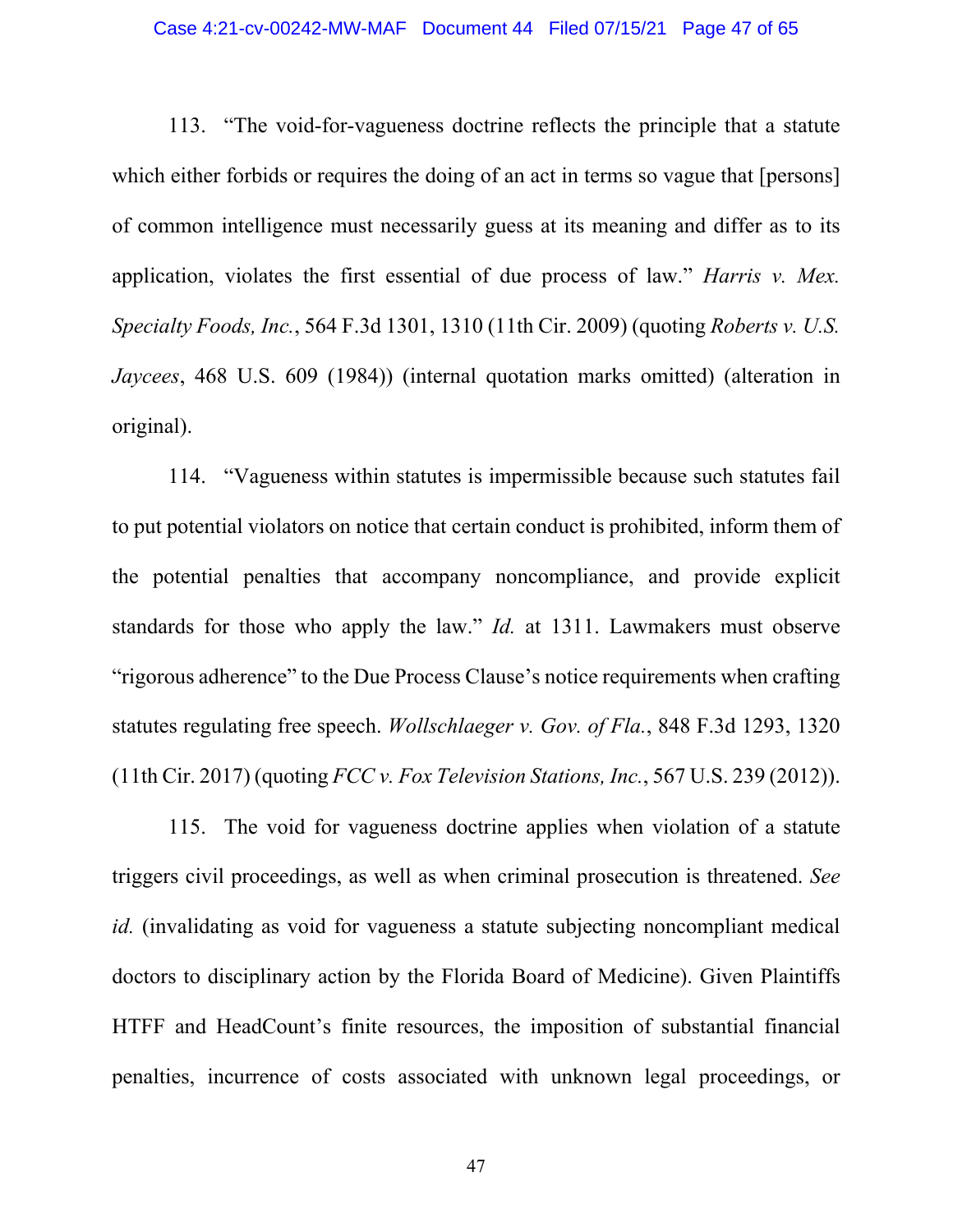revocation of their 3PVRO status for inadvertent violations of Section 97.0575 would threaten these Plaintiffs' ability to carry out voter registration activities.

116. Sections  $97.0575(3)(a)(1)$  through (3) establish fine amounts for untimely returning completed forms, but are wholly silent on any specific penalties for violating the new disclaimer and disclosure requirement. *See id.* §  $97.0575(3)(a)(1)–(3)$ . As a result, it is unclear whether the aggregate annual fine of \$1,000 that may be imposed "pursuant to this paragraph" also encompasses fines for failing to provide the disclaimer and disclosures. *See id.* Although the "aggregate" fine may only be assessed against 3PVROs, *see id*., it is at best unclear whether that aggregate fine amount incorporates fines for violating the disclaimer and disclosure requirement; thus, it also remains unclear whether 3PVROs' volunteers may be held liable for not issuing the disclaimer or disclosures.

117. Even if the \$1,000 aggregate fine amount could be said to include fines for violating the disclaimer and disclosure requirement, paragraph (3)(a)'s failure to establish specific fine amounts for a violation related to the disclaimer and disclosures—as it does for untimely submitted forms—invites arbitrary enforcement, risking a high likelihood of unequal punishment for comparable conduct. For example, a 3PVRO associated with a particular political viewpoint, racial community, or religion could be assessed a large fine for failing to provide the disclaimer and disclosure, while a 3PVRO with political or religious views in closer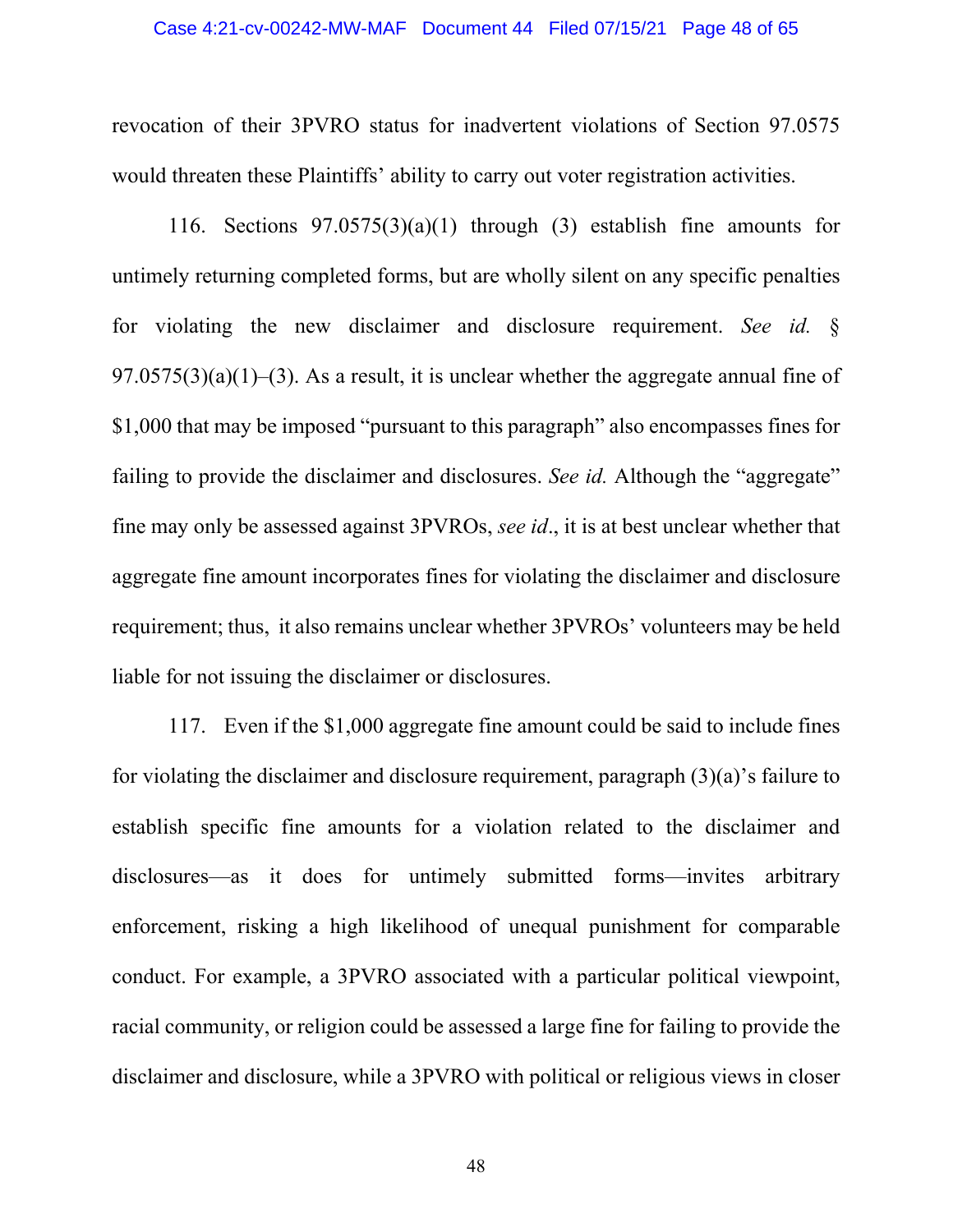alignment with those of enforcing officials could receive a lesser fine for the same violation. Such potential arbitrary enforcement renders the statute too vague to give notice as to the penalties for violation.

118. Paragraph (4) is equally vague; it simply provides that:

If the Secretary of State reasonably believes that a person has committed a violation of this section, the secretary may refer the matter to the Attorney General for enforcement. The Attorney General may institute a civil action for a violation of this section or to prevent a violation of this section. An action for relief may include a permanent or temporary injunction, a restraining order, or any other appropriate order.

Fla Stat. § 97.0575(4). It does not identify what civil penalties the Attorney General may pursue or the range or maximum amount of such penalties. It does not specify the form of a restraining order, the terms of a possible injunction, or any criteria that would give Civic Engagement Plaintiffs notice of what would be an "appropriate" order. It does not specify whether or not such an injunction could result in revocation of Plaintiffs' 3PVRO status, which would in turn result in the inability of Civic Engagement Plaintiffs to conduct voter registration activities on behalf of their organizations. Further, paragraph (4) does not specify whether the Attorney General may take action against individual volunteers for a "violation" under the law. Civic Engagement Plaintiffs do not want to put their volunteers at risk and would recruit fewer volunteers if they are subject to penalties, especially the first-time volunteers that the organizations work to engage.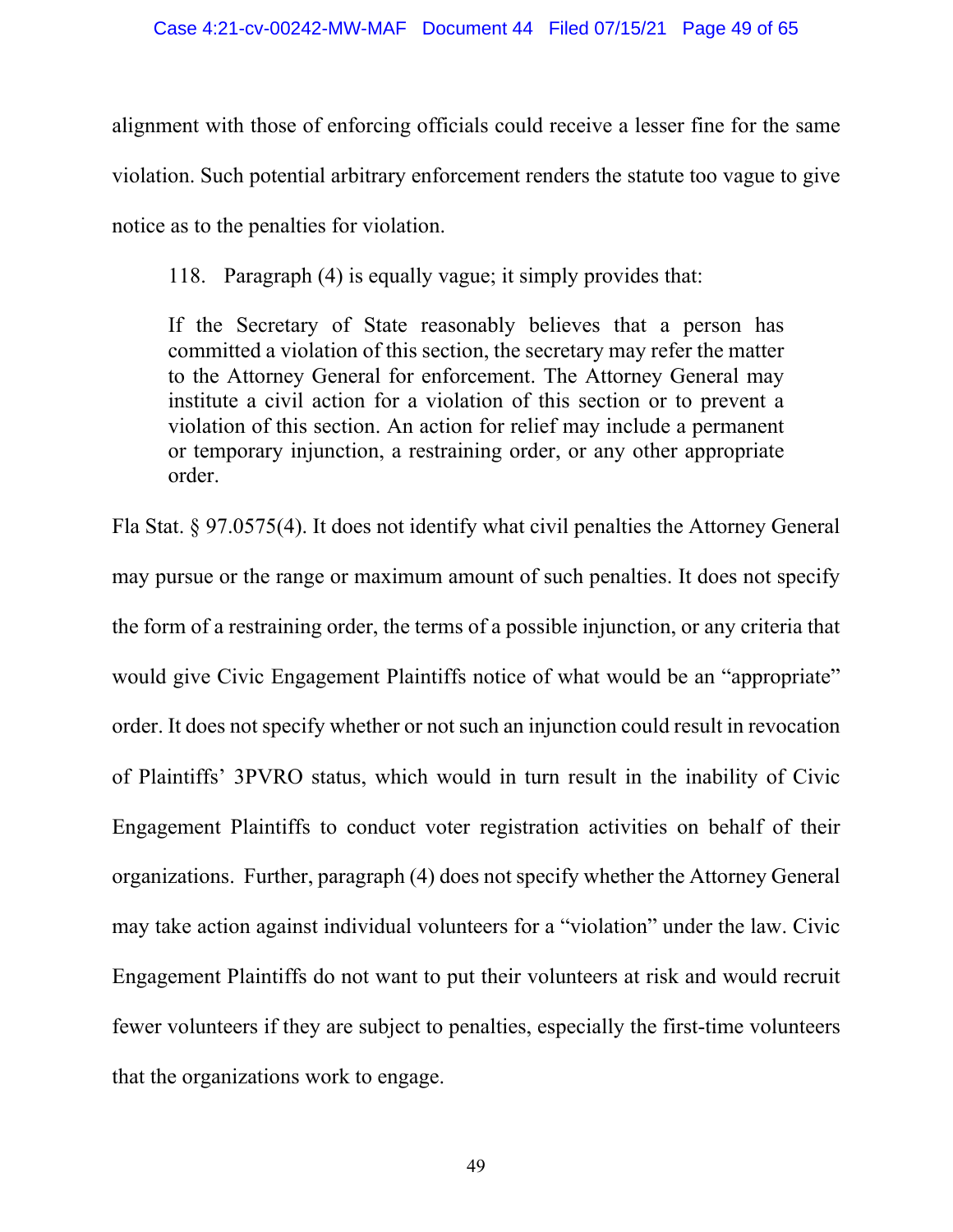119. Paragraphs (3)(a) and (4) also fail to indicate whether they apply to voter registration activities conducted outside the State of Florida, where Plaintiffs may engage with eligible Florida voters.

120. These ambiguities risk allowing the Attorney General to enforce the statute "on an *ad hoc* and subjective basis, with the attendant dangers of arbitrary and discriminatory application." *Harris*, 564 F.3d at 1312 (quoting *Grayned v. City of Rockford*, 408 U.S. 104 (1972)). Section 97.0575(3)(a) and (4) therefore must fail as void for vagueness, in violation of the Fourteenth Amendment.

## **COUNT II**

# **Compelled Speech Plaintiffs Harriet Tubman Freedom Fighters and HeadCount (Defendants' Lee and Moody's Violation of Plaintiffs' First Amendment Rights Pursuant to 42 U.S.C. § 1983)**

121. Plaintiffs repeat and reallege each and every allegation contained in the preceding paragraphs as if fully set forth herein.

122. The First Amendment provides that "Congress shall make no law . . . abridging the freedom of speech . . . or the right of the people peaceably to assemble, and to petition the Government for a redress of grievances." U.S. Const. amend. I.

123. The First Amendment applies to the states through the Fourteenth Amendment. In the following paragraphs, references to the First Amendment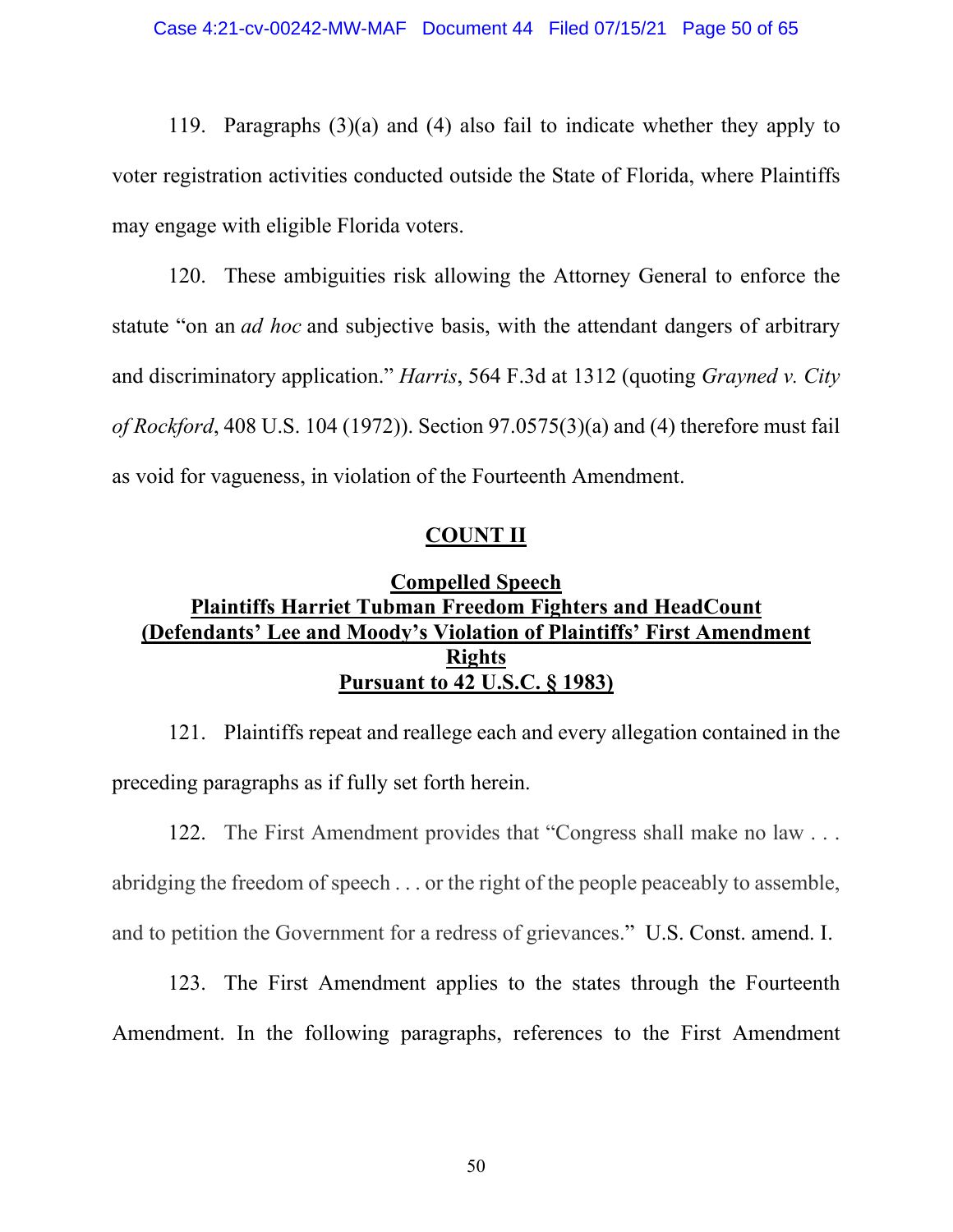include the First Amendment as applied to the states through the Fourteenth Amendment.

124. "[F]reedom of speech includes both the right to speak freely and the right to refrain from speaking at all." *Janus v. Am. Fed. of State, Cnty., and Mun. Emps.*, 138 S. Ct. 2448, 2463 (2018) (citation omitted). Consequently, the government cannot compel individuals to speak. *Masterpiece Cakeshop Ltd. v. Colo. C.R. Comm'n*, 138 S. Ct. 1719, 1745 (2018).

125. In the same vein, "[b]ecause the government cannot compel speech, it also cannot 'require speakers to affirm in one breath that which they deny in the next.'" *Id.* (quoting *Pacific Gas & Elec. v. Pub. Util. Comm'n of Cal.*, 475 U.S. 1, 16 (1986)).

126. Laws "compelling individuals to speak a particular message  $\dots$  alter the content of [their] speech.'" *Nat'l Inst. of Fam. & Life Advocs. v. Becerra*, 138 S. Ct. 2361, 2371 (2018) (quoting *Riley v. Nat'l Fed'n of Blind of N. C., Inc.*, 487 U.S. 781, 795 (1988)). Content-based regulations of speech "are presumptively unconstitutional and may be justified only if the government proves that they are narrowly tailored to serve compelling state interests." *Id.* at 2365 (quoting *Reed v. Town of Gilbert*, 576 U.S. 155, 163 (2015)).

127. Voter registration activity is "the type of interactive communication concerning political change that is appropriately described as 'core political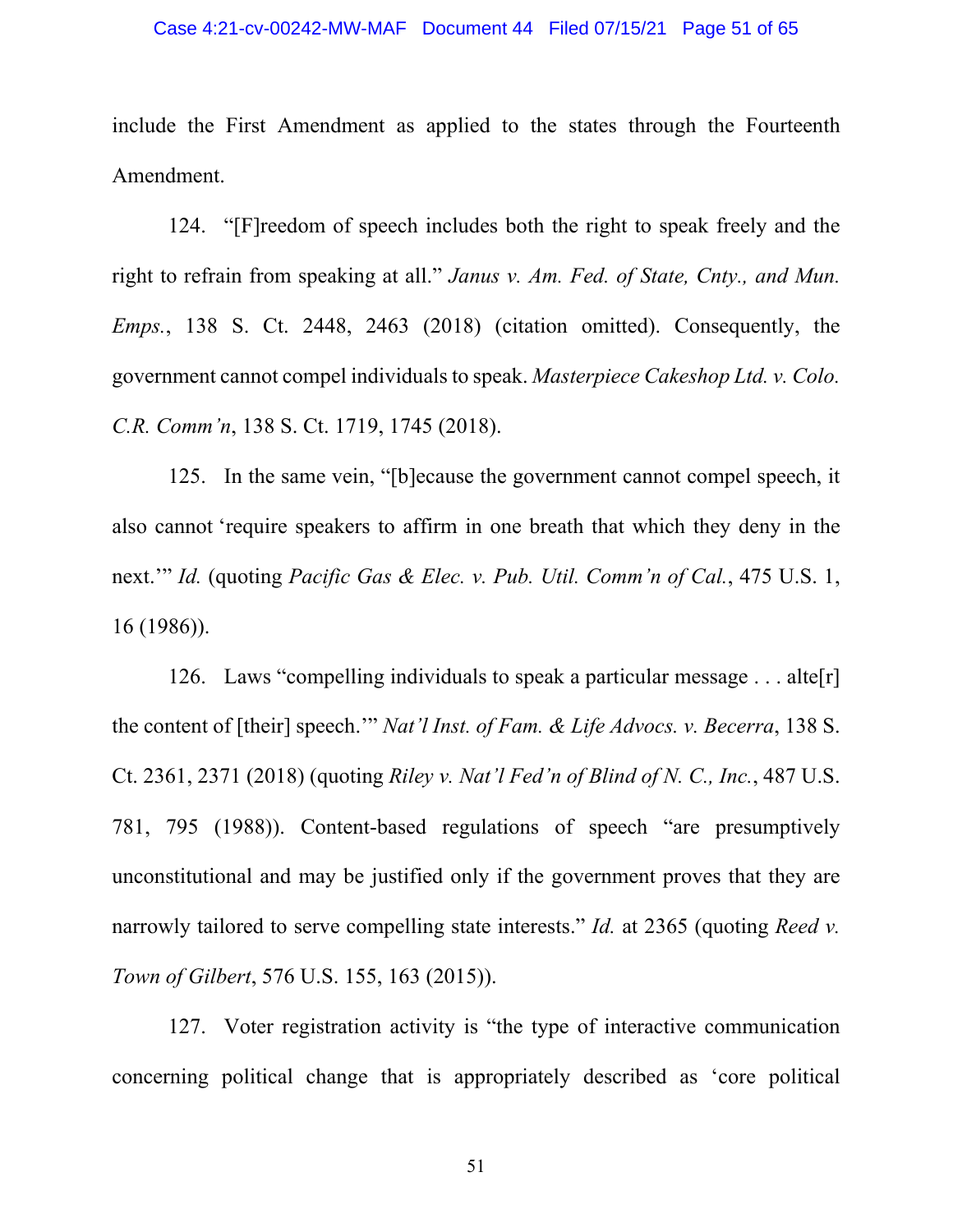speech.'" *Meyer*, 486 U.S. at 422–23; *see also Buckley v. Am. Const. Law Found*., 525 U.S. 182, 186–87 (1999) (quoting *Meyer*, 486 U.S. at 422). Whether a voter should register and ultimately participate in an election is a "matter of societal concern that [Plaintiffs] have a right to discuss publicly without risking criminal sanctions." *Meyer*, 486 U.S. at 421.

128. SB 90's disclaimer and disclosure provision requires Civic Engagement Plaintiffs to "notify the applicant at the time the application is collected that the organization might not deliver the application to the division or the supervisor of elections in the county in which the applicant resides in less than 14 days or before registration closes for the next ensuing election  $\ldots$ " Fla. Stat. § 97.0575(3)(a). They also "must advise the applicant that he or she may deliver the application in person or by mail" and "inform the applicant how to register online with the division and how to determine whether the application has been delivered." *Id.* This "disclosure requirement" therefore constitutes a "government-drafted script" that alters the content of Civic Engagement Plaintiffs' speech. *Nat'l Inst. of Fam. & Life Advocs.*, 138 S. Ct. at 2371.

129. The portion of the disclosure requirement requiring Civic Engagement Plaintiffs' agents to tell applicants that Civic Engagement Plaintiffs may fail to timely submit their completed voter registration forms is false. Section 97.0575(3)(a) requires that completed registration forms "be promptly delivered to the division or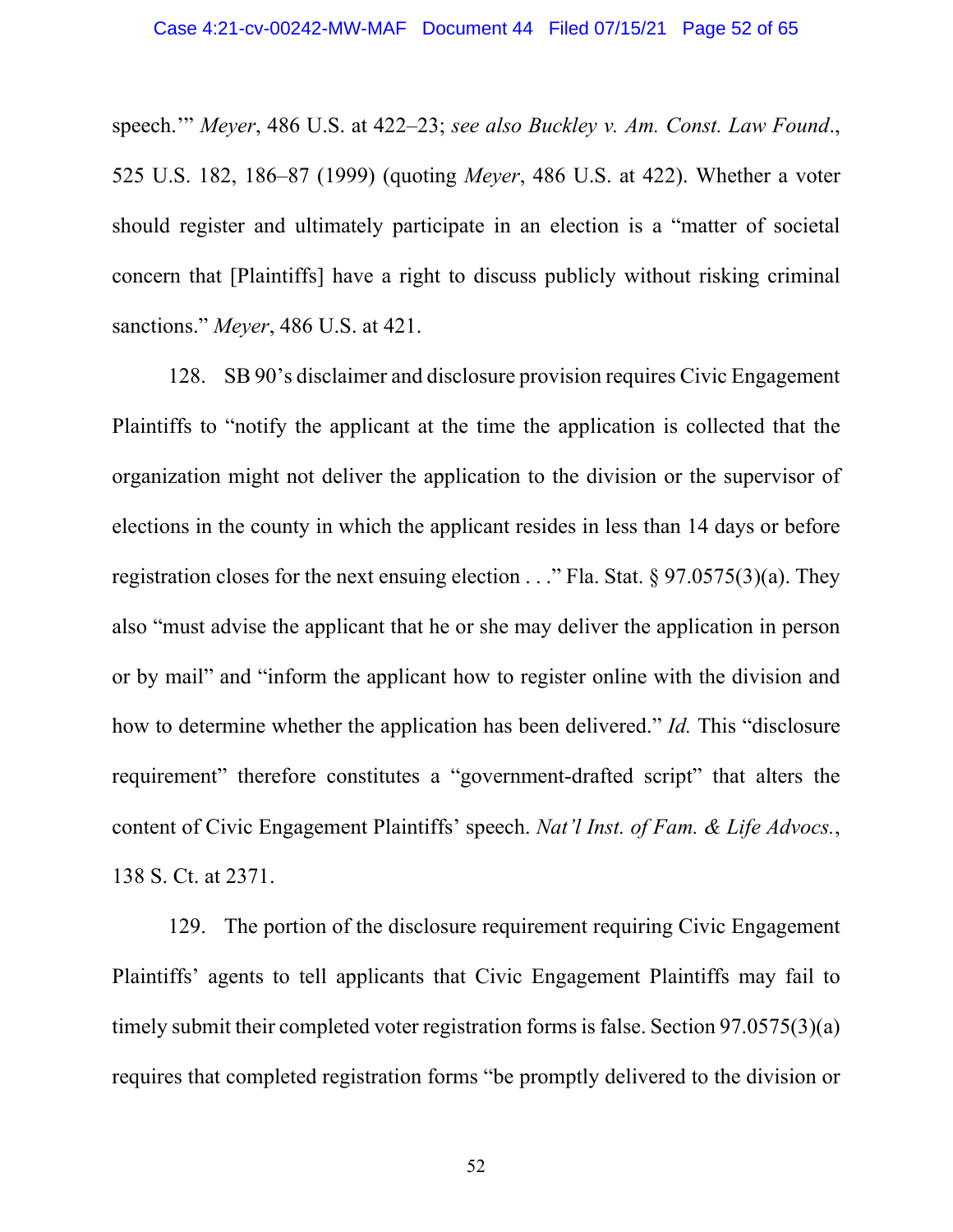### Case 4:21-cv-00242-MW-MAF Document 44 Filed 07/15/21 Page 53 of 65

the supervisor of elections in the county in which the applicant resides within 14 days after completed by the applicant." Fla. Stat. § 97.0575(3)(a). This provision, therefore, unconstitutionally forces Civic Engagement Plaintiffs to speak for the government, making disclaimers that they would not otherwise recite.

130. Furthermore, Civic Engagement Plaintiffs make every effort to turn in applications on time in conjunction not only with Florida state law, but with their missions to increase voter participation and civic engagement. The disclaimer required by Section 97.0575(3)(a) requires Civic Engagement Plaintiffs to undermine their own work, message, and mission by requiring them to state that they "might not" turn in the application on time, especially when Civic Engagement Plaintiffs have every intention to submit the forms on time. Therefore, such a compelled declaration is at worst false and, at best, misleading.

131. Such a disclaimer also falsely suggests that voters should *not* turn in applications to Civic Engagement Plaintiffs if they want to be sure they are registered to vote when, in fact, potential voters are less likely to timely submit voter registration forms on their own as compared to 3PVROs like Plaintiffs HTFF and HeadCount. Civic Engagement Plaintiffs are further incentivized to timely submit the forms because their missions are dependent on building trust with applicants and creating a community of volunteers and civically engaged registered voters. This misleading statement undermines a voter's confidence that their voter registration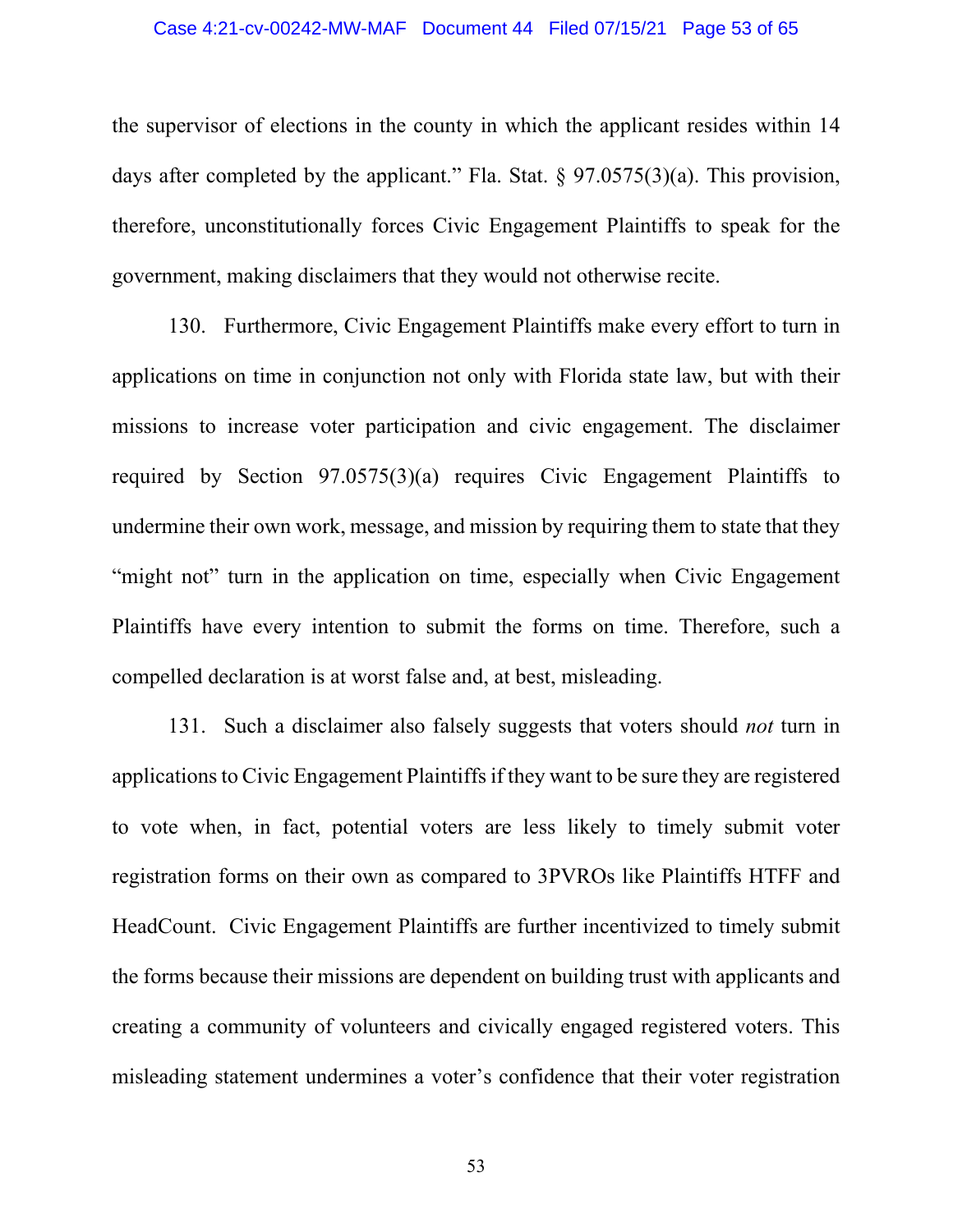application form will result in a timely, valid registration. *See League of Women Voters of Tenn. v. Hargett*, 400 F. Supp. 3d 706, 714 (M.D. Tenn. 2019).

132. This provision also hinders Civic Engagement Plaintiffs' efforts to develop relationships with registrants and will improperly diminish these Plaintiffs' credibility in the communities in which they work as they further engage in necessary follow-up assistance with voter registration or voting.

133. In the same way, the disclaimer requirement also impermissibly induces Civic Engagement Plaintiffs to refute the information they must communicate, in order to reassure applicants that their voter registrations will be timely delivered, violating Civic Engagement Plaintiffs' right not to speak. *See Pacific Gas & Elec. v. Pub. Util. Comm'n of Cal., 475 U.S. at 11 (1986)* (noting that "…the State is not free either to restrict appellant's speech to certain topics or views or to force appellant to respond to views that others may hold.").

134. The mandatory disclaimer serves no legitimate governmental function or purpose, as there is no evidence that Floridians have been confused about the nature of community-based voter registration activity. There is no suggestion that Civic Engagement Plaintiffs or similar voter registration groups have regularly turned in late forms or that they would make anything other than their best efforts to timely submit forms. This is particularly true where there are already existing penalties for late-delivered forms. There is also no evidence that telling applicants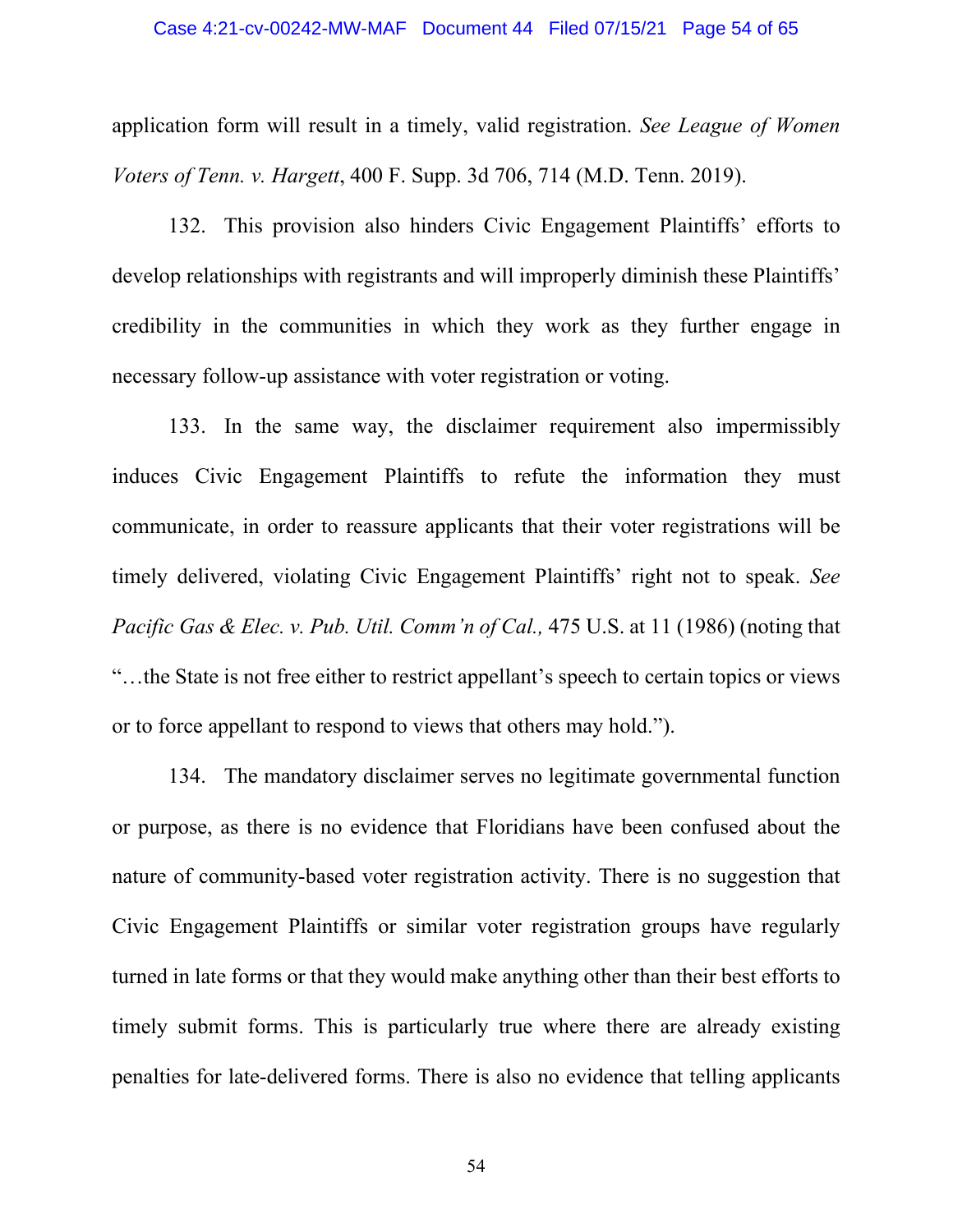### Case 4:21-cv-00242-MW-MAF Document 44 Filed 07/15/21 Page 55 of 65

they can register online or submit their applications themselves produces *more* timely-registered voters. To the contrary, in Civic Engagement Plaintiffs' experience, this approach is likely to lead to *fewer* voters becoming registered.

135. However, the mandatory disclaimer does serve to significantly impede Civic Engagement Plaintiffs' mission of connecting with new voters and those without Florida driver's licenses and printer access (who must print, sign, and submit their applications created online in order to register to vote) because in-person registration is more effective for reaching these prospective voters and field registration using paper forms is the most effective means of promoting voter registration at the events, festivals, and communities where Civic Engagement Plaintiffs operate.

136. Additionally, in Civic Engagement Plaintiffs' experience, individuals who express interest in voter registration are far more likely to become registered and vote when the application is submitted on the applicant's behalf by a trusted organization with whom the prospective voter has had personal contact.

137. With respect to the requirement that Civic Engagement Plaintiffs inform applicants of the methods by which they may submit their own voter registration applications, Florida (through its Secretary of State) already has the means to, and, in fact, does provide this information to applicants who use the Florida Voter Registration Application. With respect to the requirement that voter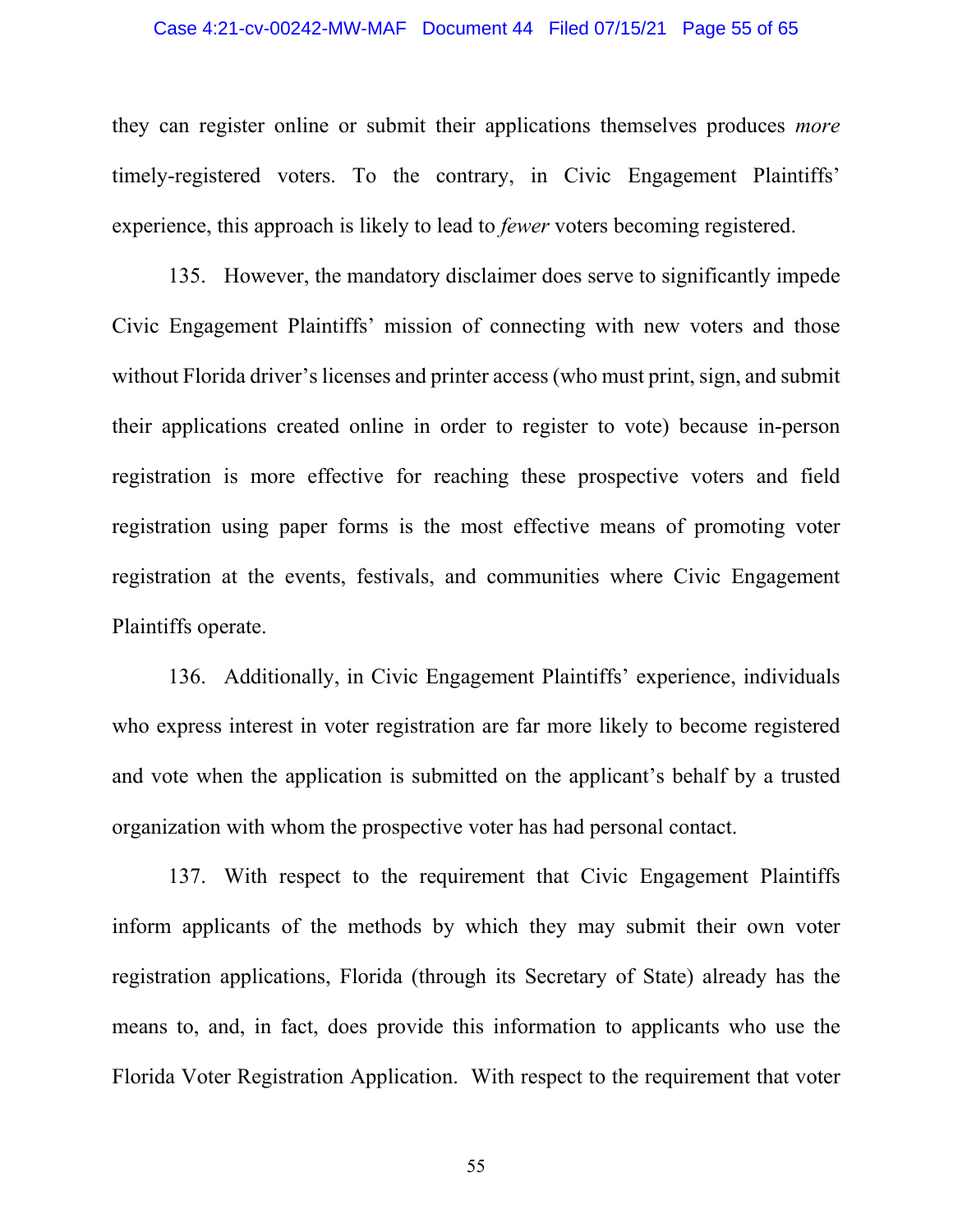registration organizations inform applicants of how to determine "whether the application has been delivered," Florida's Secretary of State could—but has not created a centralized lookup system for voter applicants to determine whether applications returned have been successfully received and entered into the statewide voter registration database by the supervisor; the Secretary could then include this lookup information on the registration form. It also could—but fails to—notify applicants who submit their completed forms through a third-party organization that, under Florida law, the organization has 14 days to submit their forms to the appropriate supervisor's office and could—but does not—inform applicants how they can determine whether their completed registration form was received.<sup>[27](#page-55-0)</sup> Florida, therefore, has the power to disseminate this information to applicants, without imposing a disclosure requirement on Civic Engagement Plaintiffs and similarly situated organizations. But they have instead chosen to impose these messages on Civic Engagement Plaintiffs.

138. These mandated disclosures also require Civic Engagement Plaintiffs to speak to services provided by the Florida state government. Florida is thus coopting these Plaintiffs to promote the state's online voter registration system despite the fact that the system cannot be used to fully register online if the applicant does

<span id="page-55-0"></span><sup>27</sup> See Florida Voter Registration Form (rev. 2013), *available at* https://files.floridados.gov/media/703485/dsde39 english-pre-7066-20200914.pdf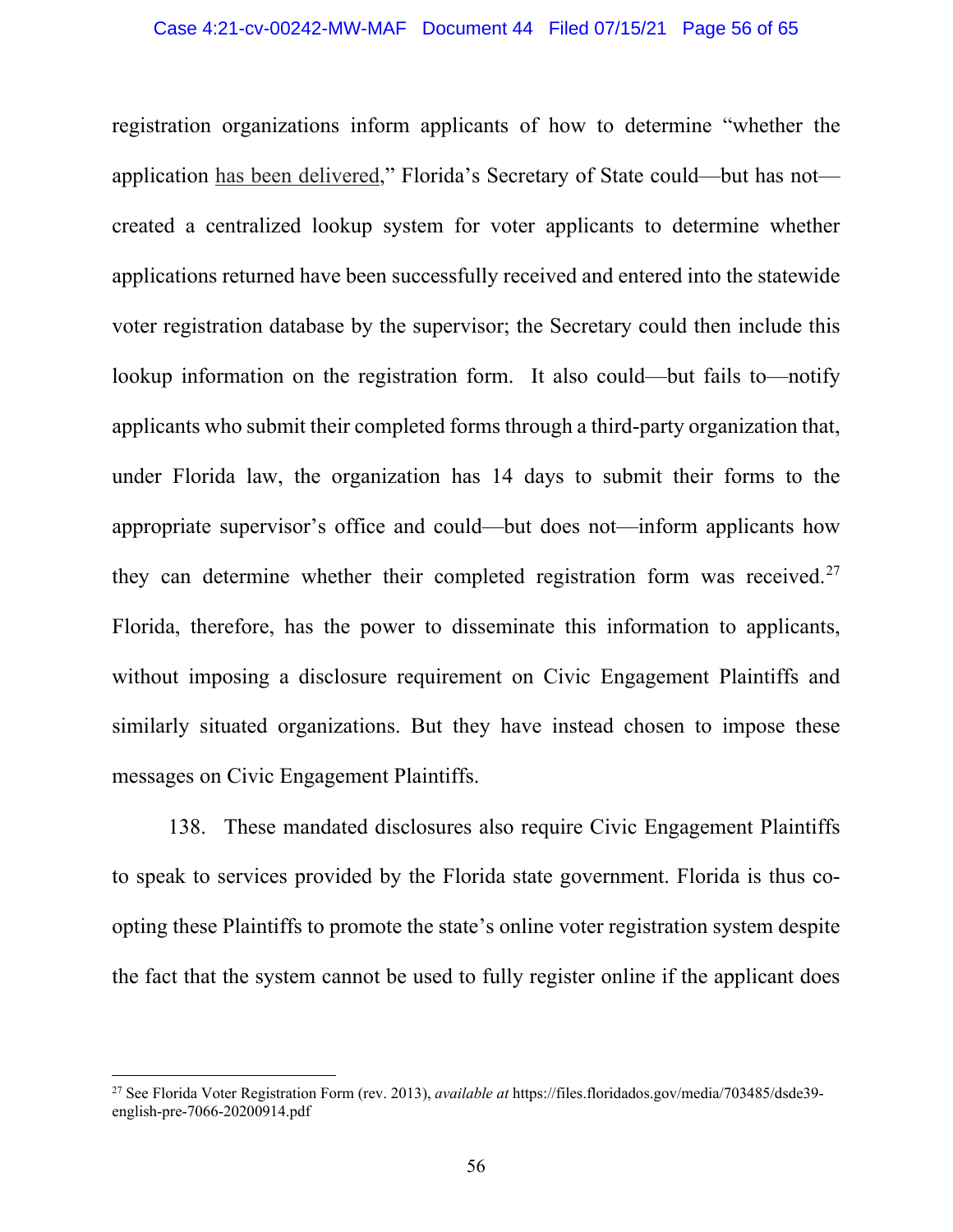not have a Florida driver's license or state ID, *see* Fla. Stat. § 97.0525(4)(c), and that Florida already provides the website for the online registration system on its own state form.

139. The Supreme Court has invalidated mandated disclosures that do not speak to the services provided by the non-government party, but by the government itself. *See Nat'l Inst. of Fam. & Life Advocs.*, 138 S. Ct. at 2372 ("The notice in no way relates to the services that licensed clinics provide. Instead, it requires these clinics to disclose information about *state*-sponsored services . . .". (emphasis in original)).

140. In these ways, Section 97.0575(3)(a) directly and unjustifiably restricts Civic Engagement Plaintiffs' core political speech and expressive conduct in communicating their belief in the capacity of the popular will to shape the composition and direction of government. Advocating for that belief through their endeavors to assist others in registering to vote is itself a political statement.

141. As a result of the new disclaimer requirements that SB 90 will needlessly and unjustifiably place on Civic Engagement Plaintiffs' voter registration activities, they will have to expend additional resources to conduct voter registration. But for these burdens imposed by SB 90, these resources could be spent on Civic Engagement Plaintiffs' other activities. In addition, these Plaintiffs believe their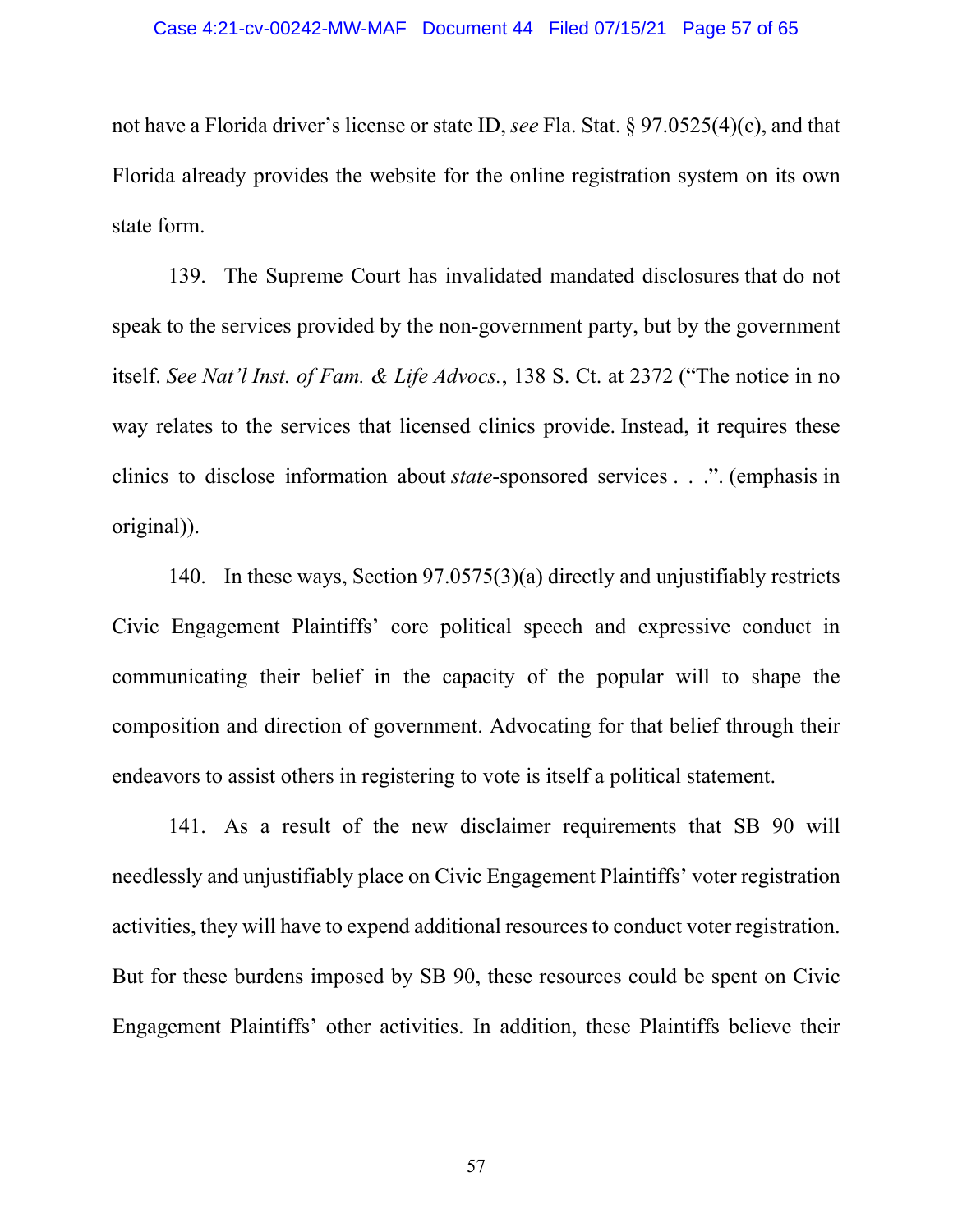voter registration efforts will be less effective and their missions will be frustrated because of the misleading disclosure requirements SB 90 imposes.

142. To the extent the state government thinks that the message required by Section 97.0575(3)(a) is needed, the government must speak for itself. Defendants cannot co-opt the speech of Plaintiffs HTFF and HeadCount and other civic organizations' speech to further their own government message.

143. For these reasons, Section 97.0575's mandated disclosures constitute compelled speech, in violation of the First Amendment.

## **COUNT III**

# **Free Speech and Association Plaintiffs Harriet Tubman Freedom Fighters and HeadCount (Defendants' Lee and Moody's Violation of Plaintiffs' First Amendment Rights Pursuant to 42 U.S.C. § 1983)**

144. Plaintiffs repeat and reallege each and every allegation contained in preceding paragraphs as if fully set forth herein.

145. Plaintiffs HTFF and HeadCount wish to exercise their rights to promote civic engagement and associate with potential voters. The "freedom to associate with others for the common advancement of political beliefs and ideas is a form of orderly group activity protected by the First and Fourteenth Amendments." *Kusper v. Pontikes*, 414 U.S. 51, 56–57 (1973) (internal quotations omitted).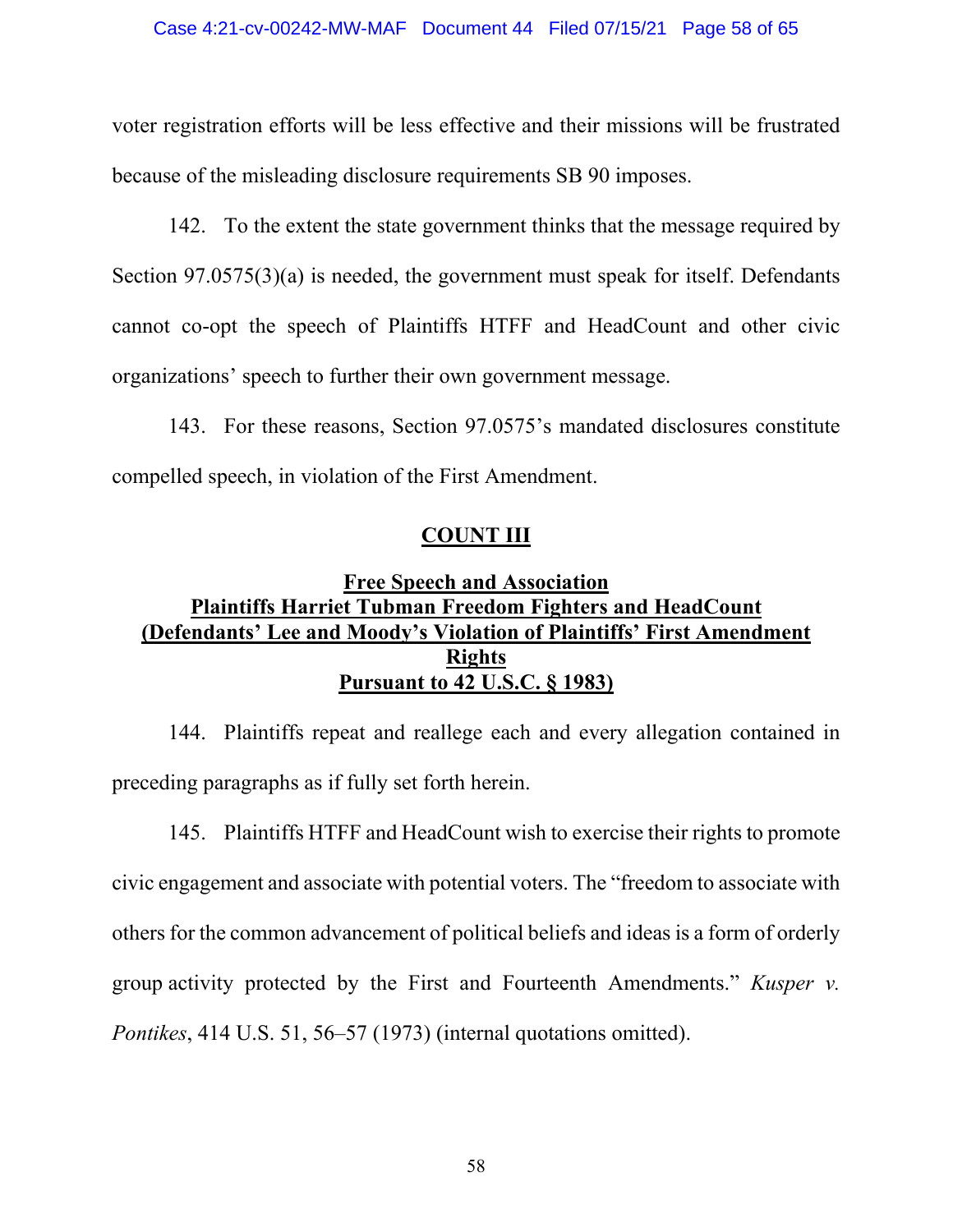### Case 4:21-cv-00242-MW-MAF Document 44 Filed 07/15/21 Page 59 of 65

146. As a consequence of requiring Civic Engagement Plaintiffs to undermine their own credibility, effectiveness, and message, SB 90 directly restricts Civic Engagement Plaintiffs' core political speech and expressive conduct in communicating their belief in the capacity of the popular will to shape the composition and direction of the government. Advocating for that belief through their endeavors to assist others in registering to vote is in itself a political statement. Moreover, the Law implicates Civic Engagement Plaintiffs' associational rights in banding together to engage in voter registration activity and in assisting community members to join the civic community by registering to vote.

147. Like the circulation of an initiative petition for signatures, voter registration activity is "the type of interactive communication concerning political change that is appropriately described as 'core political speech.'" *Meyer*, 486 U.S. at 422; *see also Buckley*, 525 U.S. at 186–87 (quoting *Meyer*, 486 U.S. at 422). Whether a voter should register and ultimately participate in an election is a "matter of societal concern that [Plaintiffs] have a right to discuss publicly without risking criminal sanctions." *Meyer*, 486 U.S. at 421.

148. Section 97.0575(3)(a) burdens Civic Engagement Plaintiffs' First Amendment rights by diminishing the value and nature of their expression through delegitimizing the content of their organizational message and their ability to communicate with their chosen audience. The disclaimer and disclosure provisions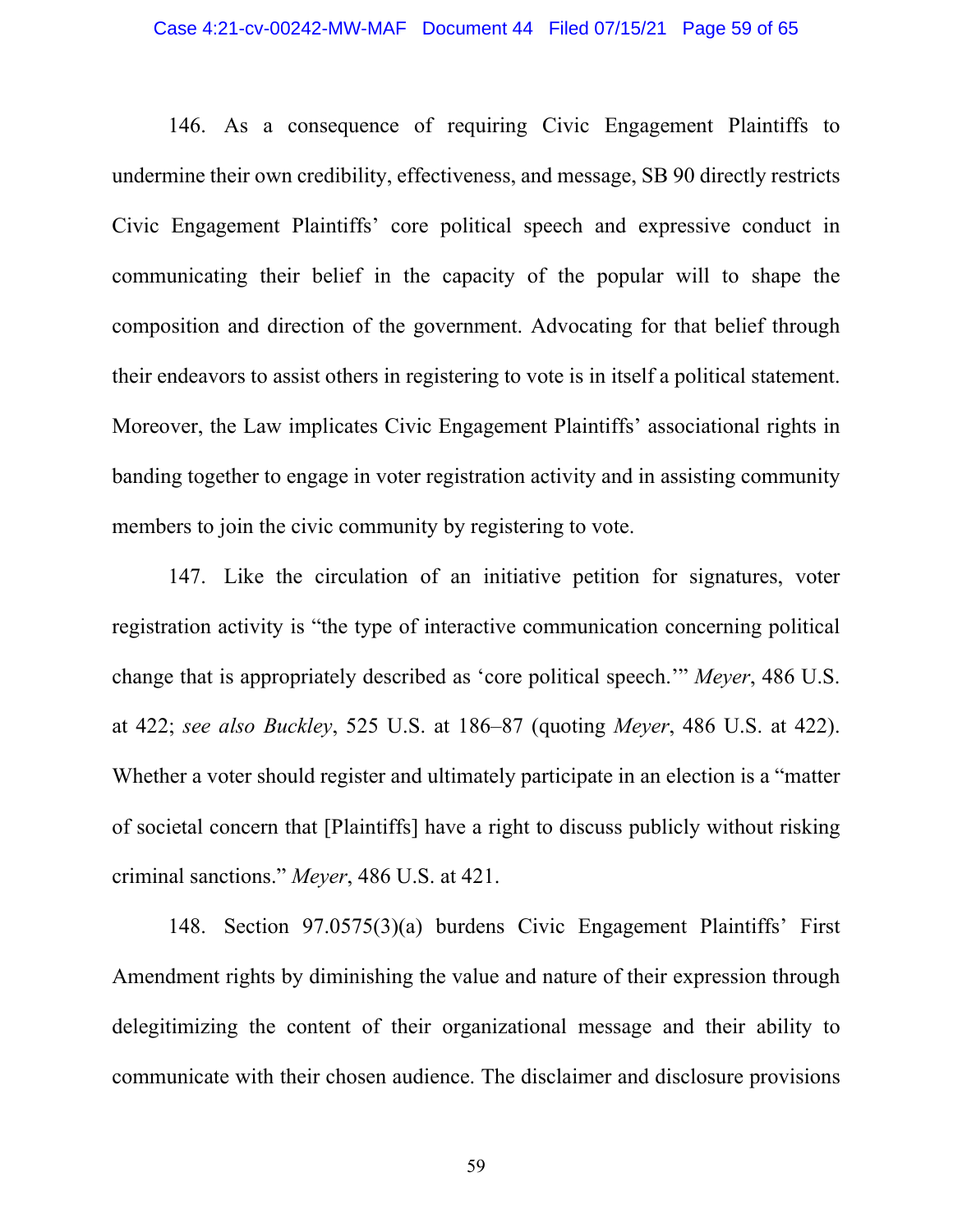impair Civic Engagement Plaintiffs' ability to associate, help citizens register to vote, and express their collective views.

149. The disclaimer and disclosure provision in SB 90 is an impermissible content-based restriction on speech because speakers who discuss voter registration are subject to restrictions that other speakers are not.

150. These requirements are not narrowly tailored to serve any compelling state interest. Indeed, these requirements do not actually advance any legitimate regulatory interest, and serve little purpose other than to make civic engagement activities more difficult and less successful, and dissuade individuals from engaging in voter registration activity and thereby associating with Civic Engagement Plaintiffs. Under the exacting scrutiny applied in *Meyer*, or any other level of judicial scrutiny, these requirements fail.

## **COUNT IV**

# **Voting Assistance Ban Plaintiffs PVAF, PVACF, Kirk, and Resnick (All Defendants' Violation of Section 208 of the Voting Rights Act of 1965, 52 U.S.C. § 10508 Pursuant to 42 U.S.C. § 1983)**

151. Plaintiffs repeat and reallege each and every allegation contained in preceding paragraphs as if fully set forth herein.

152. Section 208 of the VRA, 52 U.S.C. § 10508, provides: "Any voter who requires assistance to vote by reason of blindness, disability, or inability to read or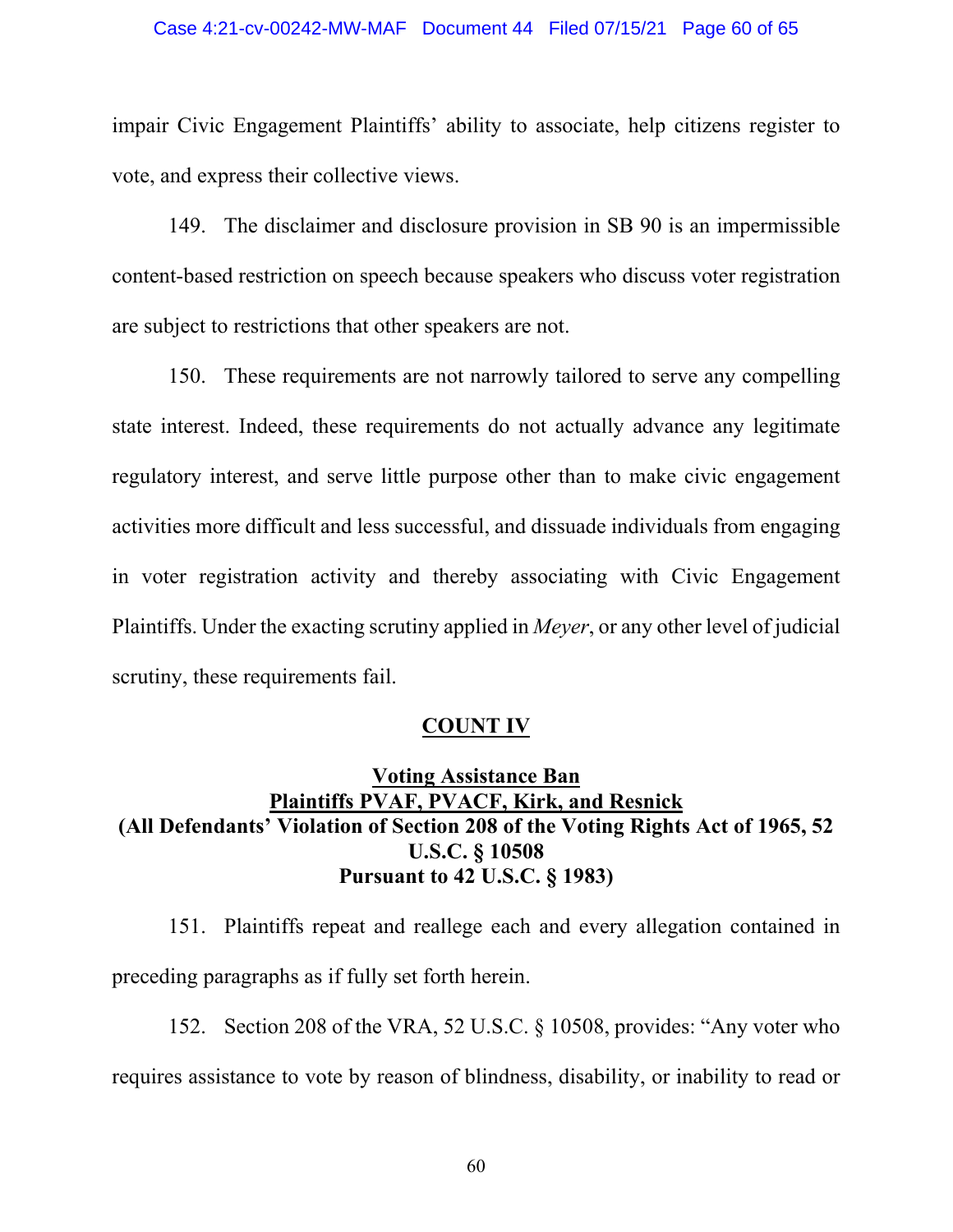write may be given assistance by a person of the voter's choice, other than the voter's employer or agent of that employer or officer or agent of the voter's union."

153. The word "vote" is expressly defined in 52 U.S.C.  $\frac{$10310(c)(1)}{25}$  as follows:

The terms "vote" or "voting" shall include all action necessary to make a vote effective in any primary, special, or general election, including, but not limited to, registration, listing pursuant to this chapter, or other action required by law prerequisite to voting, casting a ballot, and having such ballot counted properly and included in the appropriate totals of votes cast with respect to candidates for public or party office and propositions for which votes are received in an election.

*OCA-Greater Houston v. Texas,* 867 F.3d 604, 614-15 (5th Cir. 2017) (quoting 52 U.S.C.  $\S$  10310(c)(1)) ("To vote,' therefore, plainly contemplates more than the mechanical act of filling out the ballot sheet.").

154. Under Section 208, a voter who is blind, disabled, or unable to read or write possesses the right to choose *any* person other than their employer or union representative—regardless of whether the person is a near relative or legal guardian—to assist them with the voting process, including the steps necessary to obtain, cast, and submit an absentee ballot. *See* 52 U.S.C. § 10508; *OCA-Greater Houston*, 867 F.3d at 614–15.

155. Fla. Stat. Section 104.0616 limits voters to receiving assistance in receiving and returning their ballot only from either an immediate family member, as defined in the statute, or an individual who has not handled the mail ballot of more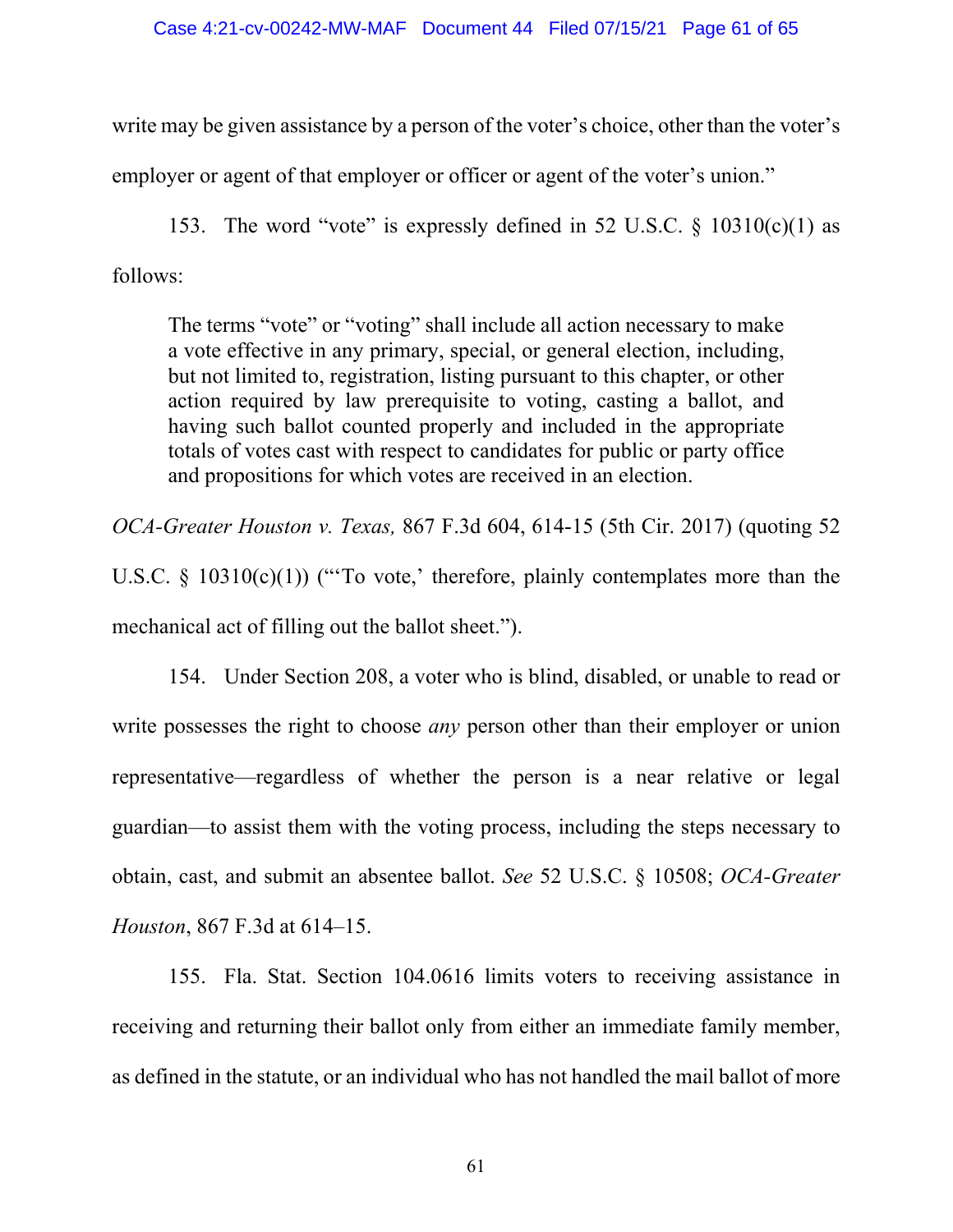### Case 4:21-cv-00242-MW-MAF Document 44 Filed 07/15/21 Page 62 of 65

than one other voter who is not an immediate family member. This provision is therefore in direct conflict with the Voting Rights Act as it concerns Section 208 covered voters.

156. Plaintiff Kirk is President of PVACF and a registered Florida voter who would like to vote by mail in future elections with the assistance of his hired caregiver. He is quadriplegic, but under the new restriction imposed by Section 104.0616, if his caregiver assists more than one other person who is not an immediate family member with marking and/or submitting a mail ballot in any given election, she cannot help him return his mail ballot in that election.

157. Plaintiff Resnick is a registered Florida voter who has voted by mail since 2012 and plans to vote by mail in future elections. She does not want to participate in supervised voting. Currently, she lives in her CCRC's care center and must receive help from staff members in obtaining and sending mail. She does not know when she will be allowed to return to the CCRC's independent living center.

158. The PVA Plaintiffs' members have varying degrees of disabilities that impact their mobility and ability to independently carry out their daily routines. Many are registered Florida voters, cast their ballots by mail, and require assistance in requesting, marking, and returning their ballots. Some members do not have immediate family members who can assist them in the voting process or do not wish to be assisted by a family member. Some members also wish to choose as their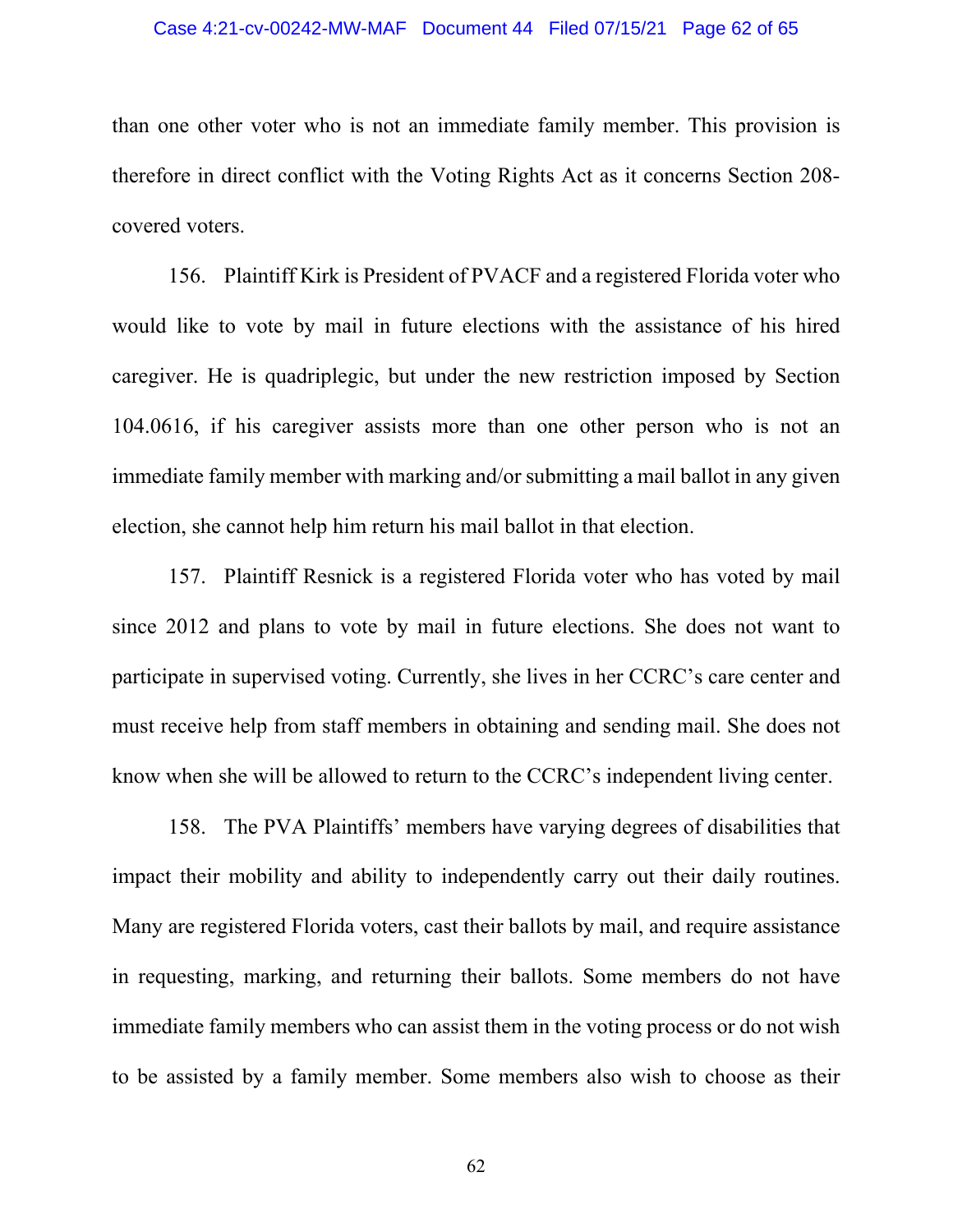assistant individuals such as a social worker or caregiver whose assistance is likely to be needed by more than one other individual. Furthermore, some do not live in a facility where supervised voting is available, or do not wish to vote through the supervised voting program. Section 104.0616 impermissibly limits whom the PVA Plaintiffs' members may ask for assistance in receiving, marking, and/or returning their completed ballots to election officials.

159. By depriving Individual Plaintiffs and the PVA Plaintiffs' members of rights and privileges under Section 208 of the VRA under the color of state law, Defendant Lee has violated and is liable under 42 U.S.C. § 1983.

## **PRAYER FOR RELIEF**

WHEREFORE, Plaintiffs respectfully request that the Court enter judgment in their favor and:

A. Assume jurisdiction over this matter;

B. Declare that the disclaimer and disclosure requirements in Fla. Stat.  $\delta$ 97.0575(3)(a) violate the First and Fourteenth Amendments of the United States Constitution;

C. Declare that Fla. Stat.  $\S$  97.0575(3)(a) is void for vagueness, in violation of the Fourteenth Amendment of the United States Constitution;

D. Declare that Fla. Stat. § 104.0616 violates Section 208 of the Voting Rights Act, 52 U.S.C. § 10508;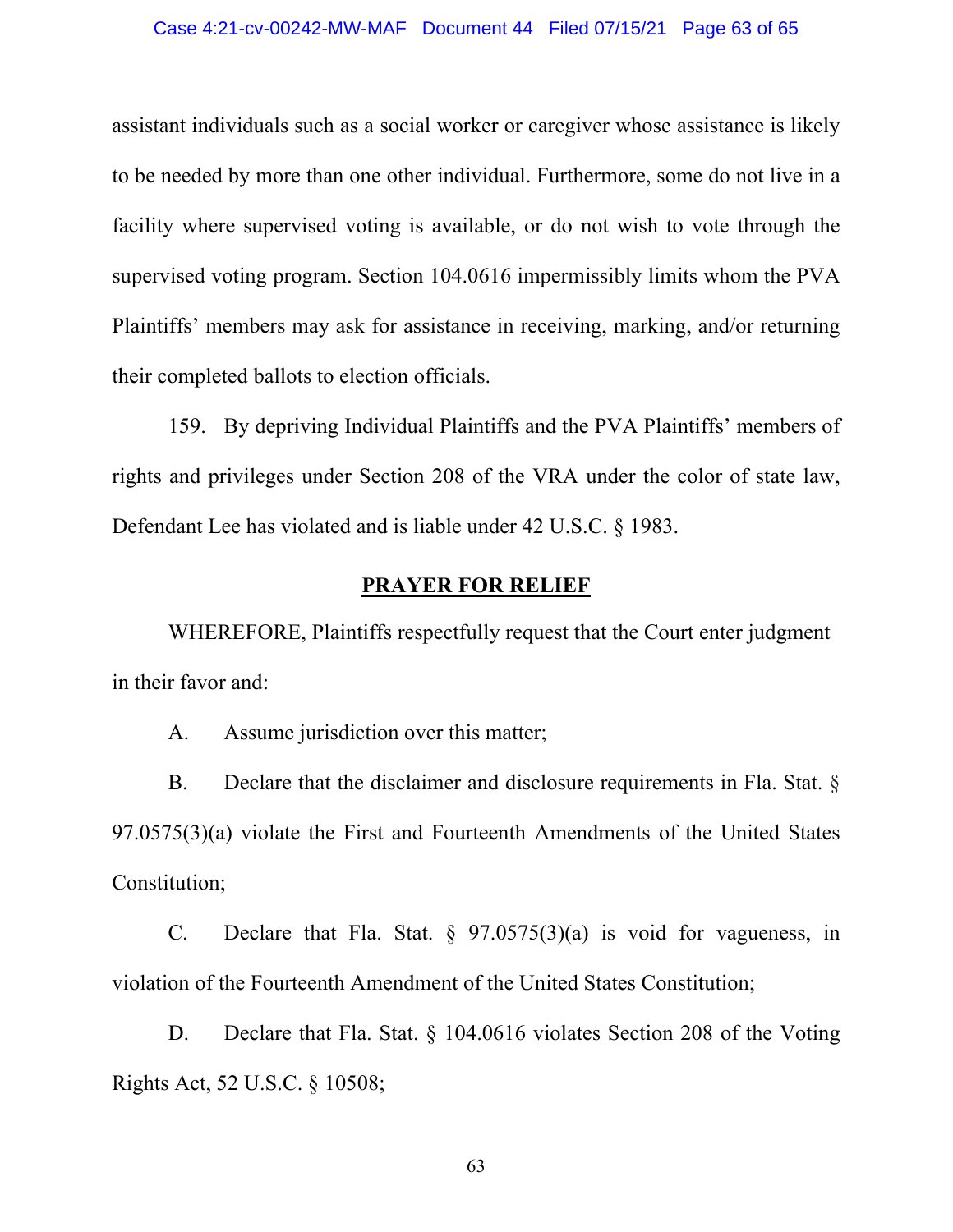### Case 4:21-cv-00242-MW-MAF Document 44 Filed 07/15/21 Page 64 of 65

E. Preliminarily and permanently enjoin Defendants from enforcing the disclaimer and disclosure requirements in Fla. Stat. § 97.0575(3)(a);

F. Preliminarily and permanently enjoin Defendants from administering and enforcing Fla. Stat. § 104.0616 as to voters covered by Section 208 of the Voting Rights Act, 52 U.S.C. § 10508;

G. Permanently enjoin Defendants from violating the Section 208-covered Plaintiffs' federal statutory rights with respect to any election in the state;

H. Order Defendants to implement measures to ensure Section 208 covered Florida voters are able to vote by mail by permitting voters who, by reason of blindness, disability, or an inability to read or write, require assistance to receive the mail ballot, mark and complete a mail ballot, and/or submit a mail ballot, to obtain assistance from anyone who is not their employer or union representative;

I. Order Defendants to implement a remedial plan to educate Section 208 covered voters regarding their right to assistance in voting by mail;

J. Retain jurisdiction to render any and all further orders that this Court may deem necessary;

K. Award Plaintiffs their attorneys' costs and fees pursuant to statute; and

L. Grant any and all other relief this Court deems just and proper.